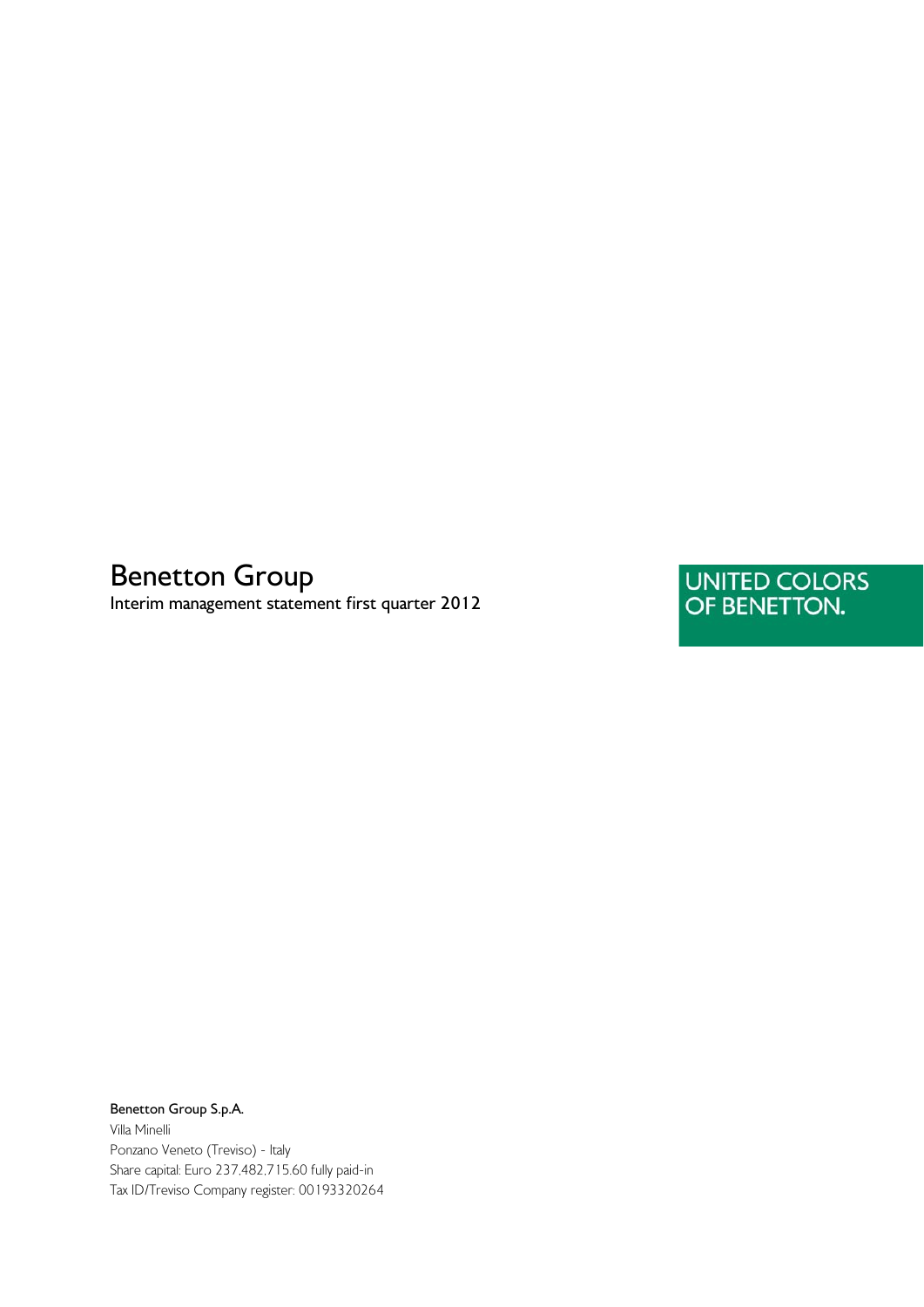| THE BENETTON GROUP                | EXPLANATORY NOTES                      |
|-----------------------------------|----------------------------------------|
| <b>DIRECTORS' REPORT</b>          | DECLARATION BY THE MANAGER RESPONSIBLE |
| CONSOLIDATED FINANCIAL STATEMENTS |                                        |

# **Contents**

| The Benetton Group                                                                   | 3              |
|--------------------------------------------------------------------------------------|----------------|
| Directors and other officers                                                         | 3              |
| Disclaimer                                                                           | 4              |
| Key performance indicators                                                           | 4              |
| Directors' report                                                                    | 6              |
| Results in first quarter 2012                                                        | 6              |
| Supplementary information                                                            | $\overline{7}$ |
| Allocation of net income                                                             | 7              |
| Treasury shares                                                                      | $\overline{7}$ |
| Controlling interest                                                                 | 7              |
| Relations with the holding company, its subsidiaries and other related parties       | $\overline{7}$ |
| Directors                                                                            | 7              |
| Principal organizational and corporate changes                                       | 8              |
| Significant events after March 31, 2012                                              | 8              |
| Outlook for the full year                                                            | 8              |
| Consolidated Group results                                                           | 9              |
| Consolidated statement of income                                                     | $\circ$        |
| Operating segments                                                                   | 12             |
| Balance sheet and financial position highlights                                      | 14             |
| <b>Consolidated financial statements</b>                                             | 16             |
| Consolidated statement of income                                                     | 16             |
| Statement of comprehensive income                                                    | 17             |
| Consolidated balance sheet - Assets                                                  | 18             |
| Consolidated balance sheet - Shareholders' equity and liabilities                    | 19             |
| Shareholders' equity - Statement of changes                                          | 20             |
| Consolidated statement of cash flows                                                 | 21             |
| <b>Explanatory notes</b>                                                             | 22             |
| Summary of main accounting standards and policies                                    | 22             |
| Comments on the principal items in the statement of income                           | 24             |
| Statement of comprehensive income                                                    | 29             |
| Comments on the principal asset items                                                | 30             |
| Comments on the principal items in shareholders' equity and liabilities              | 34             |
| Commentary on the statement of cash flows                                            | 37             |
| Supplementary information                                                            | 38             |
| Other information                                                                    | 42             |
| Declaration by the manager responsible for preparing the company's financial reports | 44             |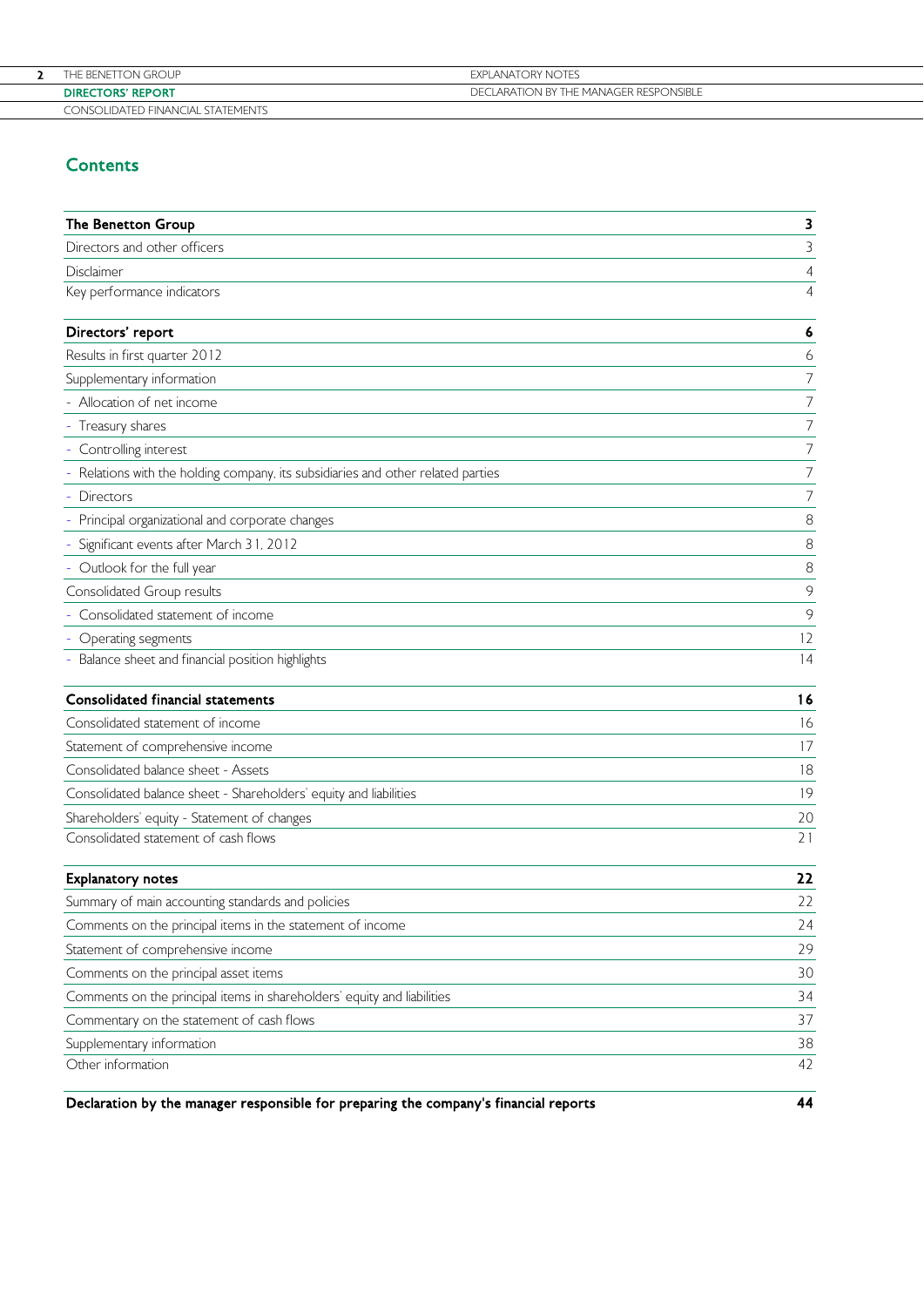| THE BENETTON GROUP                | <b>EXPLANATORY NOTES</b>               |
|-----------------------------------|----------------------------------------|
| DIRECTORS' REPORT                 | DECLARATION BY THE MANAGER RESPONSIBLE |
| CONSOLIDATED FINANCIAL STATEMENTS |                                        |

# The Benetton Group

# Directors and other officers

# Board of Directors

| Alessandro Benetton                                                                                                                                          | Chairman                                               |
|--------------------------------------------------------------------------------------------------------------------------------------------------------------|--------------------------------------------------------|
| Carlo Benetton                                                                                                                                               | Deputy Chairman                                        |
| Biagio Chiarolanza<br>Franco Furnò                                                                                                                           | <b>Executive Director</b><br><b>Executive Director</b> |
| Gilberto Benetton<br>Giuliana Benetton<br>Luciano Benetton<br>Luigi Arturo Bianchi<br>Giorgio Brunetti<br>Alfredo Malguzzi<br>Gianni Mion<br>Stefano Orlando | Directors                                              |
| Andrea Pezzangora                                                                                                                                            | Secretary to the Board                                 |
| <b>Board of Statutory Auditors</b>                                                                                                                           |                                                        |
| Angelo Casò                                                                                                                                                  | Chairman                                               |
| Antonio Cortellazzo<br>Filippo Duodo                                                                                                                         | Auditors                                               |
| Piermauro Carabellese<br>Marco Leotta                                                                                                                        | Alternate Auditors                                     |
|                                                                                                                                                              |                                                        |

# Independent Auditors

PricewaterhouseCoopers S.p.A.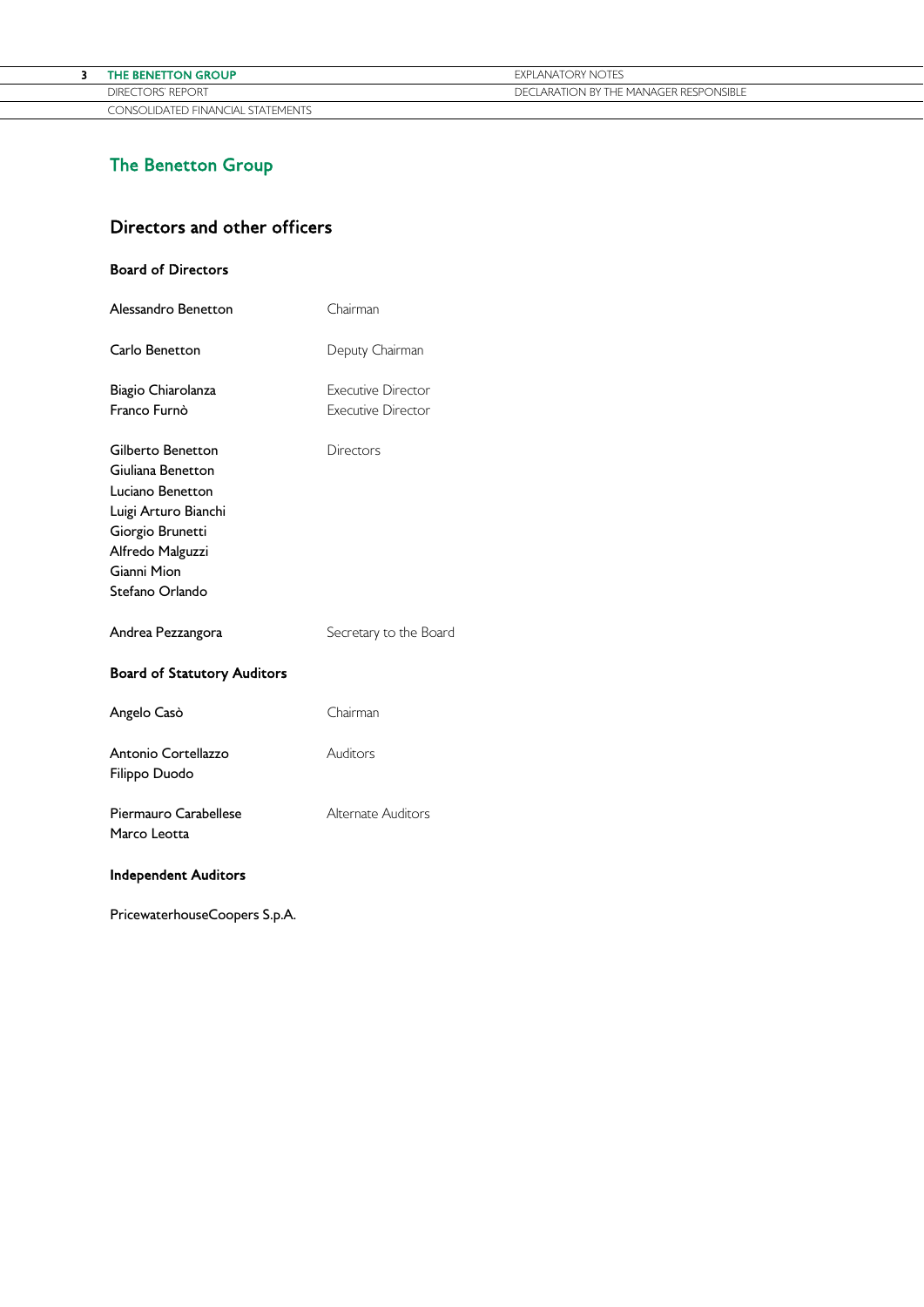| THE BENETTON GROUP                | <b>FXPI ANATORY NOTES</b>              |
|-----------------------------------|----------------------------------------|
| <b>DIRECTORS' REPORT</b>          | DECLARATION BY THE MANAGER RESPONSIBLE |
| CONSOLIDATED FINANCIAL STATEMENTS |                                        |

# Disclaimer

This document contains forward-looking statements, specifically in the paragraph entitled "Outlook for the full year", relating to future events and operating, economic and financial results of the Benetton Group. By their nature such forecasts contain an element of risk and uncertainty because they depend on the occurrence of future events and developments. The actual results may differ, even significantly, from those announced for a number of reasons.

# Key performance indicators

The consolidated financial statements for first quarter 2012 and comparative periods of Benetton Group S.p.A., the Parent Company, and its subsidiaries (subsequently also referred to as the "Group") have been drawn up in accordance with the International Financial Reporting Standards (IFRS) adopted by the European Union which are in force at the date of preparing the present report. Details of the accounting policies and consolidation methods used to prepare it can be found in the section containing the explanatory notes.

| Key operating data (millions of Euro)               | 1st guarter<br>2012 | %     | 1 st guarter<br>2011 | %     | Change       | %      | Full year<br>2011 | %     |
|-----------------------------------------------------|---------------------|-------|----------------------|-------|--------------|--------|-------------------|-------|
| Revenues                                            | 428                 | 100.0 | 453                  | 100.0 | $25^{\circ}$ | (5.5)  | 2.032             | 100.0 |
| Gross operating profit                              | 188                 | 44.0  | 203                  | 44.7  | ۱5           | (7.1)  | 882               | 43.4  |
| Contribution margin                                 | 155                 | 36.1  | 167                  | 36.9  |              | 7.5)   | 724               | 35.6  |
| EBITDA <sup>(*)</sup>                               | 38                  | 8.9   | 60                   | 3.2   |              | (36.1) | 258               | 12.7  |
| Ordinary EBITDA <sup>(*)</sup>                      | 39                  | 9.3   | 60                   | 3.2   |              | (33.6) | 256               | 126   |
| Operating profit                                    | 12                  | 2.8   | 34                   | 7.5   |              | (64.3) | 149               | 7.3   |
| Net income for the period attributable to the Group | 10                  | 2.4   | 19                   | 4.3   | ο,           | (48.0) | 73.               | 3.6   |

| Key financial data (millions of Euro) | 03.31.2012 | 12.31.2011 | 03.31.2011 |
|---------------------------------------|------------|------------|------------|
| Working capital                       | 842        | 703        | 700        |
| Net capital employed                  | 2.195      | 2.055      | 2.037      |
| Assets held for sale                  |            |            |            |
| Net debt                              | 687        | 548        | 534        |
| Total shareholders' equity            | 1.508      | .507       | 1,503      |
| Free cash flow                        | (130)      | 13)        | (50)       |
| Net investments                       | 34         | 102        |            |

| Share and market data                     | 03.31.2012  | 12.31.2011  | 03.31.2011  |
|-------------------------------------------|-------------|-------------|-------------|
| Basic earnings per share (Euro)           | 0.06        | 0.43        | 0.11        |
| Shareholders' equity per share (Euro)     | 8.86        | 8.14        | 8.63        |
| Price at period end (Euro)                | 4.53        | 2.95        | 5.29        |
| Screen traded price: period high (Euro)   | 4.75        | 5.73        | 5.30        |
| Screen traded price: period low (Euro)    | 2.84        | 2.81        | 4.69        |
| Market capitalization (thousands of Euro) | 763.203     | 505.211     | 911,642     |
| Average no. of shares outstanding         | 168,477,430 | 171,026,003 | 172,333,102 |
| No. of shares outstanding                 | 182,679,012 | 182.679.012 | 182,679,012 |

| Number of                                      | כ.כט                                    | 1.201                   | .201     |
|------------------------------------------------|-----------------------------------------|-------------------------|----------|
| personnel :                                    | . . <i>.</i>                            | <b><i><u></u></i></b>   |          |
| otal<br>പിവശലെ<br>$\sim$ $\sim$<br>uiuvuu<br>◡ | $-00$<br>$\cdot$ . $\backsim$ . $\cdot$ | - - - -<br>. .<br>، پ پ | ________ |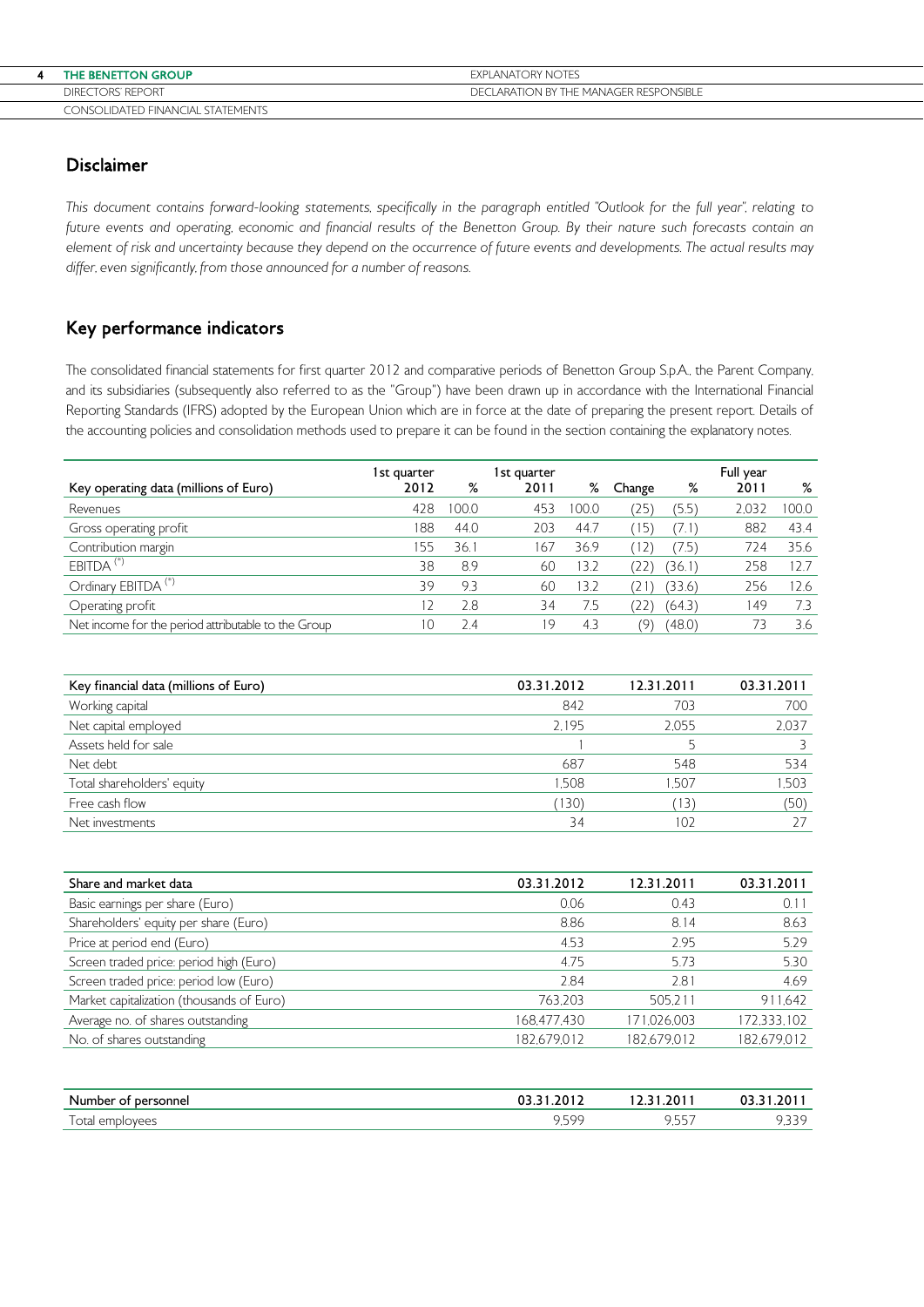| <b>THE BENETTON GROUP</b>         | EXPLANATORY NOTES                      |
|-----------------------------------|----------------------------------------|
| DIRECTORS' REPORT                 | DECLARATION BY THE MANAGER RESPONSIBLE |
| CONSOLIDATED FINANCIAL STATEMENTS |                                        |

 $^{(\ast)}$  In addition to the standard financial indicators required by IFRS, this document also contains a number of alternative performance indicators for the purposes of allowing a better appreciation of the Group's financial and economic results. These indicators must not, however, be treated as replacing the standard ones required by IFRS.

The following table shows how EBITDA and ordinary EBITDA are made up.

| Key operating data (millions of Euro)                   | 1st guarter<br>2012 | 1st guarter<br>2011 | Change | Full year<br>2011 |
|---------------------------------------------------------|---------------------|---------------------|--------|-------------------|
| A Operating profit                                      |                     | 34                  | (22)   | 149               |
| B - of which non-recurring expenses/(income)            |                     | -                   |        |                   |
| C Depreciation and amortization                         | 26                  | 26                  |        | 102               |
| D Other non-monetary costs (net impairment/(reversals)) |                     | -                   |        |                   |
| $E$ - of which non-recurring                            |                     |                     |        |                   |
| $F = A + C + D$ EBITDA                                  | 38                  | 60                  | (22)   | 258               |
| $G = F + B - E$ Ordinary EBITDA                         | 39                  | -60                 | '21    | 256               |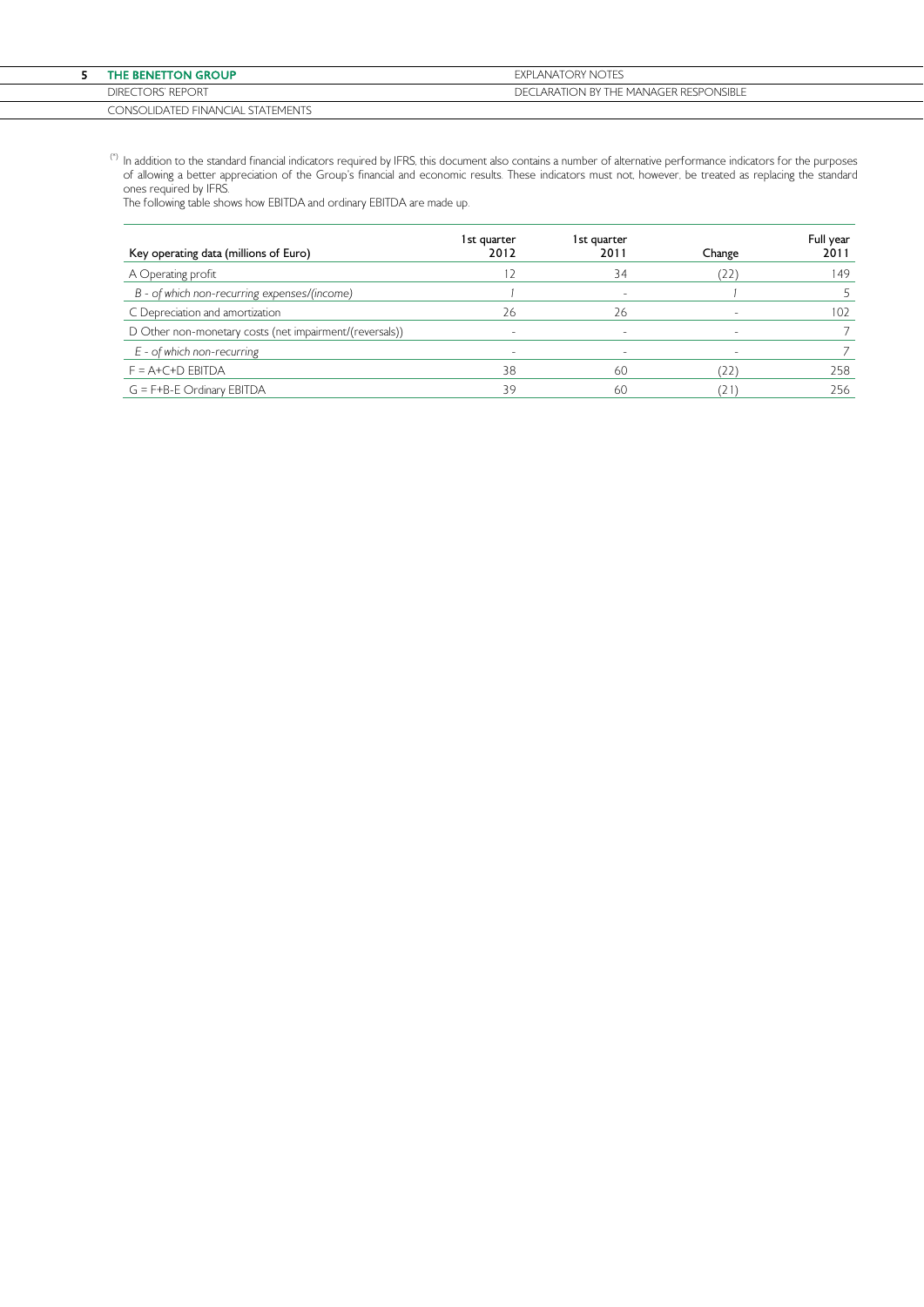| 6 | THE BENETTON GROUP                | <b>FXPI ANATORY NOTES</b>              |
|---|-----------------------------------|----------------------------------------|
|   | <b>DIRECTORS' REPORT</b>          | DECLARATION BY THE MANAGER RESPONSIBLE |
|   | CONSOLIDATED FINANCIAL STATEMENTS |                                        |

# Directors' report

# Results in first quarter 2012

### Revenue performance by geographic area, brand and collection

Group net revenues in the first quarter of the year were 428 million, down in line with expectations compared with the same period of 2011 (-5.5% at current exchange rates and -5.7% currency neutral). However, direct sales performance was positive on a like-for-like basis, with 6.1% growth compared with the same period of the previous year, to which is added a further increase following the take over of some stores previously managed by partners.

Developing and high growth markets confirmed the positive trend of recent quarters, with growth in Russia, Mexico, Korea and India. However, the rest of Latin America, China and Turkey were down.

Traditional western markets showed growth in continental Europe, partly due to the positive direct sales results, and modest growth in the USA. However, Southern European countries were down, including the Italian domestic market, still influenced by recessionary economic conditions. There was a total fall in revenues in these markets of 7.9% at current exchange rates and 8.4% currency neutral. Overall, taking of orders for the Spring/Summer collections is closing with a reduction of around 3% compared with Spring/Summer

2011.

### Income performance

Gross operating profit for the quarter was 188 million (203 million in the corresponding period of 2011), equivalent to 44.0% of revenues (44.7% in the comparative period). The reduction was attributable to the already mentioned increases in raw material costs, particularly cotton and wool, which resulted in a corresponding increase in cost of sales.

The contribution margin was 155 million, against 167 million in the reference period, and was 36.1% of sales.

Operating profit was 12 million (34 million in 2011), 2.8% of revenues compared with 7.5%, impacted by a large reduction in structural costs, which was offset by a cost increase of direct sales, following the take over of stores previously operated by third parties, and reduction in some extraordinary income. Non-recurring costs associated with the recently finalised Public Purchase Offer were also taken into account in the quarter.

The results of foreign currency hedging were positive in the quarter, and the average tax rate was slightly lower than in the past. As a result, net income was 10 million, equivalent to 2.4% of revenues (19 million in the first quarter of 2011, equivalent to 4.3% of revenues).

### Balance Sheet

Compared with March 31, 2011, working capital increased by 142 million: in fact, trade receivables increased by 74 million due to a slow down in cash receipts, especially in the Mediterranean area, and product inventories grew by 47 million, largely due to the impact of increased raw material costs. Trade payables fell by 33 million, due to the combined effects of longer terms of payment and lower purchase volumes.

In the first quarter, the Group made net investments of 34 million, compared with 27 million in the corresponding period of 2011. Most of these investments were for renewal of the stores network.

Net debt was 687 million compared with 534 million at the end of March 2011, with an increase of 139 million compared with December 31, 2011.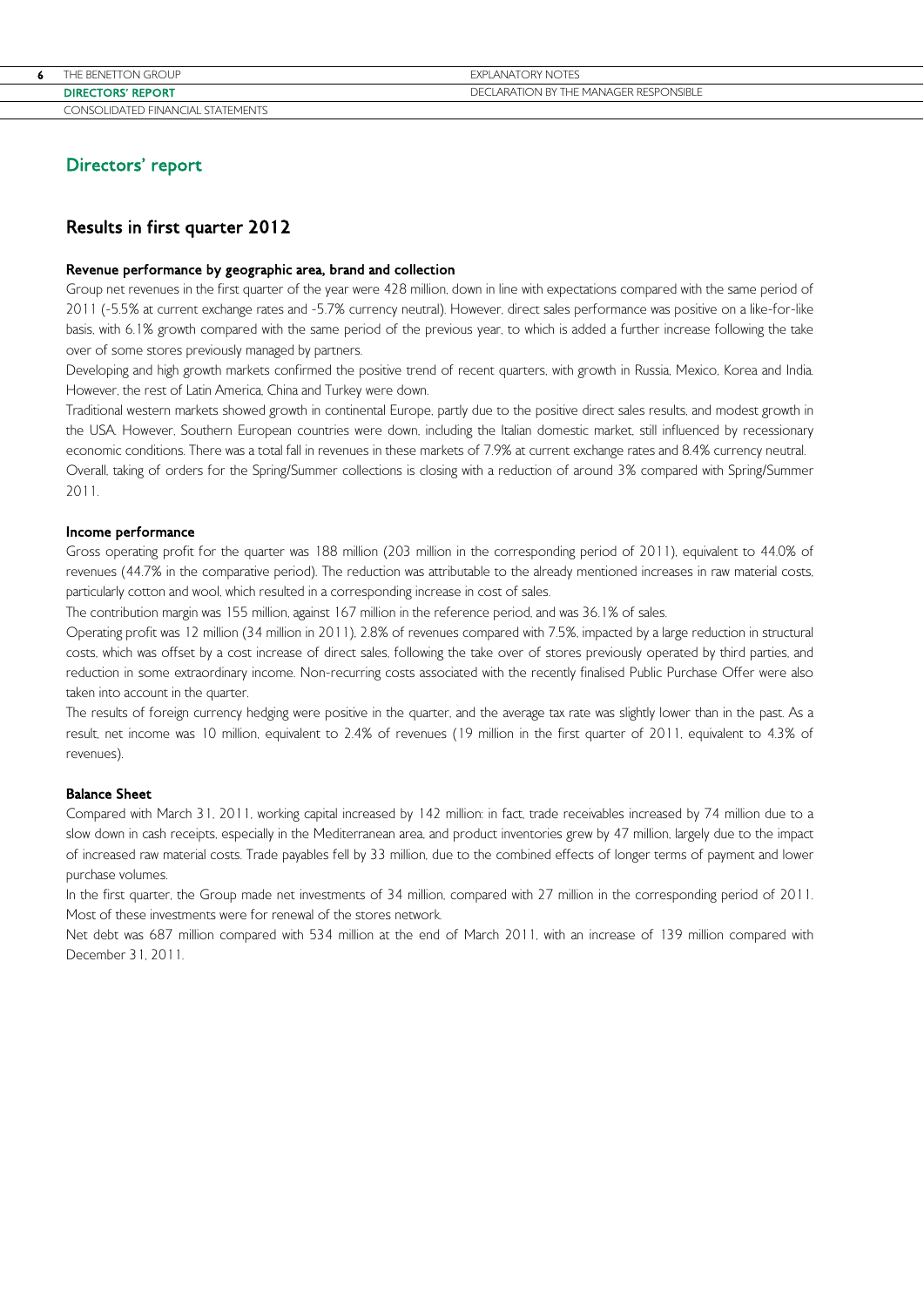# Supplementary information

### Allocation of net income

The Shareholders' Meeting of Benetton Group S.p.A. resolved on April 24, 2012 to allocate net income for the year of Euro 55,735,162.73 to the extraordinary reserve.

# Treasury shares

In execution of the shareholders' authorization dated April 28, 2011, the Board of Directors adopted a resolution on July 28, 2011 to commence the buy-back of Benetton Group S.p.A. treasury shares by purchasing 3,855,672 treasury shares during the course of 2011, corresponding to 2.111% of share capital, at a cost of around Euro 17.9 million (exclusive of commissions). During the period in question, Benetton Group S.p.A. neither bought nor sold any treasury shares, either directly or indirectly through subsidiaries, trustees or other intermediaries.

As at today's date, the Company holds a total of 14,201,582 treasury shares, equating to 7.774% of share capital, with a corresponding purchase cost of around Euro 89.6 million (exclusive of commissions).

### Controlling interest

As at March 31, 2012 the Company's majority shareholder was Edizione S.r.l., an investment holding company with registered office in Treviso (Italy) and wholly owned by the Benetton family. It held 122,540,000 ordinary shares in the Company at that date, representing a controlling interest of 67.08%. Please refer to the subsequent paragraph on "Significant events after March 31, 2012" for the latest information about the controlling interest.

### Relations with the holding company, its subsidiaries and other related parties

The Group's relations with related parties are discussed more fully in the explanatory notes.

### **Directors**

Parent Company Directors as of March 31, 2012 were as follows:

| Name and surname     | Date of birth | Appointed | Office                                   |
|----------------------|---------------|-----------|------------------------------------------|
| Luciano Benetton     | 05.13.1935    | 1978      | Chairman <sup>(3)</sup>                  |
| Carlo Benetton       | 12.26.1943    | 1978      | Deputy Chairman                          |
| Alessandro Benetton  | 03.02.1964    | 1998      | Executive Deputy Chairman <sup>(3)</sup> |
| Biagio Chiarolanza   | 07.17.1962    | 2010      | Executive Director <sup>(1)</sup>        |
| Franco Furnò         | 01.06.1955    | 2010      | Executive Director <sup>(1)</sup>        |
| Gilberto Benetton    | 06.19.1941    | 1978      | Director                                 |
| Giuliana Benetton    | 07.08.1937    | 1978      | Director                                 |
| Gianni Mion          | 09.06.1943    | 1990      | Director                                 |
| Luigi Arturo Bianchi | 06.03.1958    | 2000      | Independent Director <sup>(2)</sup>      |
| Giorgio Brunetti     | 01.14.1937    | 2005      | Independent Director <sup>(2)</sup>      |
| Alfredo Malguzzi     | 08.31.1962    | 2007      | Independent Director <sup>(2)</sup>      |
| Stefano Orlando      | 04.20.1948    | 2010      | Independent Director <sup>(2)</sup>      |

<sup>(1)</sup> The Board of Directors has granted operational powers to Biagio Chiarolanza and Franco Furnò: Operations, foreign Business Units, Administration, Finance and Control, Legal and Corporate Affairs and Internal Audit all report to the former; the Commercial, Product, Real Estate, Licensing and Human Resources areas all report to the latter

and a latter to the latter.<br>The Directors Stefano Orlando, Luigi Arturo Bianchi, Giorgio Brunetti and Alfredo Malguzzi qualify as independent in accordance with art. 147 ter, par. 3 of<br>Italy's Consolidated Law on Finance,

(3) After the Shareholders' Meeting on April 24, 2012, the Board of Directors resolved unanimously to appoint Alessandro Benetton as Chairman. Luciano Benetton remains on the Board as a non-executive Director.

Luciano Benetton, Gilberto Benetton, Carlo Benetton and Giuliana Benetton are siblings; Alessandro Benetton is the son of Luciano Benetton.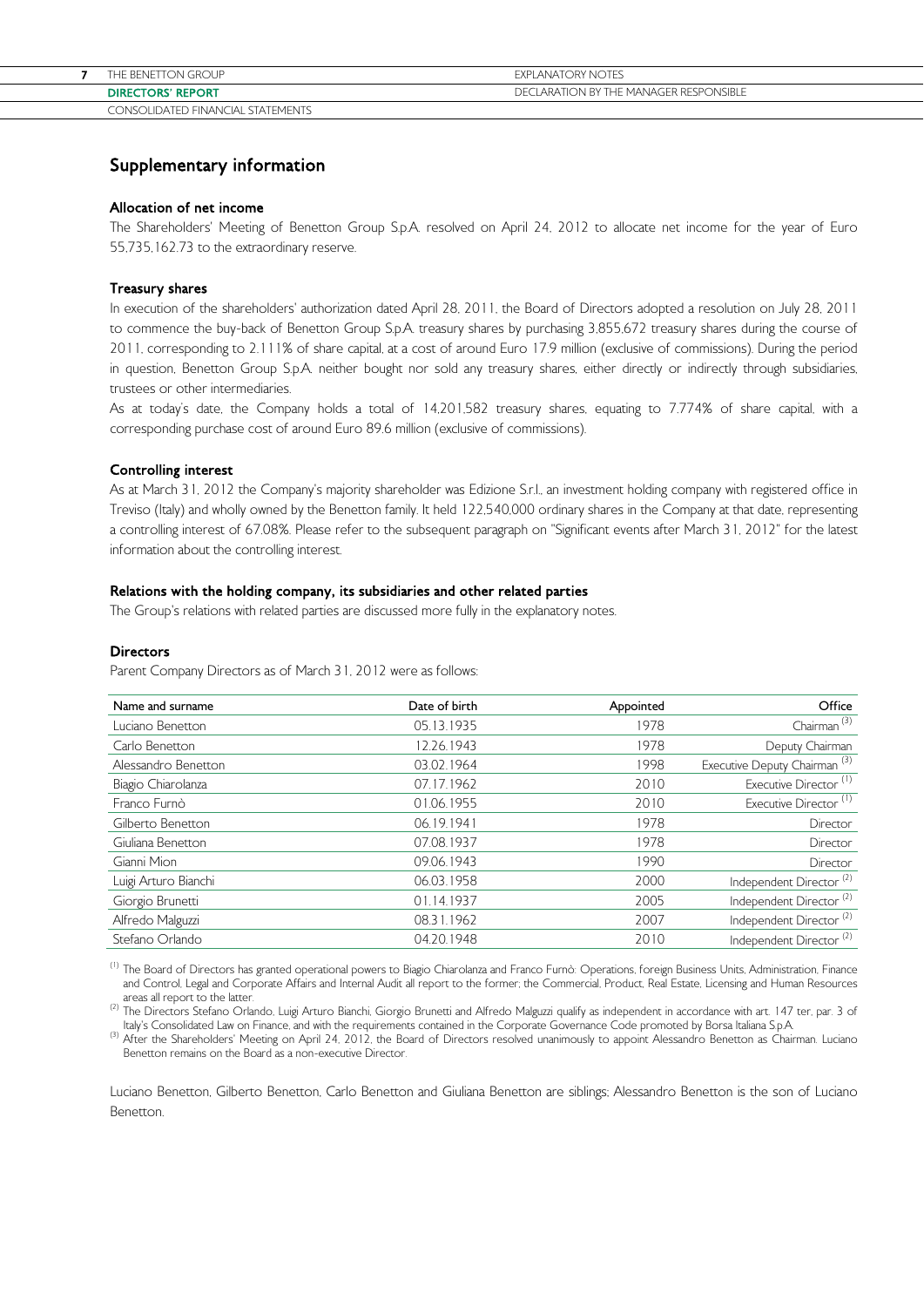| 8 | THE BENETTON GROUP                | EXPLANATORY NOTES                      |
|---|-----------------------------------|----------------------------------------|
|   | <b>DIRECTORS' REPORT</b>          | DECLARATION BY THE MANAGER RESPONSIBLE |
|   | CONSOLIDATED FINANCIAL STATEMENTS |                                        |

## Principal organizational and corporate changes

BENETTON NEKRETNINE d.o.o. Sarajevo - BENETTON REAL ESTATE Ltd. Sarajevo, a Bosnian-incorporated real estate company, with registered office in Dalmatinska 6, Sarajevo, Sarajevo-Centar, BOSNIA-HERZEGOVINA, was formed on March 27. Its share capital of 20,000 Bosnian marka was fully subscribed and paid by the sole shareholder Benetton Real Estate International S.A.

The holding company Edizione S.r.l. announced its decision on February 1 to make a voluntary tender offer under articles 102 et seq of Italy's Consolidated Law on Finance for all the Benetton shares not held directly or indirectly by the Offeror, with the aim of delisting the shares of Benetton Group S.p.A. from the Mercato Telematico Azionario organised and managed by Borsa Italiana S.p.A. (Italian Stock Exchange).

## Significant events after March 31, 2012

As a result of acceptances of the above tender offer and market purchases made by Edizione S.r.l., as at May 15, 2012, the date of approving the present report, Edizione S.r.l. holds a controlling interest of 87.12% in the Company, which, together with the 7.77% of share capital represented by treasury shares, gives it direct and indirect ownership of 94.89% of share capital.

Edizione S.r.l. has also announced that, in compliance with the Procedures under the Offer still in progress as at May 15, the Offeror has received requests to sell such number of Benetton shares that will allow it to reach and exceed the threshold of 95% of share capital, thus entitling the Offeror to purchase all the remaining shares under art. 111 of the Consolidated Law on Finance.

Consequently, Borsa Italiana S.p.A. has notified the Company that it has ordered the delisting of Benetton Group shares with effect from May 31, 2012 with trading suspended from May 28, 2012.

During the month of April, Benetton Retail Deutschland GmbH acquired the other 50% of New Ben GmbH, therefore becoming owner of its entire share capital.

### Outlook for the full year

The new year started with positive results in respect of direct sales in nearly all countries in which the Group operates. The very difficult economic situation, especially in the Group's principal markets, the recessionary situation in Southern Europe and the general difficulty of access to credit for small businesses, which represent the majority of Benetton Group customers, are still affecting sales to the wholesale channel.

Taking of orders for the 2012 Spring/Summer collections of the various Group brands has now ended, in line with expectations, with a slight downward trend compared with the comparative collections in the previous year. Based on the above considerations, it is expected that a similar trend could occur for the coming 2012 Fall/Winter collections.

The most recent data indicates some easing in the prices of raw materials, and of cotton in particular, with positive impacts on margins as from the second half of the year. The Group will continue to act with determination to achieve maximum efficiency of production processes and sourcing, and the optimization of costs relating to both the central structure and those associated with direct sales activities. As already stated, due mainly to pressure on revenues, an improvement in operating profit will not be possible and, due to the increased cost of indebtedness, net income may also fall slightly.

The net financial position is expected to improve, compared with the end of 2011.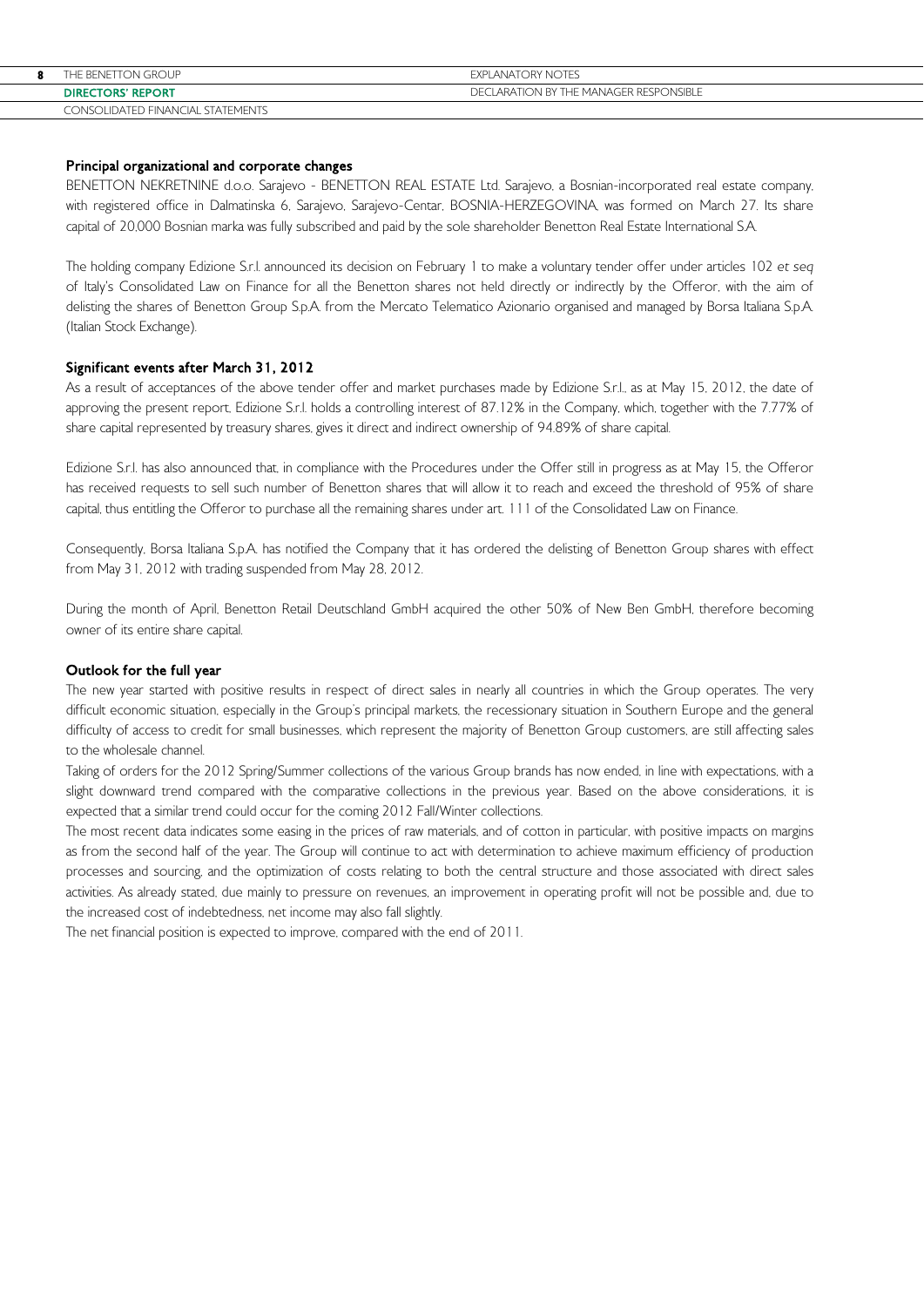| <b>BENETTON GROUP</b><br><b>DIRECTORS' REPORT</b> | <b>EXPLANATORY NOTES</b><br>DECLARATION BY THE MANAGER RESPONSIBLE |
|---------------------------------------------------|--------------------------------------------------------------------|
|                                                   |                                                                    |
| CONCOURATER ENIMAL CLAIR CTATEMENTS               |                                                                    |

## CONSOLIDATED FINANCIAL STATEMENTS

# Consolidated Group results

# Consolidated statement of income

Highlights from the Group's statements of income for first quarter 2012 and 2011 and for full year 2011 are presented below; they are based on a reclassification according to the function of expenses. The percentage changes are calculated with reference to the absolute amounts.

|                                                                         | 1st quarter  |              | 1st quarter              |              |                |                 | Full year            |            |
|-------------------------------------------------------------------------|--------------|--------------|--------------------------|--------------|----------------|-----------------|----------------------|------------|
| (millions of Euro)                                                      | 2012         | %            | 2011                     | %            | Change         | $\%$            | 2011                 | %          |
| Revenues                                                                | 428          | 100.0        | 453                      | 100.0        | (25)           | (5.5)           | 2,032                | 100.0      |
| Materials and subcontracted work                                        | 209          | 48.8         | 218                      | 48.2         | (9)            | (4.3)           | 1,024                | 50.4       |
| Payroll and related costs                                               | 20           | 4.6          | 20                       | 4.4          | ÷,             | (2.7)           | 78                   | 3.8        |
| Industrial depreciation and amortization                                | 3            | 0.8          | $\overline{4}$           | 0.8          | (1)            | 1.5             | 14                   | 0.7        |
| Other manufacturing costs                                               | 8            | 1.8          | 8                        | 1.9          |                | (8.4)           | 34                   | 1.7        |
| Cost of sales                                                           | 240          | 56.0         | 250                      | 55.3         | (10)           | (4.2)           | 1,150                | 56.6       |
| Gross operating profit                                                  | 188          | 44.0         | 203                      | 44.7         | (15)           | (7.1)           | 882                  | 43.4       |
| Distribution and transport                                              | 16           | 3.8          | 17                       | 3.6          | (1)            | (0.3)           | 72                   | 3.5        |
| Sales commissions                                                       | 17           | 4.1          | 19                       | 4.2          | (2)            | (9.5)           | 86                   | 4.3        |
| Contribution margin                                                     | 155          | 36.1         | 167                      | 36.9         | (12)           | (7.5)           | 724                  | 35.6       |
| Payroll and related costs                                               | 48           | 11.3         | 44                       | 9.8          | $\overline{4}$ | 8.9             | 181                  | 8.9        |
| Advertising and promotion                                               | 12           | 2.9          | 15                       | 3.3          | (3)            | (16.8)          | 58                   | 2.8        |
| Depreciation and amortization                                           | 23           | 5.3          | 22                       | 5.0          | $\mathbf{1}$   | 0.7             | 88                   | 4.3        |
| Other expenses and income                                               | 60           | 13.8         | 52                       | 11.3         | 8              | 15.0            | 248                  | 12.3       |
| - of which non-recurring expenses/(income)                              | 1            | 0.3          | $\overline{\phantom{a}}$ |              | 1              | n.s.            | 5                    | 0.2        |
| General and operating expenses                                          | 143          | 33.3         | 133                      | 29.4         | 10             | 7.0             | 575                  | 28.3       |
| - of which non-recurring expenses/(income)                              | $\mathbf{1}$ | 0.3          |                          |              | $\mathbf{1}$   | n.S.            | 5                    | 0.2        |
| Operating profit <sup>(*)</sup>                                         | 12           | 2.8          | 34                       | 7.5          | (22)           | (64.3)          | 149                  | 7.3        |
| Share of income/(losses) of associated<br>companies                     |              |              |                          |              |                | 7.9             |                      |            |
| Financial (expenses)/income                                             | (5)          | (1.2)        | (6)                      | (1.2)        | $\mathbf{1}$   | (8.6)           | (20)                 | (1.0)      |
| Net foreign currency hedging (losses)/gains and<br>exchange differences | 5            | 1.3          |                          |              | 5              | n.s.            | (10)                 | (0.4)      |
| Income before taxes                                                     | 12           | 2.9          | 28                       | 6.3          |                | $(16)$ $(56.8)$ | 119                  | 5.9        |
| Income taxes                                                            | 3            | 0.9          | 10                       | 2.1          | (7)            | (62.1)          | 42                   | 2.1        |
| Net income for the period                                               | 9            | 2.0          | 18                       | 4.2          | (9)            | (54.1)          | 77                   | 3.8        |
| attributable to:                                                        |              |              |                          |              |                |                 |                      |            |
| - shareholders of the Parent Company<br>- minority shareholders         | 10<br>(1)    | 2.4<br>(0.4) | 19<br>(1)                | 4.3<br>(0.1) | (9)            | (48.0)<br>n.S.  | 73<br>$\overline{4}$ | 3.6<br>0.2 |

 (\*) Trading profit was 13 million, representing 3.2% of revenues (34 million in first quarter 2011, representing 7.5% of revenues, and 154 million in 2011 representing 7.6% of revenues).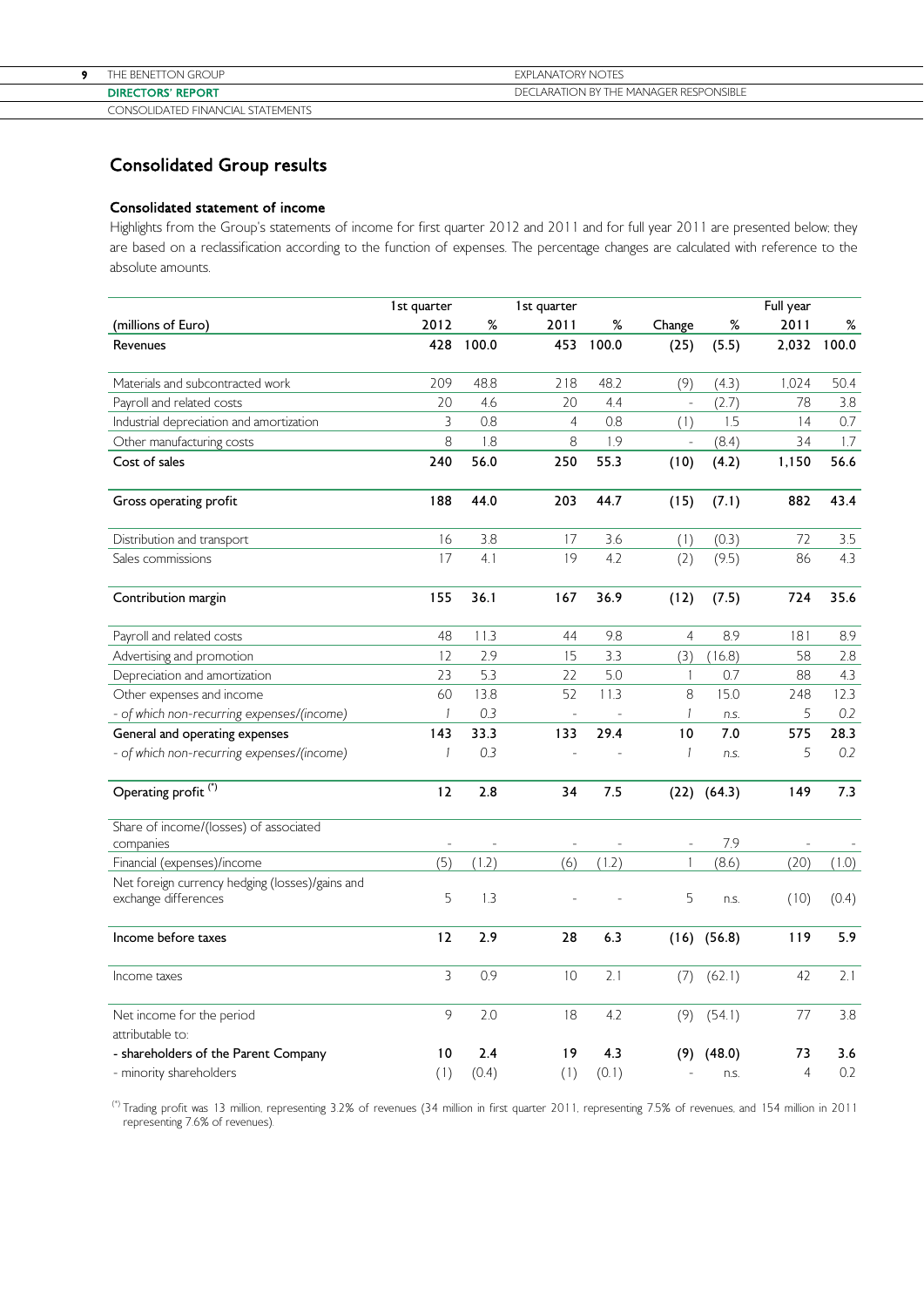| 10 | THE BENETTON GROUP                | <b>EXPLANATORY NOTES</b>               |
|----|-----------------------------------|----------------------------------------|
|    | <b>DIRECTORS' REPORT</b>          | DECLARATION BY THE MANAGER RESPONSIBLE |
|    | CONSOLIDATED FINANCIAL STATEMENTS |                                        |

The Group's net revenues in first quarter 2012 amounted to 428 million against 453 million in the comparative period (-5.5% at current exchange rates and -5.7% at constant exchange rates), mainly due to the effect of:

- a reduction in sales which were affected by the economic downturn, particularly in Italy;
- a negative collection mix featuring, even in first quarter 2012, lower unit value product categories;
- this reduction was partially mitigated by positive sales performance in directly operated stores, which had good first-quarter results even in traditional markets.

The apparel segment reported 397 million in revenues from third parties, compared with 424 million in first quarter 2011. The textile segment saw its sales increase by 2 million on the comparative period to 31 million, an improvement of 5.8%.

Cost of sales, which accounted for 56% of revenues against 55.3% in the comparative period, was as follows for the individual segments:

- apparel: 216 million, representing 54.2% of revenues against 53.7% in the related prior year period, and continuing to be adversely affected by the rise in the cost of raw materials, particularly cotton, while benefiting from the positive effect of the mix of collections and continuous optimization of product sourcing;
- textile: 49 million, representing 86.9% of revenues against 88.4% in first quarter 2011.

Gross operating profit came to 188 million, with a margin of 44% against 44.7% in the comparative period, analyzed by individual segment as follows:

- apparel: gross operating profit was 182 million, with a margin of 45.8% (196 million with a margin of 46.3% in first quarter 2011);
- textile: gross operating profit improved by 2 million to 8 million, with the margin going from 11.6% to 13.1%.

Variable selling costs (distribution, transport and sales commissions), amounting to 33 million and representing 7.9% of revenues, were of lower absolute value than in the comparative period, while continuing to represent the same percentage of revenues; the methods of goods shipment have been revised in certain emerging countries to improve delivery services to the network of commercial partners.

Contribution margin came to 155 million, representing 36.1% of revenues against 36.9% in first quarter 2011, with performance by segment as follows:

- apparel: 150 million, representing 37.8% of revenues, with a reduction of 7.4% on the corresponding prior year period;
- textile: 6 million, representing 9.9% of revenues, an improvement from 8.7%.

General and operating expenses amounted to 143 million, compared with 133 million in first quarter 2011, and accounted for 33.3% of revenues compared with 29.4%. General and operating expenses in the individual segments were as follows:

- apparel: 141 million, up 10 million on the comparative period, and accounting for 35.4% of revenues against 30.9%;
- textile: 2 million, in line with first quarter 2011 and accounting for 3.8% of revenues against 4.2% in the comparative period.

General and operating expenses are discussed in more detail below:

- Non-industrial payroll and related costs amounted to 48 million, accounting for 11.3% of revenues (44 million and 9.8% respectively in the comparative period), and reflecting the higher incidence of the direct channel, particularly in Europe.
- Advertising and promotion costs amounted to 12 million against 15 million, accounting for 2.9% of revenues (3.3% in first quarter 2011); the change on the corresponding prior year period is attributable not only to differences in the timing of advertising campaigns that increasingly use the web as a medium of communication, but also to fewer sports sponsorships.
- Non-industrial depreciation and amortization of 23 million, accounting for 5.3% of revenues, was broadly in line with the corresponding period of 2011.
- Other expenses and income came to 60 million, up from 52 million in the comparative period and representing 13.8% of revenues against 11.3% in first quarter 2011. This line item includes non-industrial general costs, additions to provisions, net other operating expenses and other expenses and income, details of which are as follows: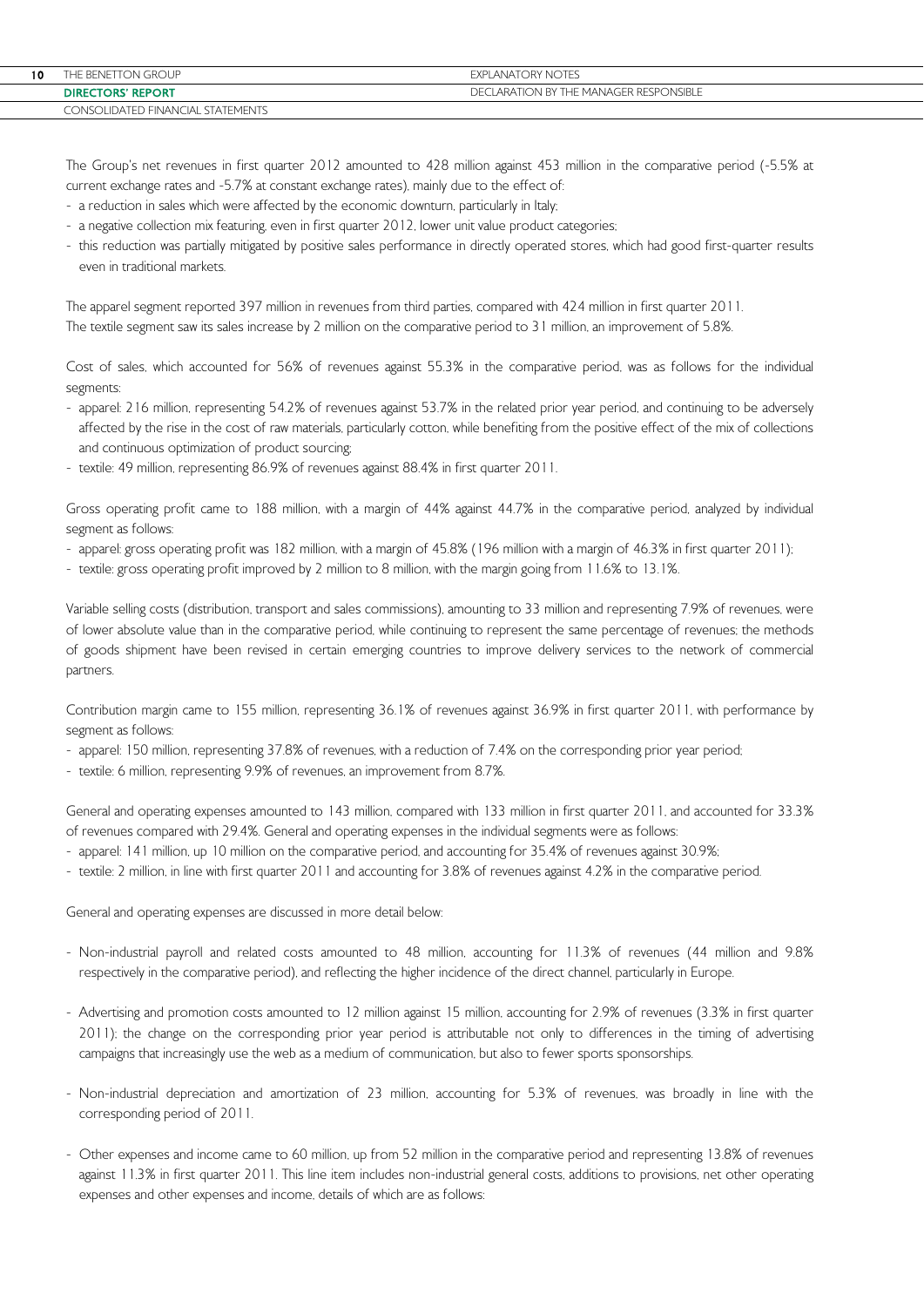| <b>EXPLANATORY NOTES</b><br>THE BENETTON GROUP                          |  |  |
|-------------------------------------------------------------------------|--|--|
|                                                                         |  |  |
| LARATION BY THE MANAGER RESPONSIBLE<br><b>DIRECTORS' REPORT</b><br>DECI |  |  |
| CONSOLIDATED FINANCIAL STATEMENTS                                       |  |  |

- non-industrial general costs of 25 million, accounting for 5.8% of revenues against 5.5%, were in line with the corresponding period of 2011 in absolute value despite including more than 1 million in costs incurred by Benetton Group S.p.A. in connection with activities required under the tender offer launched by Edizione S.r.l. in February 2012; in contrast, the emoluments of directors and statutory auditors, consulting and advisory fees and the cost of sundry other services all decreased;
- additions to provisions amounted to 6 million, of which 5 million for doubtful accounts (3 million in first quarter 2011);
- net operating and other expenses came to 29 million versus 22 million in first quarter 2011, representing 6.8% of revenues against 4.9%, with an increase of 7 million mostly due to:
	- disappearance of the positive effects in first quarter 2011 of the capital gain of some 3 million realized on the disposal of a commercial business in Palermo and of commodities hedging activities, particularly involving the purchase of call options on cotton, whose premiums paid, net of period-end valuation, gave rise to income of 1 million;
	- an increase of 1 million in rental expense (net of rental income);
	- an increase of 1 million in non-recurring expenses, mainly because of lower capital gains realized in the textile segment from assets held for sale.

Operating profit came to 12 million, against 34 million in first quarter 2011, with a margin of 2.8% compared with 7.5%. Operating profit in the individual segments was as follows:

- 9 million in the apparel segment, against 31 million in the comparative period, with a margin of 2.4% compared with 7.3%;
- 4 million in the textile segment, against 2 million in first quarter 2011, with a margin of 6.1%.

Net financial expenses of 5 million were broadly in line with the comparative quarter. Net foreign currency hedging gains and exchange differences primarily reflect the positive impact of hedges arranged against dollar purchases.

Income taxes of 3 million represent a tax rate of 30%, compared with 34.1% in first quarter 2011, reflecting lower tax for certain foreign subsidiaries in profit, particularly the manufacturing ones.

Net income for the period attributable to the Group was 10 million (2.4% of revenues), compared with 19 million in first quarter 2011 (4.3% of revenues).

The average number of employees in each segment during the period was as follows:

- apparel: 8,293 (of whom 4,268 in the retail channel), compared with 7,910 (of whom 3,885 in the retail channel) in first quarter 2011, with the increase due to the higher incidence of the directly operated commercial network;
- textile: 1,285 compared with 1,494 in first quarter 2011.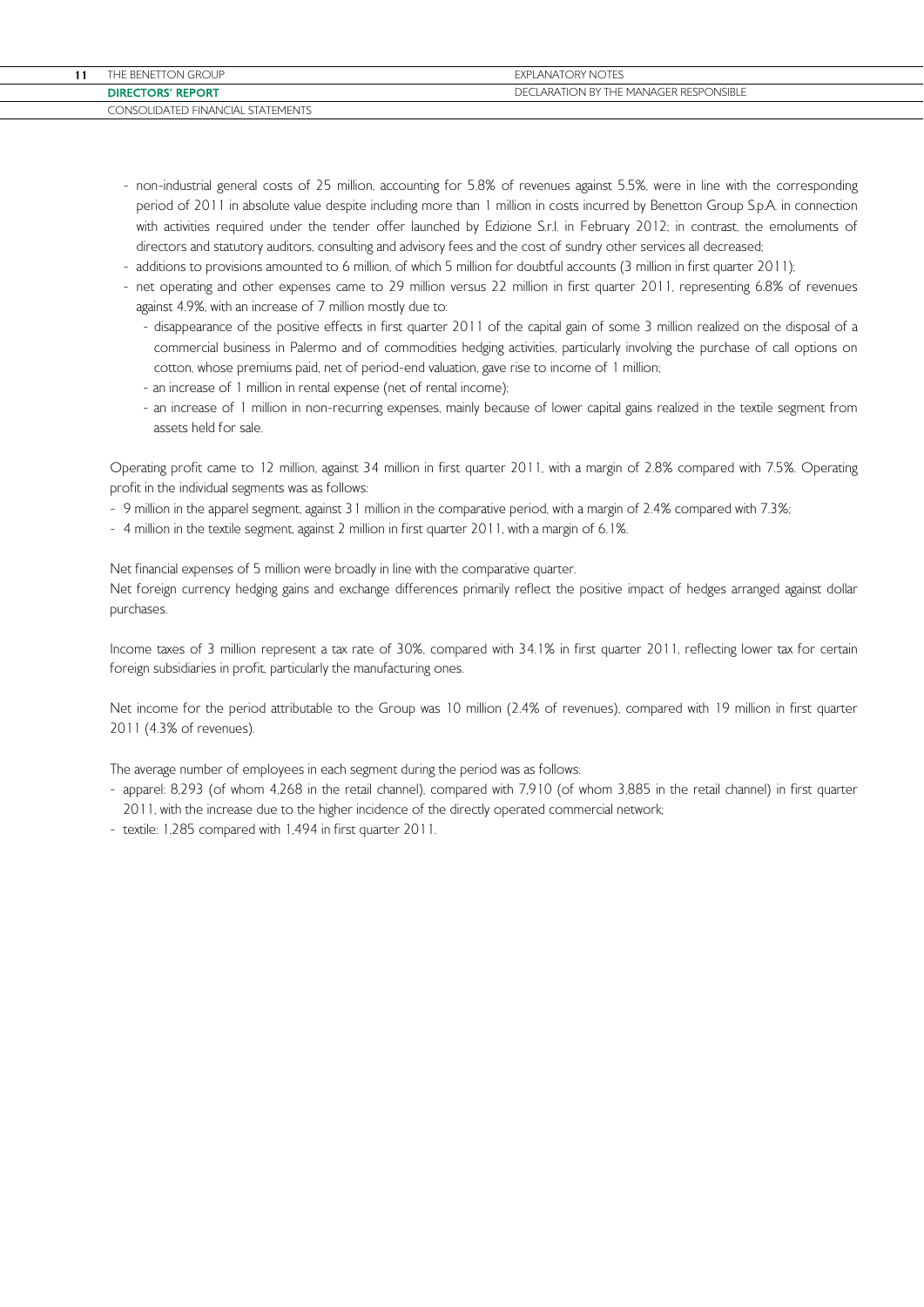| 12 | THE BENETTON GROUP                | <b>EXPLANATORY NOTES</b>               |
|----|-----------------------------------|----------------------------------------|
|    | <b>DIRECTORS' REPORT</b>          | DECLARATION BY THE MANAGER RESPONSIBLE |
|    | CONSOLIDATED FINANCIAL STATEMENTS |                                        |

# Operating segments

IFRS 8 requires segment disclosures to provide management with an effective basis for administration and decision-making, and to supply financial investors with representative and meaningful information about company performance. The Group's activities have been divided into two segments on the basis of the internal reports that are regularly reviewed by management for the purposes of allocating resources to the different segments and assessing their performance.

These operating segments are:

- apparel, represented by the brands of United Colors of Benetton Adult and Kids, Undercolors, Sisley, Sisley Young, Playlife and Killer Loop. This segment also includes the results of the Group's real estate companies;
- textile, consisting of production and sales activities for raw materials (fabrics, yarns and labels), semi-finished products and industrial services.

Segment results for first quarters 2012 and 2011 and for full year 2011 are shown below, adopting the classification criteria described above.

### Segment results - first quarter 2012

| (millions of Euro)                                    | Apparel | <b>Textile</b>  | Eliminations             | Consolidated |
|-------------------------------------------------------|---------|-----------------|--------------------------|--------------|
| Revenues from third parties                           | 397     | $\overline{3}1$ |                          | 428          |
| Inter-segment revenues                                |         | 26              | (27                      |              |
| Total revenues                                        | 398     | 57              | (27,                     | 428          |
| Cost of sales                                         | 216     | 49              | (25)                     | 240          |
| Gross operating profit                                | 182     | 8               | (2)                      | 188          |
| Selling costs                                         | 32      |                 |                          | 33           |
| Contribution margin                                   | 150     | ь               |                          | 155          |
| General and operating expenses                        | 141     |                 |                          | 143          |
| - of which non-recurring expenses/(income)            |         |                 |                          |              |
| Operating profit                                      | $\circ$ | 4               | (1)                      | 12           |
| Depreciation and amortization                         | 25      |                 | $\overline{\phantom{a}}$ | 26           |
| Other non-monetary costs (net impairment/(reversals)) |         |                 |                          |              |
| <b>EBITDA</b>                                         | 34      | 5               |                          | 38           |

### Segment results - first quarter 2011

| (millions of Euro)                                    | Apparel | <b>Textile</b>           | Eliminations             | Consolidated |
|-------------------------------------------------------|---------|--------------------------|--------------------------|--------------|
| Revenues from third parties                           | 424     | 29                       | $\overline{\phantom{a}}$ | 453          |
| Inter-segment revenues                                |         | 25                       | (25)                     |              |
| Total revenues                                        | 424     | 54                       | (25)                     | 453          |
| Cost of sales                                         | 228     | 48                       | (26)                     | 250          |
| Gross operating profit                                | 196     | 6                        |                          | 203          |
| Selling costs                                         | 34      |                          |                          | 36           |
| Contribution margin                                   | 162     | 4                        |                          | 167          |
| General and operating expenses                        | 131     |                          |                          | 133          |
| - of which non-recurring expenses/(income)            |         |                          | $\overline{\phantom{a}}$ |              |
| Operating profit                                      | 31      |                          |                          | 34           |
| Depreciation and amortization                         | 24      |                          |                          | 26           |
| Other non-monetary costs (net impairment/(reversals)) |         | $\overline{\phantom{a}}$ | $\overline{\phantom{a}}$ |              |
| <b>EBITDA</b>                                         | 55      |                          |                          | 60           |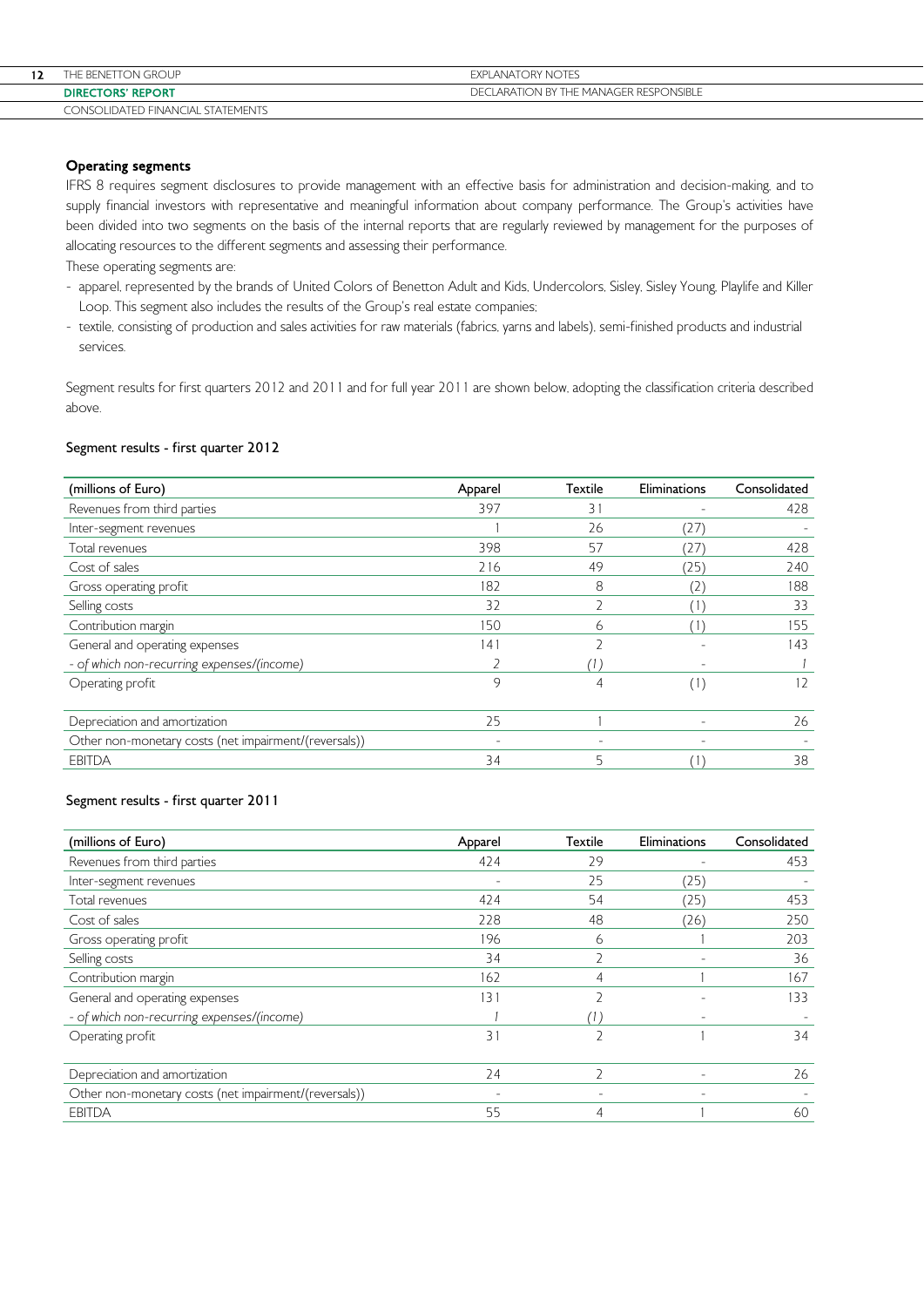| THE BENETTON GROUP                | <b>EXPLANATORY NOTES</b>               |
|-----------------------------------|----------------------------------------|
| <b>DIRECTORS' REPORT</b>          | DECLARATION BY THE MANAGER RESPONSIBLE |
| CONSOLIDATED FINANCIAL STATEMENTS |                                        |

# Segment results - full year 2011

| (millions of Euro)                                    | Apparel | Textile        | Eliminations             | Consolidated |
|-------------------------------------------------------|---------|----------------|--------------------------|--------------|
| Revenues from third parties                           | 1.913   | 119            |                          | 2.032        |
| Inter-segment revenues                                | ∠       | 85             | (87)                     |              |
| Total revenues                                        | 1.915   | 204            | (87                      | 2,032        |
| Cost of sales                                         | 1.057   | 179            | (86)                     | 1.150        |
| Gross operating profit                                | 858     | 25             |                          | 882          |
| Selling costs                                         | 153     |                | $^{\prime}$ 2            | 158          |
| Contribution margin                                   | 705     | 18             |                          | 724          |
| General and operating expenses                        | 566     | 8              |                          | 575          |
| - of which non-recurring expenses/(income)            |         | (2.            | ٠                        | 5            |
| Operating profit                                      | 139     | 10             |                          | 149          |
| Depreciation and amortization                         | 95      | $\overline{7}$ |                          | 102          |
| Other non-monetary costs (net impairment/(reversals)) | 6       |                | $\overline{\phantom{a}}$ |              |
| <b>EBITDA</b>                                         | 240     | 18             |                          | 258          |

# Apparel segment result

|                                            | 1st quarter |       | 1st quarter              |       |        |        | Full year |      |
|--------------------------------------------|-------------|-------|--------------------------|-------|--------|--------|-----------|------|
| (millions of Euro)                         | 2012        | %     | 2011                     | %     | Change | %      | 2011      | %    |
| Revenues from third parties                | 397         |       | 424                      |       | (27)   | (6.3)  | 1,913     |      |
| Inter-segment revenues                     |             |       | $\overline{\phantom{a}}$ |       |        | 16.9   |           |      |
| Total revenues                             | 398         | 100.0 | 424                      | 100.0 | (26)   | (6.3)  | 1.915     | 00.0 |
| Cost of sales                              | 216         | 54.2  | 228                      | 53.7  | (12)   | (5.4)  | 1.057     | 55.2 |
| Gross operating profit                     | 82          | 45.8  | 196                      | 46.3  | (14)   | (7.3)  | 858       | 44.8 |
| Selling costs                              | 32          | 8.0   | 34                       | 8.1   | 2)     | (7.0)  | 153       | 8.0  |
| Contribution margin                        | 150         | 37.8  | 162                      | 38.2  | (12)   | (7.4)  | 705       | 36.8 |
| General and operating expenses             | 41          | 35.4  | 131                      | 30.9  | 10     | 72     | 566       | 29.5 |
| - of which non-recurring expenses/(income) |             | 0.4   |                          | 0.2   |        | 80.8   |           | 0.4  |
| Operating profit                           | 9           | 2.4   | 31                       | 7.3   | (22)   | (68.9) | 139       | 7.3  |
| <b>EBITDA</b>                              | 34          | 8.6   | 55                       | 13.0  | (2)    | (38.4) | 240       | 12.5 |

# Textile segment results

|                                            | 1st quarter |       | 1st quarter |       |                          |        | Full year |       |
|--------------------------------------------|-------------|-------|-------------|-------|--------------------------|--------|-----------|-------|
| (millions of Euro)                         | 2012        | %     | 2011        | %     | Change                   | %      | 2011      | %     |
| Revenues from third parties                | 31          |       | 29          |       |                          | 5.8    | 119       |       |
| Inter-segment revenues                     | 26          |       | 25          |       |                          | 4.6    | 85        |       |
| Total revenues                             | 57          | 100.0 | 54          | 100.0 | 3                        | 5.3    | 204       | 00.0  |
| Cost of sales                              | 49          | 86.9  | 48          | 88.4  |                          | 3.5    | 179       | 87.8  |
| Gross operating profit                     | 8           | 3.1   | 6           | 11.6  | $\mathcal{P}$            | 9.0    | 25        | 12.2  |
| Selling costs                              |             | 3.2   |             | 2.9   | $\sim$                   | 75     |           | 3.4   |
| Contribution margin                        | 6           | 9.9   | 4           | 8.7   | C,                       | 9.5    | 8         | 8.8   |
| General and operating expenses             |             | 3.8   | っ           | 4.2   | $\overline{\phantom{0}}$ | (6.0)  | 8         | 4.0   |
| - of which non-recurring expenses/(income) |             | (0.5) | 7 I         | 7.9)  | ۰.                       | (72.0) | (2)       | (1.1) |
| Operating profit                           | 4           | 6.1   | V           | 4.5   |                          | 43.9   | 10        | 4.8   |
| <b>EBITDA</b>                              | 5           | 9.3   | 4           | 7.8   |                          | 25.4   | 8         | 8.6   |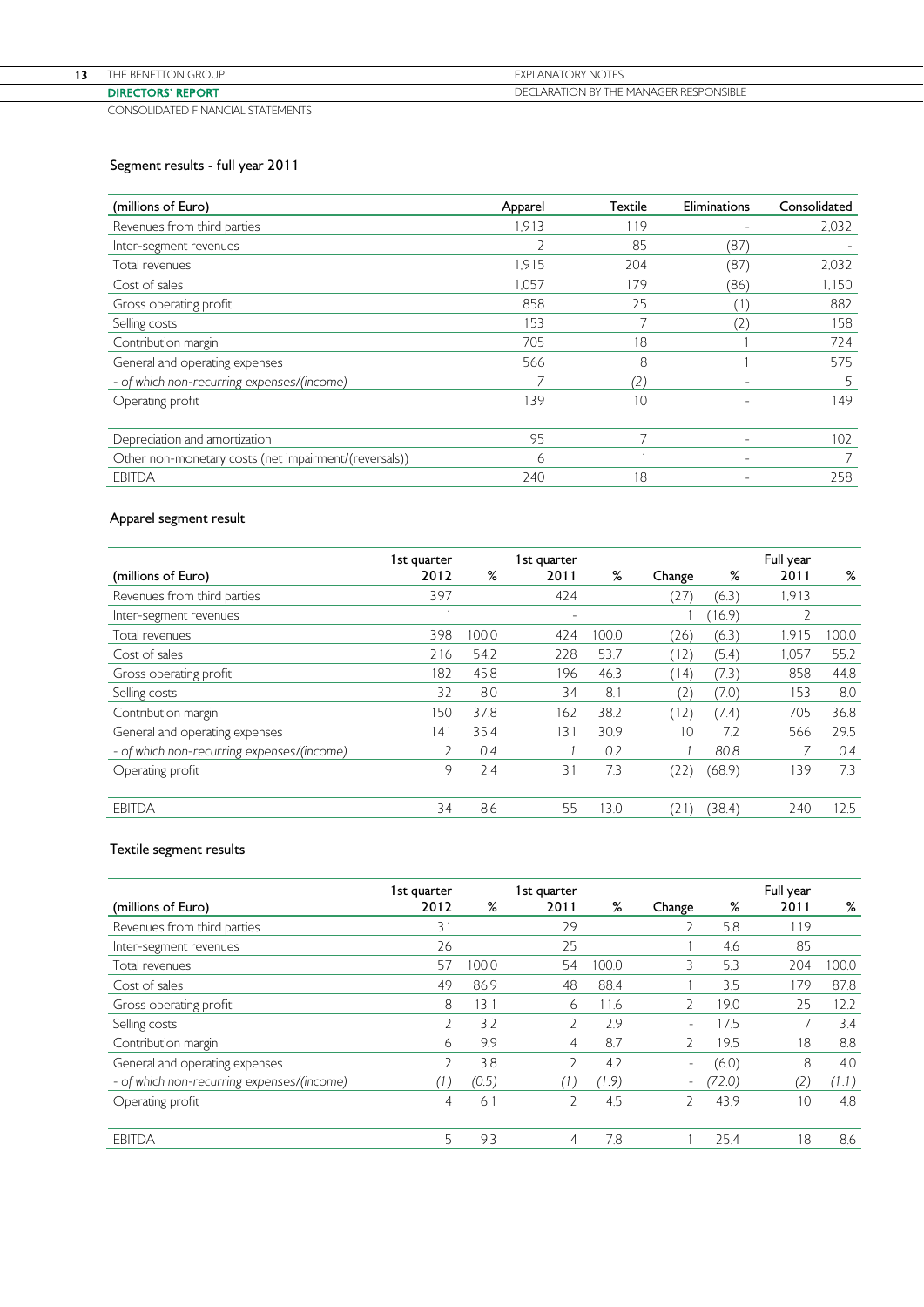| 14 | THE BENETTON GROUP                | <b>EXPLANATORY NOTES</b>               |
|----|-----------------------------------|----------------------------------------|
|    | <b>DIRECTORS' REPORT</b>          | DECLARATION BY THE MANAGER RESPONSIBLE |
|    | CONSOLIDATED FINANCIAL STATEMENTS |                                        |

# Balance sheet and financial position highlights

The most significant elements of the balance sheet and financial position, compared with those at December 31, 2011 and March 31, 2011, are presented in the following table.

| (millions of Euro)                                                 | 03.31.2012 | 12.31.2011 | Change                   | 03.31.2011 | Change |
|--------------------------------------------------------------------|------------|------------|--------------------------|------------|--------|
| Working capital                                                    | 842        | 703        | 139                      | 700        | 142    |
| - trade receivables                                                | 882        | 897        | (15)                     | 808        | 74     |
| - inventories                                                      | 358        | 362        | (4)                      | 311        | 47     |
| - trade payables                                                   | (364)      | (506)      | 142                      | (397)      | 33     |
| - other receivables/(payables) <sup>(A)</sup>                      | (34)       | (50)       | 16                       | (22)       | (12)   |
|                                                                    |            |            |                          |            |        |
| Assets held for sale                                               |            | 5          | (4)                      | 3          | (2)    |
| Property, plant and equipment and intangible assets <sup>(B)</sup> | .317       | 1.317      | $\overline{\phantom{a}}$ | 1.303      | 14     |
| Non-current financial assets <sup>(C)</sup>                        | 21         | 20         |                          | 23         | (2)    |
| Other assets/(liabilities) <sup>(D)</sup>                          | 14         | 10         | 4                        | 8          | 6      |
| Net capital employed                                               | 2,195      | 2,055      | 140                      | 2,037      | 158    |
| Net debt <sup>(E)</sup>                                            | 687        | 548        | 139                      | 534        | 153    |
| Total shareholders' equity                                         | 1,508      | 1,507      |                          | 1,503      | 5      |

<sup>(A)</sup> Other receivables/(payables) include VAT receivables and payables, sundry receivables and payables, non-trade receivables and payables from/to Group companies, accruals and deferrals, payables to social security inst

(B) Property, plant and equipment and intangible assets include all categories of assets net of the related accumulated depreciation, amortization, and impairment

losses.<br><sup>(C)</sup> Non-current financial assets include unconsolidated investments and guarantee deposits paid and received.

(b) Other assets/(liabilities) include retirement benefit obligations, provisions for legal and tax risks, the provision for sales agent indemnities, other provisions, current tax receivables and liabilities, receivables and payables due from/to holding companies in relation to the group tax election, deferred tax assets also in

(E) Net debt includes cash and cash equivalents and all short and medium/long-term financial assets and liabilities, as reported in the detailed statement discussed in the explanatory notes.

Working capital was 142 million higher than at March 31, 2011, mainly because of:

- an increase of 74 million in net trade receivables, with the receivables turnover ratio continuing to be adversely affected by the macroeconomic situation that is having its most marked impact on certain Mediterranean countries;
- an increase of 47 million in inventories, due to differences in the scheduling of production and deliveries, like in December;
- a reduction of 33 million in trade payables due to fewer purchases in the quarter because of the differences in procurement scheduling described above.

The increase in working capital was accompanied by an increase, totaling 16 million, in the other components of net capital employed, mainly due to:

- a net increase in property, plant and equipment and intangible assets, reflecting:
	- 134 million in gross operating investments during the period;
	- 16 million in disposals at net book value;
	- 102 million in depreciation and amortization;
	- 6 million in impairment net of reversals.
- an increase of 6 million in net other assets mainly as a result of lower net payables for income tax and lower payables for employee termination indemnities, as offset by lower deferred tax assets.

Net capital employed was 140 million higher than at December 31, 2011, mainly due to an increase of 139 million in working capital, linked to the cyclical nature of the business and particularly to the reduction in trade payables after settling purchases made in the last few months of 2011.

The Group's net debt (discussed in detail in the explanatory notes) came to 687 million compared with 534 million at March 31, 2011; net debt reported an increase of 139 million relative to December 31, 2011, attributable to the cyclical trend in the business.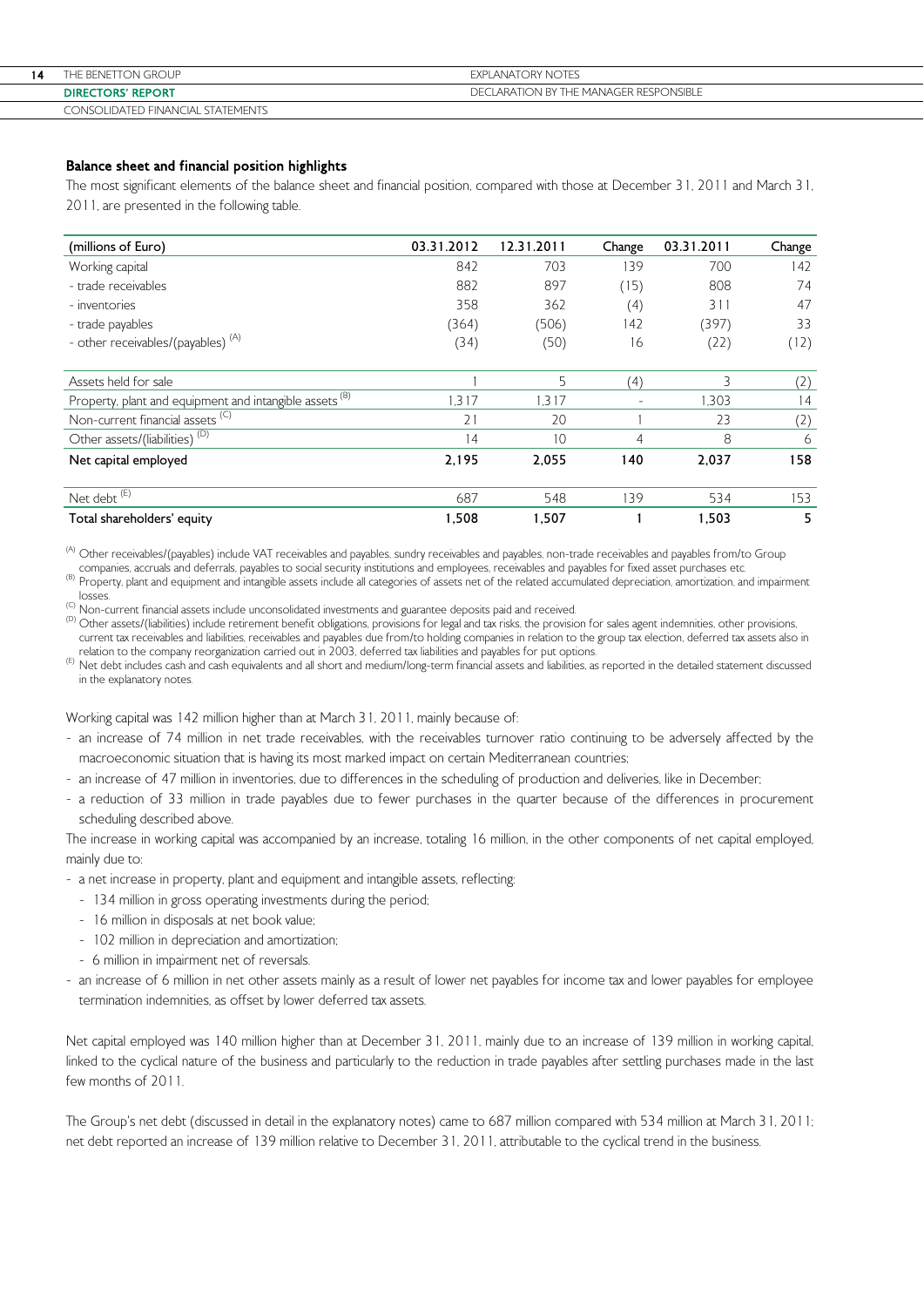| THE BENETTON GROUP                | EXPLANATORY NOTES                      |
|-----------------------------------|----------------------------------------|
| <b>DIRECTORS' REPORT</b>          | DECLARATION BY THE MANAGER RESPONSIBLE |
| CONSOLIDATED FINANCIAL STATEMENTS |                                        |

Cash flows during first quarter 2012 are summarized below with comparative figures for the same period of last year:

| (millions of Euro)                                                    | 1st quarter<br>2012 | 1st quarter<br>2011 |
|-----------------------------------------------------------------------|---------------------|---------------------|
| Cash flow from operating activities before changes in working capital | 41                  | 58                  |
| Cash flow used by changes in working capital                          | (134)               | (70)                |
| Payment of taxes                                                      | (3)                 | (3)                 |
| Interest (paid)/received and exchange differences                     |                     | (8)                 |
| Cash flow used by operating activities                                | (96)                | (23)                |
| Net operating investments/Capex                                       | (33)                | (28)                |
| Non-current financial assets                                          | (1)                 |                     |
| Cash flow used by investing activities                                | (34)                | (27)                |
| Free cash flow                                                        | (130)               | (50)                |
| Cash flow provided/(used) by financing activities of which:           |                     |                     |
| - payment of dividends                                                |                     |                     |
| - net change in other sources of finance                              | 71                  |                     |
| Cash flow provided/(used) by financing activities                     | 21                  |                     |
| Net decrease in cash and cash equivalents                             | (109)               | (43)                |

Cash flow from operating activities before changes in working capital amounted to Euro 41 million in the period, compared with Euro 58 million in first quarter 2011, largely reflecting the deterioration in EBITDA.

Cash flow used by changes in working capital amounted to Euro 134 million (Euro 70 million in first quarter 2011) and mostly reflect:

- a reduction in trade payables due not only to higher payments relating to purchases made in the last few months of 2011, but also to fewer purchases in the quarter because of differences in the scheduling of production;

- a reduction in other net payables due to lower payables to the tax authorities, particularly for VAT, and to social security institutions. Cash flow used to pay taxes amounted to Euro 3 million, as the comparative period.

Net financial expenses paid and the net balance of foreign currency operations used virtually no cash, compared with Euro 8 million used in first quarter 2011.

Cash flow used by operating activities amounted to a total of Euro 96 million, against Euro 23 million in the comparative period. Cash flow used by investing activities amounted to Euro 34 million (Euro 27 million in first quarter 2011), of which:

- Euro 21 million in the commercial network, mainly in markets such as Italy and Spain, as well as in developing countries like Russia; priority was given to refurbishing and expanding existing stores, while the purchase of new buildings and commercial businesses was pursued very selectively;
- Euro 4 million in investments in production, mostly relating to acquisition of production machinery in Croatia and to the production center in Serbia;
- Euro 3 million in other investments, most of which in information technology; the most important of these investments were in updating SAP and Oracle application software.

Disposals in the period amounted to a total of Euro 6 million, most of which relating to the sale of a commercial property in Caserta (Italy) and to the sale of textile segment production machinery.

Further information of an economic and financial nature is provided in the explanatory notes to the consolidated financial statements.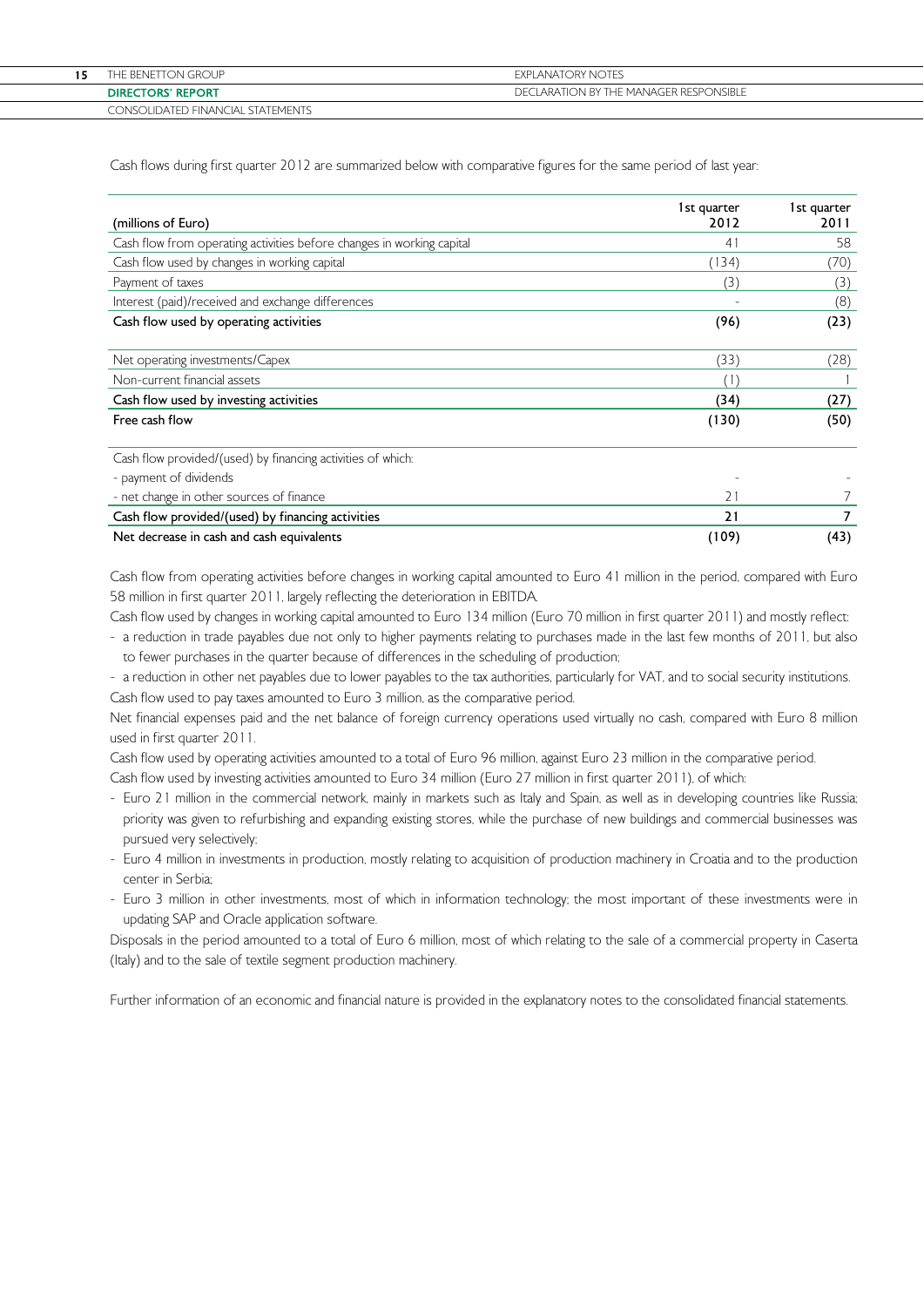| <b>CONSOLIDATED FINANCIAL STATEMENTS</b> |                                        |
|------------------------------------------|----------------------------------------|
| DIRECTORS' REPORT                        | DECLARATION BY THE MANAGER RESPONSIBLE |
| THE BENETTON GROUP                       | <b>FXPI ANATORY NOTES</b>              |
|                                          |                                        |

# Consolidated financial statements

# Consolidated statement of income

| (thousands of Euro)                                                  | 1st quarter<br>2012 | 1st quarter<br>2011 | Full year<br>2011 | <b>Notes</b>                                                                                                                                                                                                                                                                                                                                                                                                                                                                                                                                                                                 |
|----------------------------------------------------------------------|---------------------|---------------------|-------------------|----------------------------------------------------------------------------------------------------------------------------------------------------------------------------------------------------------------------------------------------------------------------------------------------------------------------------------------------------------------------------------------------------------------------------------------------------------------------------------------------------------------------------------------------------------------------------------------------|
| Revenues                                                             | 428,425             | 453,237             | 2,032,341         | [1]                                                                                                                                                                                                                                                                                                                                                                                                                                                                                                                                                                                          |
| Materials and subcontracted work                                     | 209,127             | 218,418             | 1,023,715         | [2]                                                                                                                                                                                                                                                                                                                                                                                                                                                                                                                                                                                          |
| Payroll and related costs                                            | 19,613              | 20,157              | 77,993            | $[3]$                                                                                                                                                                                                                                                                                                                                                                                                                                                                                                                                                                                        |
| Industrial depreciation and amortization                             | 3,583               | 3,532               | 14,231            |                                                                                                                                                                                                                                                                                                                                                                                                                                                                                                                                                                                              |
| Other manufacturing costs                                            | 7,726               | 8,431               | 33,849            |                                                                                                                                                                                                                                                                                                                                                                                                                                                                                                                                                                                              |
| Cost of sales                                                        | 240,049             | 250,538             | 1,149,788         |                                                                                                                                                                                                                                                                                                                                                                                                                                                                                                                                                                                              |
| Gross operating profit                                               | 188,376             | 202,699             | 882,553           |                                                                                                                                                                                                                                                                                                                                                                                                                                                                                                                                                                                              |
| Distribution and transport                                           | 16,454              | 16,509              | 71,841            |                                                                                                                                                                                                                                                                                                                                                                                                                                                                                                                                                                                              |
| Sales commissions                                                    | 17,058              | 18,847              | 86,828            |                                                                                                                                                                                                                                                                                                                                                                                                                                                                                                                                                                                              |
| Contribution margin                                                  | 154,864             | 167,343             | 723,884           |                                                                                                                                                                                                                                                                                                                                                                                                                                                                                                                                                                                              |
| Payroll and related costs                                            | 48,371              | 44,419              | 180,937           | $[3]$                                                                                                                                                                                                                                                                                                                                                                                                                                                                                                                                                                                        |
| Advertising and promotion                                            | 12,449              | 14,954              | 57,425            | $[4]$                                                                                                                                                                                                                                                                                                                                                                                                                                                                                                                                                                                        |
| Depreciation and amortization                                        | 22,610              | 22,461              | 88,354            | [5]                                                                                                                                                                                                                                                                                                                                                                                                                                                                                                                                                                                          |
| Other expenses and income                                            | 59,340              | 51,598              | 248,038           | [6]                                                                                                                                                                                                                                                                                                                                                                                                                                                                                                                                                                                          |
| - of which non-recurring expenses/(income)                           | 1,435               | (70)                | 4,551             |                                                                                                                                                                                                                                                                                                                                                                                                                                                                                                                                                                                              |
| General and operating expenses                                       | 142,770             | 133,432             | 574,754           |                                                                                                                                                                                                                                                                                                                                                                                                                                                                                                                                                                                              |
| - of which non-recurring expenses/(income)                           | 1,435               | (70)                | 4,551             |                                                                                                                                                                                                                                                                                                                                                                                                                                                                                                                                                                                              |
| Operating profit                                                     | 12,094              | 33,911              | 149,130           |                                                                                                                                                                                                                                                                                                                                                                                                                                                                                                                                                                                              |
| Share of income/(losses) of associated companies                     | 9                   | 8                   | 6                 |                                                                                                                                                                                                                                                                                                                                                                                                                                                                                                                                                                                              |
| Financial expenses                                                   | (8,856)             | (6,944)             | (33,053)          | [7]                                                                                                                                                                                                                                                                                                                                                                                                                                                                                                                                                                                          |
| Financial income                                                     | 3,775               | 1,387               | 12,664            | $[7] % \begin{minipage}[b]{0.5\linewidth} \centering \includegraphics[width=\textwidth]{figs/fig_4.pdf} \caption{The figure shows the \textit{Stab} model.} \label{fig:Stab} \end{minipage} \vspace{0.05in} \begin{minipage}[b]{0.5\linewidth} \centering \includegraphics[width=\textwidth]{figs/fig_4.pdf} \caption{The figure shows the \textit{Stab} model.} \label{fig:Stab} \end{minipage} \vspace{0.05in} \begin{minipage}[b]{0.5\linewidth} \centering \includegraphics[width=\textwidth]{figs/fig_4.pdf} \caption{The figure shows the \textit{Stab} model.} \label{fig:Stab} \end$ |
| Net foreign currency hedging (losses)/gains and exchange differences | 5,275               | 121                 | (9.497)           | [8]                                                                                                                                                                                                                                                                                                                                                                                                                                                                                                                                                                                          |
| Income before taxes                                                  | 12,297              | 28,483              | 119,250           |                                                                                                                                                                                                                                                                                                                                                                                                                                                                                                                                                                                              |
| Income taxes                                                         | 3,674               | 9,700               | 42,272            | [9]                                                                                                                                                                                                                                                                                                                                                                                                                                                                                                                                                                                          |
| Net income for the period                                            | 8,623               | 18,783              | 76,978            |                                                                                                                                                                                                                                                                                                                                                                                                                                                                                                                                                                                              |
| attributable to:                                                     |                     |                     |                   |                                                                                                                                                                                                                                                                                                                                                                                                                                                                                                                                                                                              |
| - shareholders of the Parent Company<br>- minority shareholders      | 10,091<br>(1,468)   | 19,403<br>(620)     | 73,217<br>3,761   |                                                                                                                                                                                                                                                                                                                                                                                                                                                                                                                                                                                              |
|                                                                      |                     |                     |                   |                                                                                                                                                                                                                                                                                                                                                                                                                                                                                                                                                                                              |
| Basic earnings per share (Euro)                                      | 0.06                | 0.11                | 0.43              |                                                                                                                                                                                                                                                                                                                                                                                                                                                                                                                                                                                              |
| Diluted earnings per share (Euro)                                    | 0.06                | 0.11                | 0.43              |                                                                                                                                                                                                                                                                                                                                                                                                                                                                                                                                                                                              |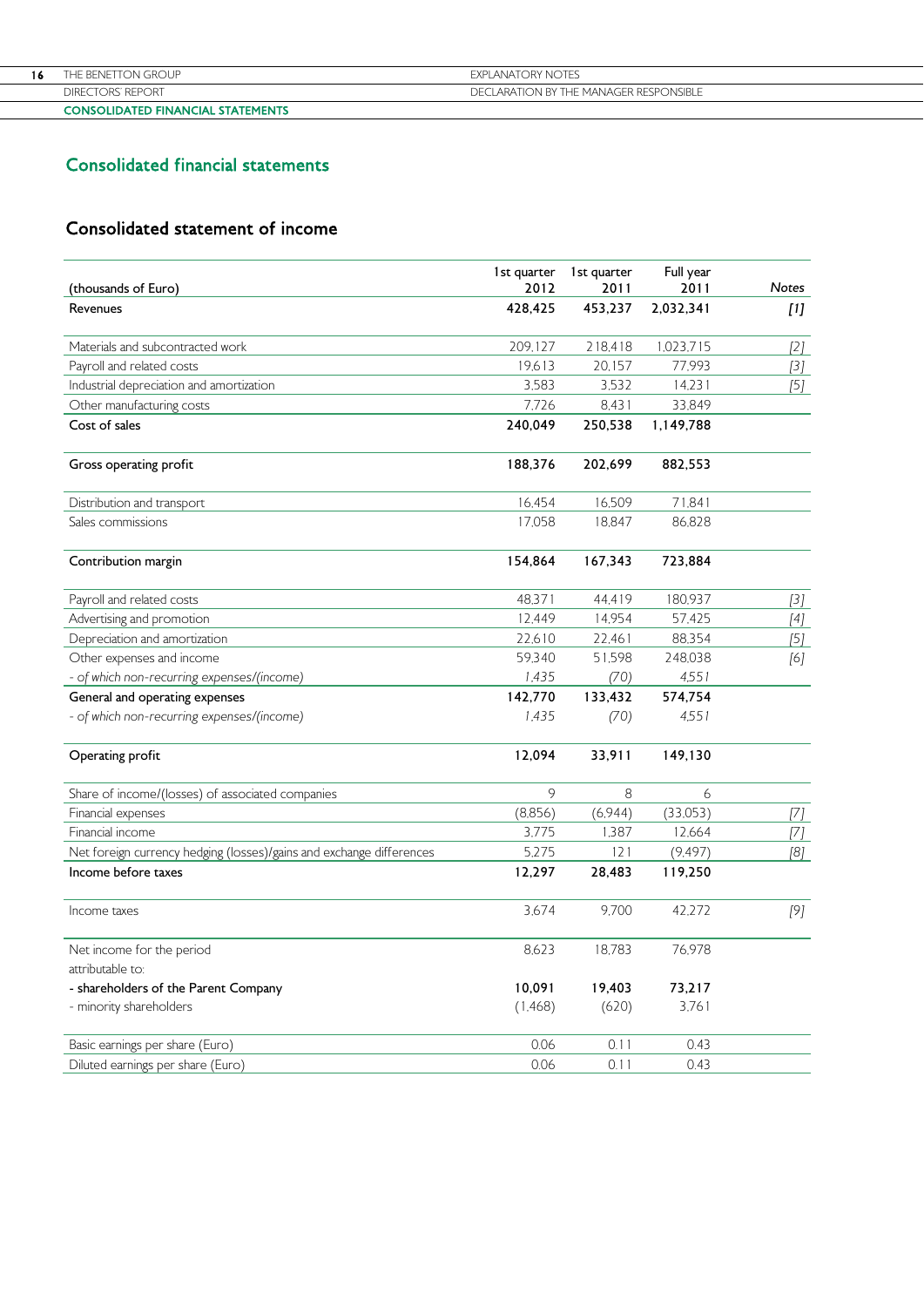| CONCOURATED FINIANCIAL CTATEMENTS. |                                        |
|------------------------------------|----------------------------------------|
| <b>DIRECTORS' REPORT</b>           | DECLARATION BY THE MANAGER RESPONSIBLE |
| THE BENETTON GROUP                 | <b>EXPLANATORY NOTES</b>               |
|                                    |                                        |

# CONSOLIDATED FINANCIAL STATEMENTS

# Statement of comprehensive income

|                                                           |                                          | 1st quarter 2012         |                         | 1st quarter 2011                         |                          |                         |
|-----------------------------------------------------------|------------------------------------------|--------------------------|-------------------------|------------------------------------------|--------------------------|-------------------------|
| (thousands of Euro)                                       | Shareholders<br>of the Parent<br>Company | Minority<br>shareholders | Comprehensive<br>income | Shareholders<br>of the Parent<br>Company | Minority<br>shareholders | Comprehensive<br>income |
| Net income for the period (A)                             | 10.091                                   | (1, 468)                 | 8,623                   | 19.403                                   | (620)                    | 18,783                  |
| Gains/(Losses) recognized in cash flow hedge reserve      | (8,700)                                  | $\sim$                   | (8,700)                 | (6.723)                                  |                          | (6,723)                 |
| Tax effect relating to other gains/(losses)               | 2.329                                    | $\sim$                   | 2.329                   | 1.595                                    | ٠                        | 1.595                   |
| Gains/(Losses) recognized in currency translation reserve | 1.106                                    | 42                       | 1.148                   | (6.774)                                  | (604)                    | (7,378)                 |
| Total other comprehensive income, net of tax (B)          | (5,265)                                  | 42                       | (5,223)                 | (11,902)                                 | (604)                    | (12,506)                |
| Total comprehensive income for the period (A)+(B)         | 4.826                                    | (1, 426)                 | 3,400                   | 7,501                                    | (1,224)                  | 6,277                   |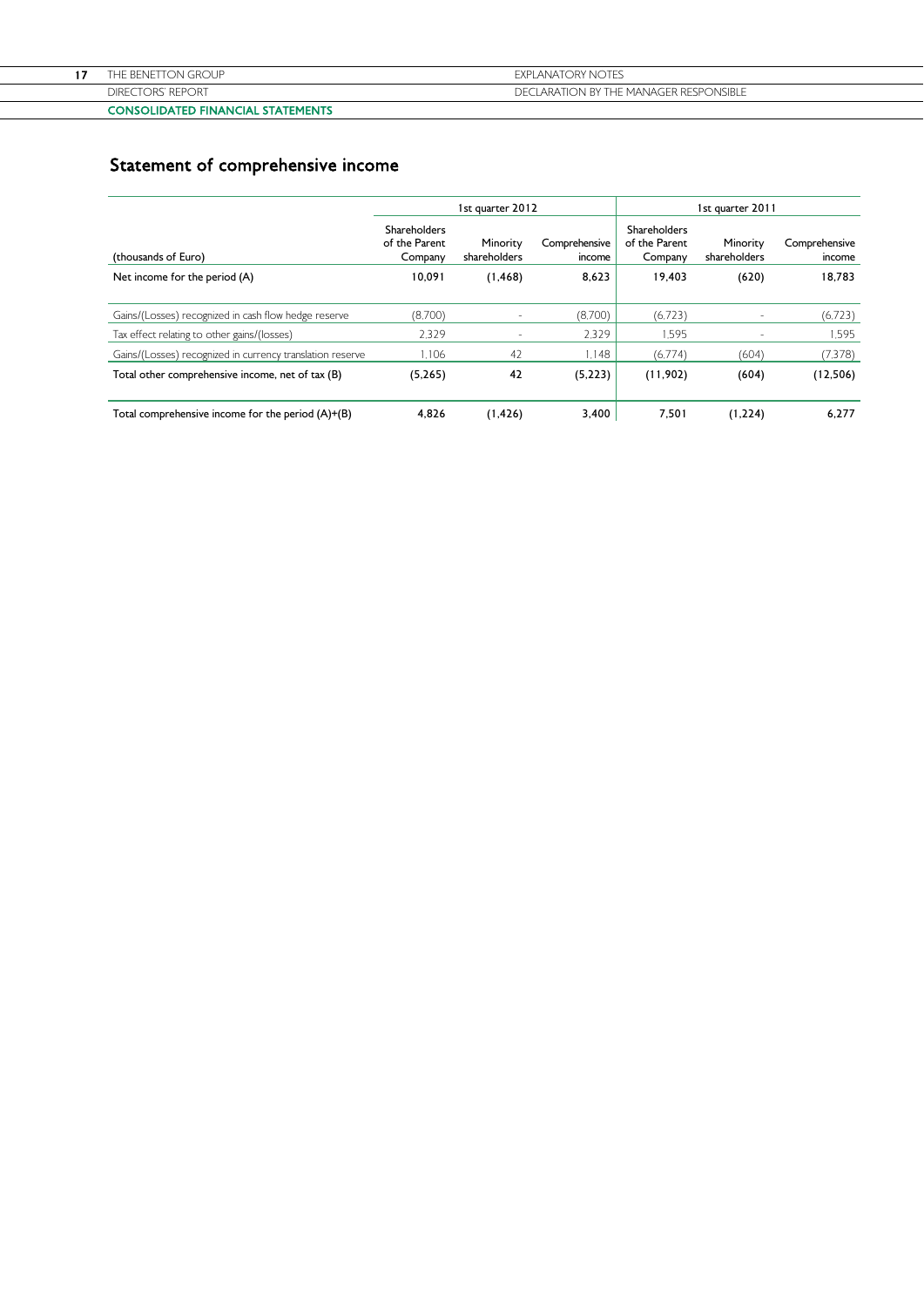|    | <b>CONSOLIDATED FINANCIAL STATEMENTS</b> |                                        |
|----|------------------------------------------|----------------------------------------|
|    | DIRECTORS' REPORT                        | DECLARATION BY THE MANAGER RESPONSIBLE |
| 18 | THE BENETTON GROUP.                      | <b>EXPLANATORY NOTES</b>               |
|    |                                          |                                        |

# Consolidated balance sheet - Assets

| (thousands of Euro)                                            | 03.31.2012 | 12.31.2011 | 03.31.2011 | Notes  |
|----------------------------------------------------------------|------------|------------|------------|--------|
| Non-current assets                                             |            |            |            |        |
| Property, plant and equipment                                  |            |            |            | [10]   |
| Land and buildings                                             | 775,830    | 779.674    | 779,698    |        |
| Plant, machinery and equipment                                 | 114,913    | 115,478    | 116,512    |        |
| Furniture, fittings and electronic devices                     | 79,394     | 78,565     | 69,710     |        |
| Vehicles and aircraft                                          | 24,660     | 24,897     | 27,016     |        |
| Assets under construction and advances                         | 51,254     | 45,166     | 37,289     |        |
| Leased assets                                                  | 320        | 334        | 452        |        |
| Leasehold improvements                                         | 43,974     | 42,532     | 40,134     |        |
|                                                                | 1,090,345  | 1,086,646  | 1,070,811  |        |
| Intangible assets                                              |            |            |            | [11]   |
| Goodwill and other intangible assets of indefinite useful life | 43,026     | 43,012     | 43,275     |        |
| Intangible assets of finite useful life                        | 184,101    | 187,362    | 188,828    |        |
|                                                                | 227,127    | 230,374    | 232,103    |        |
| Other non-current assets                                       |            |            |            |        |
| Investments                                                    | 1,923      | 1.904      | 2.032      | $[12]$ |
| Guarantee deposits                                             | 25,817     | 24,929     | 24,840     | $[13]$ |
| Medium/long-term financial receivables                         | 2,582      | 3,070      | 3,564      | $[14]$ |
| Other medium/long-term receivables                             | 15,636     | 13,491     | 7,595      | $[15]$ |
| Deferred tax assets                                            | 149,069    | 152,132    | 154,066    | [16]   |
|                                                                | 195,027    | 195,526    | 192,097    |        |
| Total non-current assets                                       | 1,512,499  | 1,512,546  | 1,495,011  |        |
| Current assets                                                 |            |            |            |        |
| Inventories                                                    | 358,434    | 362,410    | 311,274    | [17]   |
| Trade receivables                                              | 871,737    | 889,330    | 802,258    | $[18]$ |
| Tax receivables                                                | 30,707     | 31,565     | 33,180     | [19]   |
| Other receivables, accrued income and prepaid expenses         | 69,177     | 66,074     | 64,144     | $[20]$ |
| Financial receivables                                          | 31,357     | 62,208     | 43,272     | $[21]$ |
| Cash and banks                                                 | 74,994     | 178,819    | 150,084    | $[22]$ |
| Total current assets                                           | 1,436,406  | 1,590,406  | 1,404,212  |        |
| Assets held for sale                                           | 525        | 4,660      | 3,103      | [23]   |
| <b>TOTAL ASSETS</b>                                            | 2,949,430  | 3,107,612  | 2,902,326  |        |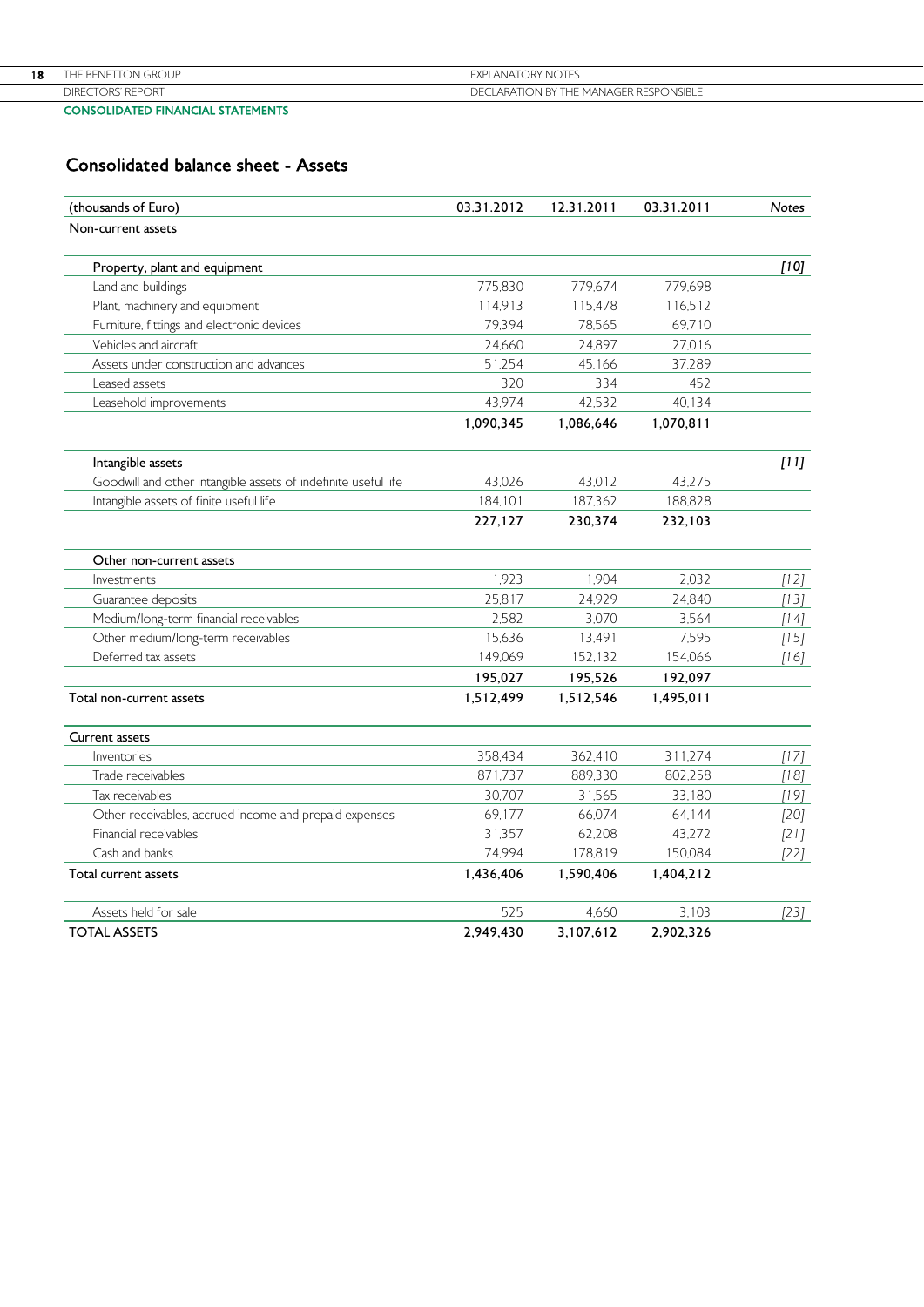|     | <b>CONSOLIDATED FINANCIAL STATEMENTS</b> |                                        |
|-----|------------------------------------------|----------------------------------------|
|     | DIRECTORS' REPORT                        | DECLARATION BY THE MANAGER RESPONSIBLE |
| 1 0 | THE BENETTON GROUP                       | <b>EXPLANATORY NOTES</b>               |
|     |                                          |                                        |

# Consolidated balance sheet - Shareholders' equity and liabilities

| (thousands of Euro)                                  | 03.31.2012 | 12.31.2011 | 03.31.2011 | <b>Notes</b> |
|------------------------------------------------------|------------|------------|------------|--------------|
| Shareholders' equity                                 |            |            |            |              |
| Shareholders' equity attributable to the Group       |            |            |            | $[24]$       |
| Share capital                                        | 237,483    | 237,483    | 237,483    |              |
| Treasury shares                                      | (89,679)   | (89,679)   | (71, 734)  |              |
| Additional paid-in capital                           | 65,182     | 65,182     | 65,182     |              |
| Fair value and hedging reserve                       | 1.141      | 7,512      | (6.239)    |              |
| Other reserves and retained earnings                 | 1,267,809  | 1,193,486  | 1,243,294  |              |
| Net income for the period                            | 10,091     | 73,217     | 19,403     |              |
|                                                      | 1,492,027  | 1,487,201  | 1,487,389  |              |
| Minority shareholders                                | 16,406     | 19,518     | 15,574     |              |
| Total shareholders' equity                           | 1,508,433  | 1,506,719  | 1,502,963  |              |
| Liabilities                                          |            |            |            |              |
| Non-current liabilities                              |            |            |            |              |
| Medium/long-term loans                               | 298,996    | 302,963    | 649,982    | $[25]$       |
| Other medium/long-term payables                      | 42,485     | 43,455     | 38.652     | [26]         |
| Lease financing                                      | 246        | 273        | 405        |              |
| Retirement benefit obligations                       | 39,413     | 40,556     | 44,385     | $[27]$       |
| Other medium/long-term provisions and liabilities    | 37,538     | 37,565     | 38,661     | $[28]$       |
|                                                      | 418,678    | 424,812    | 772,085    |              |
| <b>Current liabilities</b>                           |            |            |            |              |
| Trade payables                                       | 364,498    | 506.145    | 397,313    | [29]         |
| Other payables, accrued expenses and deferred income | 146,729    | 164,671    | 133,036    | $[30]$       |
| Current income tax liabilities                       | 7,476      | 8,707      | 7.403      | $[31]$       |
| Other current provisions and liabilities             | 7,424      | 7,590      | 8,584      | $[32]$       |
| Current portion of lease financing                   | 128        | 119        | 189        |              |
| Current portion of medium/long-term loans            | 400,582    | 400,575    | 284        |              |
| Financial payables and bank loans                    | 95,482     | 88,274     | 80,469     | $[33]$       |
|                                                      | 1,022,319  | 1,176,081  | 627,278    |              |
| <b>Total liabilities</b>                             | 1,440,997  | 1,600,893  | 1,399,363  |              |
| <b>TOTAL SHAREHOLDERS' EQUITY AND LIABILITIES</b>    | 2,949,430  | 3,107,612  | 2,902,326  |              |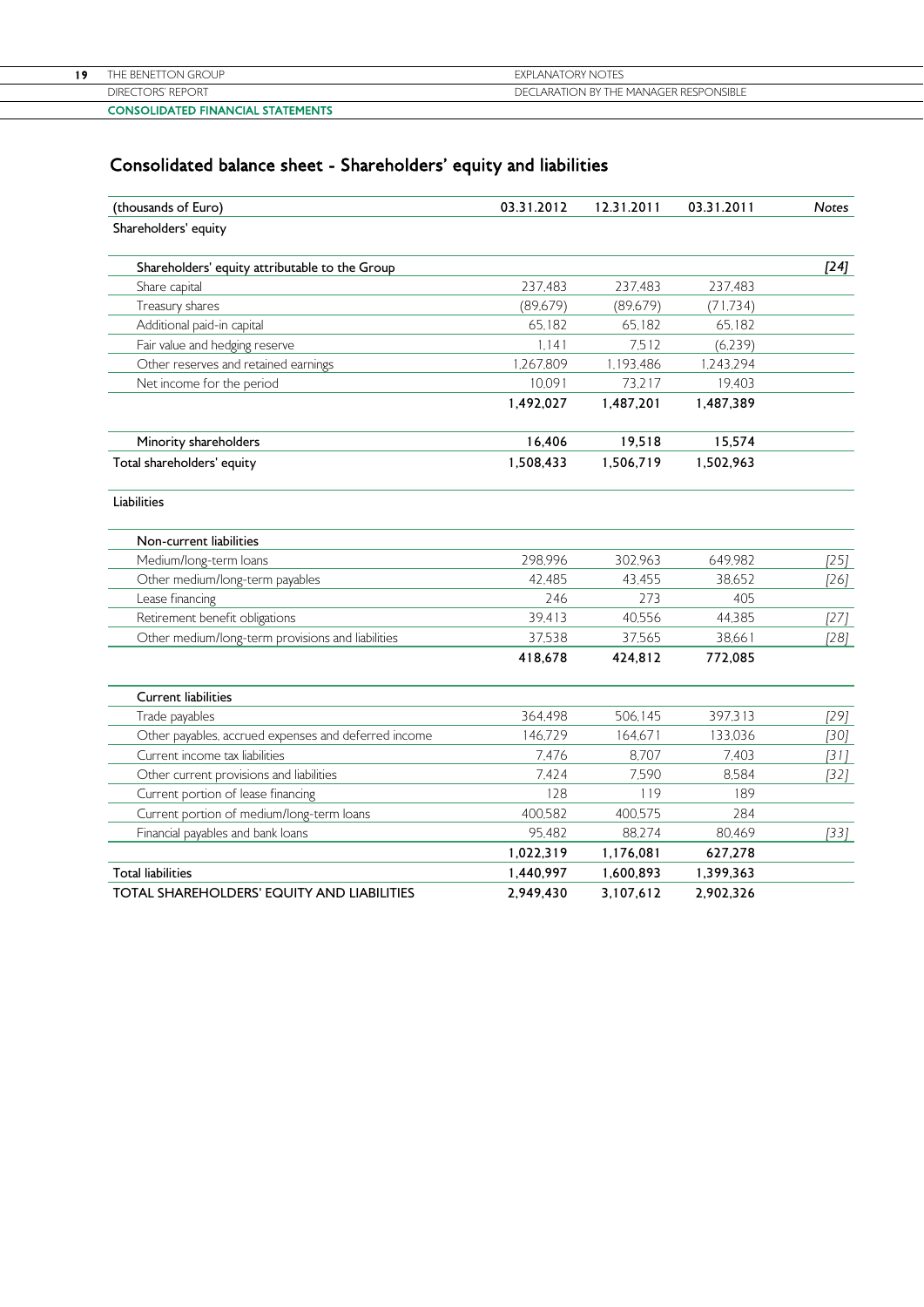|    | <b>REPORT</b><br>DIREC<br>ORS' | DECLARATION BY THE MANAGER RESPONSIBLE |
|----|--------------------------------|----------------------------------------|
| 20 | ON GROUP<br>BENETT(            | EXPI ANATORY NOTES                     |
|    |                                |                                        |

#### CONSOLIDATED FINANCIAL STATEMENTS

# Shareholders' equity - Statement of changes

| (thousands of Euro)                                                                     | Share<br>capital         | Treasury<br>shares | Additional<br>paid-in<br>capital | Fair value<br>and hedging<br>reserve | Other<br>reserves and<br>retained<br>earnings | Currency<br>translation<br>reserve | Net<br>income/<br>(loss) | Minority<br>shareholders | Total     |
|-----------------------------------------------------------------------------------------|--------------------------|--------------------|----------------------------------|--------------------------------------|-----------------------------------------------|------------------------------------|--------------------------|--------------------------|-----------|
| Balances as of 12.31.2010                                                               | 237,483                  | (71, 734)          | 65,182                           | (1, 111)                             | 1,184,818                                     | (36, 823)                          | 102,073                  | 18,758                   | 1,498,646 |
| Carryforward of 2010 net income                                                         |                          |                    |                                  | $\sim$                               | 102.073                                       | $\overline{\phantom{a}}$           | (102,073)                |                          |           |
| Dividends distributed<br>to minority shareholders                                       |                          |                    |                                  |                                      |                                               |                                    |                          | (1,960)                  | (1,960)   |
| Total comprehensive income<br>for the period                                            |                          |                    | $\overline{a}$                   | (5, 128)                             |                                               | (6.774)                            | 19,403                   | (1,224)                  | 6,277     |
| Balances as of 03.31.2011                                                               | 237,483                  | (71, 734)          | 65,182                           | (6, 239)                             | 1,286,891                                     | (43, 597)                          | 19,403                   | 15,574                   | 1,502,963 |
| Dividends distributed as approved<br>by Ordinary Shareholders' Meeting of<br>04.28.2011 |                          |                    |                                  |                                      | (43,083)                                      |                                    |                          |                          | (43,083)  |
| Formation of new subsidiaries<br>and business combination                               | $\overline{\phantom{a}}$ | (17,945)           |                                  |                                      |                                               |                                    |                          |                          | (17,945)  |
| Dividends distributed<br>to minority shareholders                                       |                          |                    |                                  |                                      |                                               |                                    |                          | (584)                    | (584)     |
| Total comprehensive income<br>for the period                                            |                          |                    | $\overline{a}$                   | 13,751                               | ٠                                             | (6.725)                            | 53,814                   | 4,528                    | 65.368    |
| Balances as of 12.31.2011                                                               | 237,483                  | (89, 679)          | 65,182                           | 7,512                                | 1,243,808                                     | (50, 322)                          | 73,217                   | 19,518                   | 1,506,719 |
| Carryforward of 2011 net income                                                         |                          |                    |                                  |                                      | 73,217                                        | $\overline{a}$                     | (73.217)                 |                          |           |
| Dividends distributed<br>to minority shareholders                                       |                          |                    |                                  |                                      |                                               |                                    |                          | (1,686)                  | (1,686)   |
| Total comprehensive income<br>for the period                                            |                          |                    |                                  | (6,371)                              |                                               | 1.106                              | 10,091                   | (1.426)                  | 3.400     |
| Balances as of 03.31.2012                                                               | 237,483                  | (89, 679)          | 65,182                           | 1,141                                | 1,317,025                                     | (49, 216)                          | 10,091                   | 16,406                   | 1,508,433 |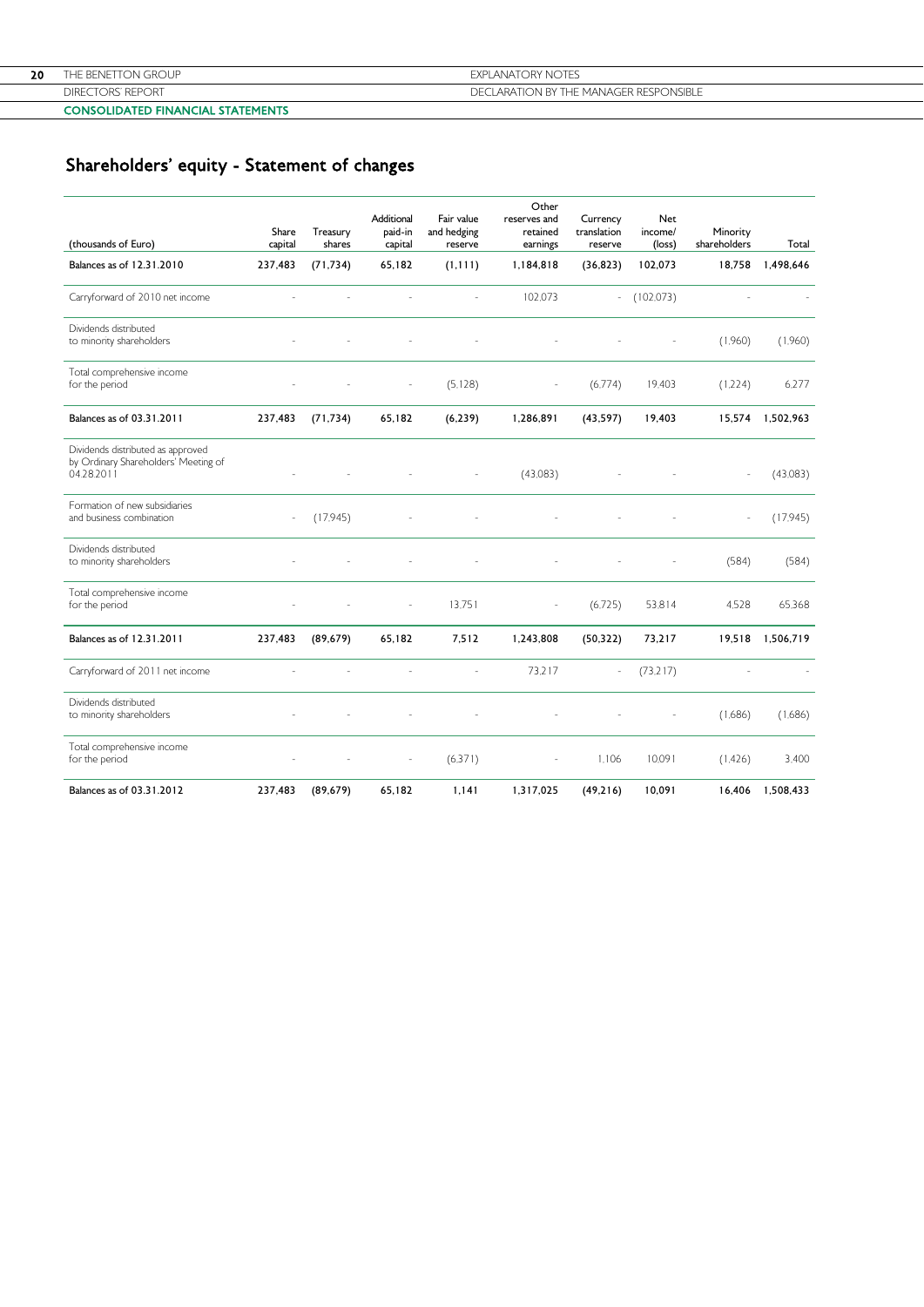| CONTRACTOR FEED PILLANTAL CENTER FEEDS |                                        |
|----------------------------------------|----------------------------------------|
| <b>CTORS' REPORT</b><br><b>DIRF</b>    | DECLARATION BY THE MANAGER RESPONSIBLE |
| TON GROUP-<br>-nftik                   | <b>EXPLANATORY NOTES</b>               |
|                                        |                                        |

## CONSOLIDATED FINANCIAL STATEMENTS

# Consolidated statement of cash flows

| (thousands of Euro)                                                           | 1st quarter<br>2012 | 1st quarter<br>2011 |
|-------------------------------------------------------------------------------|---------------------|---------------------|
| Operating activities                                                          |                     |                     |
| Net income for the period attributable to the Group and minority shareholders | 8.623               | 18.783              |
| Income taxes expense                                                          | 3,674               | 9,700               |
| Income before taxes                                                           | 12,297              | 28,483              |
| Adjustments for:                                                              |                     |                     |
| - depreciation and amortization                                               | 26.193              | 25.993              |
| - net capital (gains)/losses and non-monetary items                           | (1,065)             | (3,724)             |
| - net provisions charged to statement of income                               | 5.652               | 4,682               |
| - use of provisions                                                           | (1,830)             | (3,208)             |
| - share of (income)/losses of associated companies                            | (9)                 | (8)                 |
| - net financial expenses/(income) and exchange differences                    | (194)               | 5.435               |
| Cash flow from operating activities before changes in working capital         | 41,044              | 57,653              |
| Cash flow used by changes in working capital                                  | (133, 929)          | (69, 589)           |
| Payment of taxes                                                              | (3,378)             | (2.417)             |
| Net interest paid and exchange differences                                    | (260)               | (8,375)             |
| Cash flow used by operating activities                                        | (96, 523)           | (22, 728)           |
| Investing activities                                                          |                     |                     |
| Operating investments                                                         | (38, 125)           | (33, 431)           |
| Operating divestments                                                         | 5.343               | 5.192               |
| Purchases of investments and business combinations                            | (11)                | (10)                |
| Operations in non-current financial assets                                    | (762)               | 1,070               |
| Cash flow used by investing activities                                        | (33, 555)           | (27, 179)           |
| Financing activities                                                          |                     |                     |
| Payment of dividends                                                          |                     |                     |
| Net change in other sources of finance                                        | 20,969              | 7,053               |
| Cash flow provided by financing activities                                    | 20,969              | 7,053               |
| Net decrease in cash and cash equivalents                                     | (109, 109)          | (42, 854)           |
| Cash and cash equivalents at the beginning of the period                      | 178,141             | 191,716             |
| Translation differences and other movements                                   | 422                 | (655)               |
| Cash and cash equivalents at the end of the period <sup>(*)</sup>             | 69,454              | 148,207             |

(\*) Includes Euro 5,540 thousand in current account overdrafts (Euro 1,877 thousand in first quarter 2011).

The explanatory notes (pages 22 through 43) are to be considered an integral part of this report.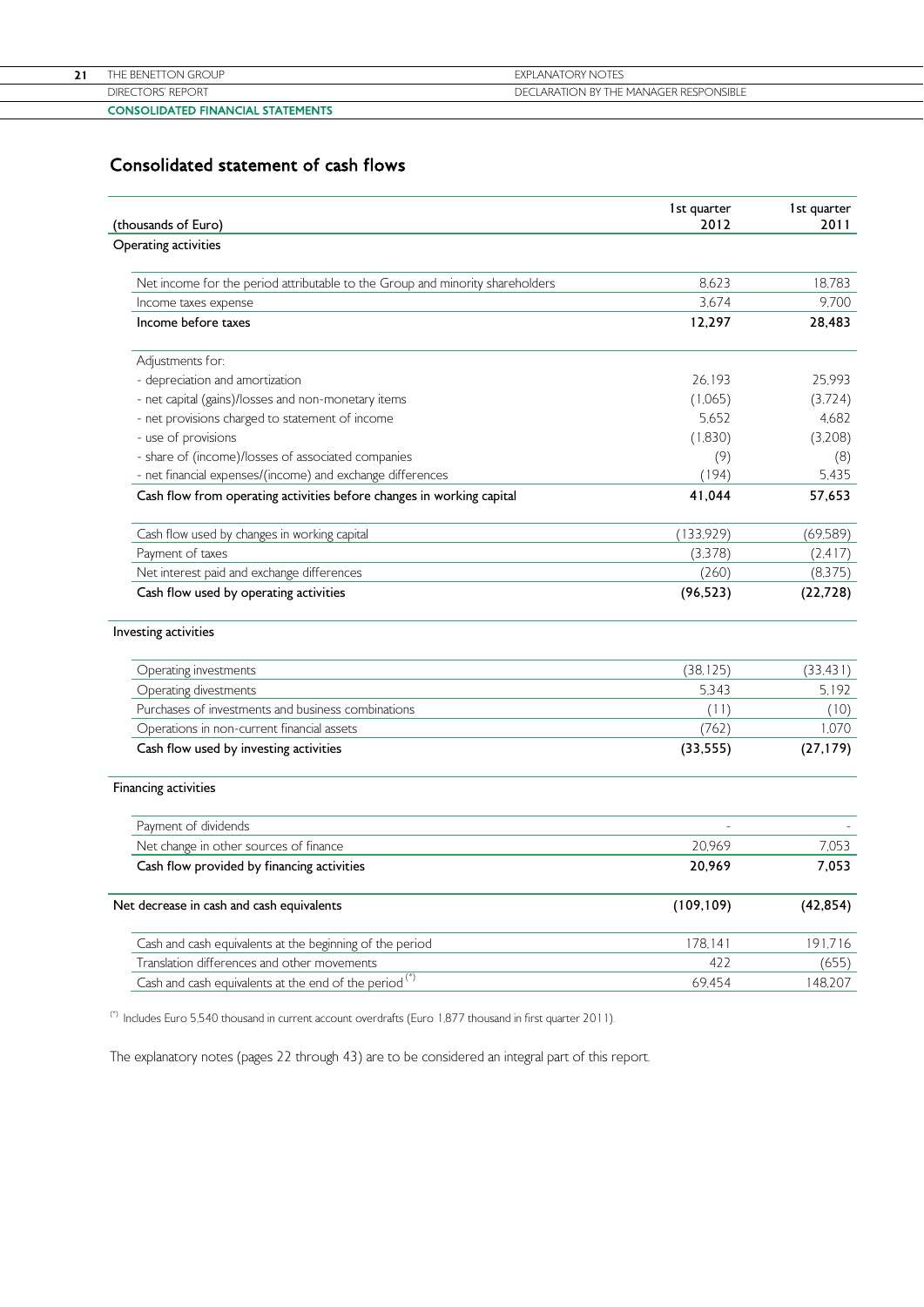# Explanatory notes

# Summary of main accounting standards and policies

## Group activities

Benetton Group S.p.A. (the "Parent Company") and its subsidiary companies (hereinafter also referred to as the "Group") primarily manufacture and market fashion apparel in wool, cotton and woven fabrics, as well as leisurewear. The manufacture of finished articles from raw materials is undertaken partly within the Group and partly using subcontractors, whereas selling is carried out through an extensive commercial network both in Italy and abroad, consisting mainly of stores operated and owned by third parties.

The legal headquarters and other such information are shown on the last page of this document. The Parent Company is listed on the Milan stock exchange.

### Form and content of the consolidated financial statements

The statement of income format used for the consolidated financial statements and interim financial reports of the Benetton Group differs from the one used by Benetton Group S.p.A. for its individual annual financial statements. This is because this Company principally acts as a financial holding company and provider of services to its subsidiaries.

The consolidated financial statements of the Group include the financial statements as of March 31 of Benetton Group S.p.A. and all Italian and foreign companies in which the Parent Company holds, directly or indirectly, the majority of the voting rights. The consolidated financial statements also include the accounts of certain companies in which the Group's interest is 50%, or less, and over which it exercises a significant influence such that it has control over their financial and operating policies. In particular, the following companies have been consolidated:

- a. Benetton Korea Inc., since the effective voting rights held by Benetton total 51% of all voting rights;
- b. Benetton Giyim Sanayi ve Ticaret A.S. (a Turkish company), since the licensing and distribution agreements grant Benetton a dominant influence over the company, as well as the majority of risks and rewards linked to its business activities;
- c. New Ben GmbH, a German company, which manages stores selling Benetton-branded products, insofar as the shareholder agreement gives Benetton the right to appoint the majority of the company's Directors. In addition, most of the risks and rewards of the business are attributable to Benetton;
- d. Ben-Mode A.G., because the Group has the power to appoint the majority of Directors as well as a majority of effective voting rights at Shareholders' Meetings. In addition, most of the risks and rewards of the business are attributable to Benetton itself by virtue, amongst others, of the margins earned on sales.

Financial statements of subsidiaries have been reclassified, where necessary, for consistency with the format adopted by the Parent Company. Such financial statements have been adjusted so that they are consistent with the reference international accounting and financial reporting standards.

These financial statements have been prepared on a "going concern" basis, matching costs and revenues to the accounting periods to which they relate. The reporting currency is the Euro and all values have been rounded to thousands of Euro, unless otherwise specified.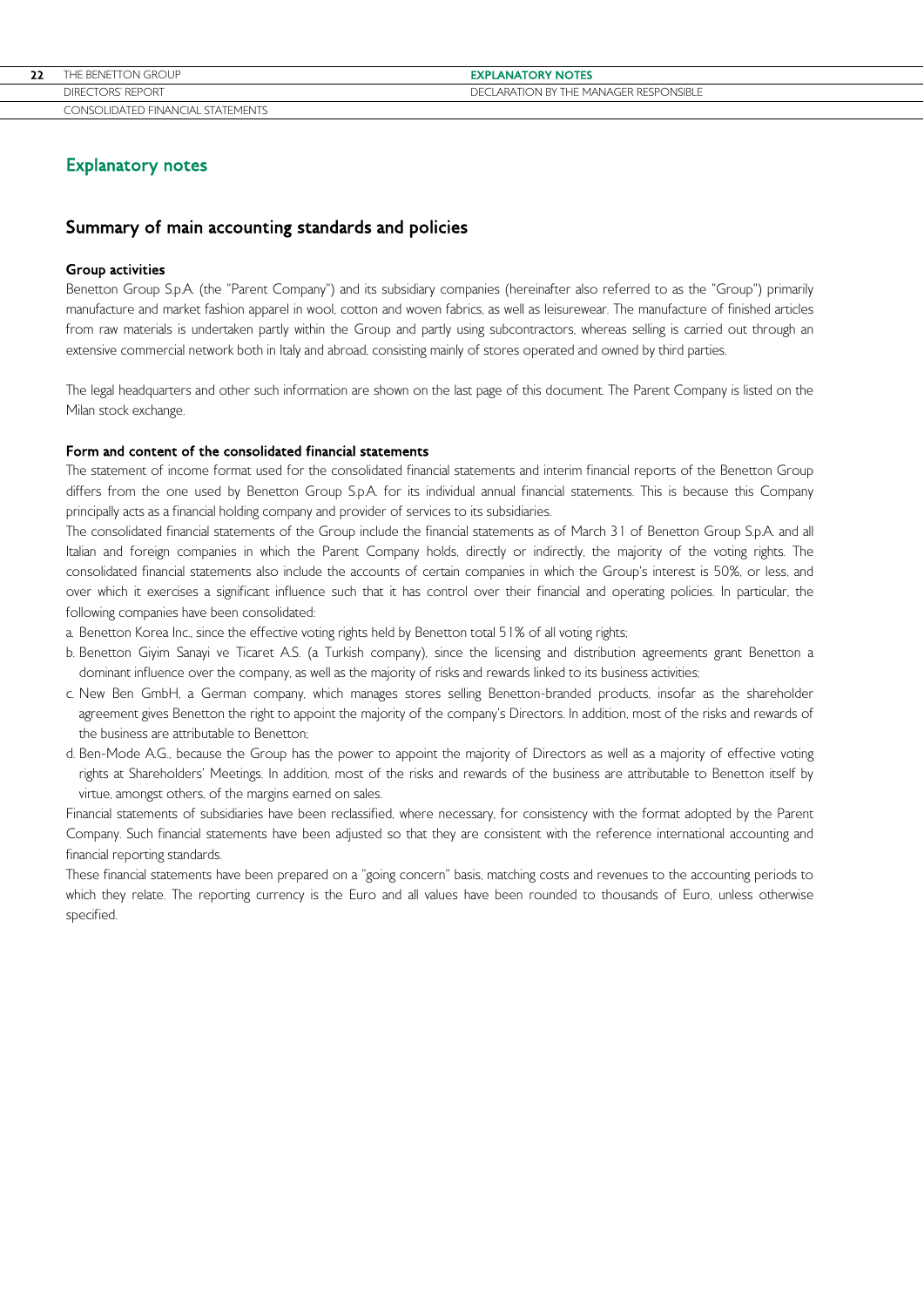# Consolidation criteria

The method of consolidation adopted for the preparation of the consolidated financial statements is as follows:

- a. Consolidation of subsidiary companies' financial statements according to the line-by-line method, with elimination of the carrying value of the shareholdings held by the Parent Company and other consolidated companies against the relevant shareholders' equity.
- b. When a company is consolidated for the first time, any positive difference emerging from the elimination of its carrying value on the basis indicated in a. above, is allocated, where applicable, to the assets and liabilities of the subsidiary. The excess of the cost of acquisition over the net assets is recorded as "Goodwill and other intangible assets of indefinite useful life". Negative differences are recorded in the statement of income as income.
- c. Intercompany receivables and payables, costs and revenues, and all significant transactions between consolidated companies, including the intragroup payment of dividends, are eliminated.
- d. Unrealized profits, such as margins included in inventories, and gains and losses arising from intragroup transactions are also eliminated.
- e. The share of equity and the result for the period of consolidated subsidiaries attributable to minority shareholders are classified separately as "Minority shareholders" under shareholders' equity and as "Net income for the period attributable to minority shareholders" in the consolidated statement of income.
- f. The financial statements of foreign subsidiaries are translated into Euro using period-end exchange rates for assets and liabilities and average exchange rates for the period for the statement of income, except for some subsidiaries in Romania and Croatia whose functional currency differs from the presentation currency and so whose financial statements have been translated in accordance with IAS 21.

Differences arising from the translation into Euro of foreign currency financial statements are reported in comprehensive income for the period and accumulated in an equity reserve.

### Accounting standards and policies

### Application of IFRS

The Group's financial statements for first quarter 2012 and comparative periods have been drawn up in accordance with the International Financial Reporting Standards (IFRS) adopted by the European Union, which are in force at the date of preparing this report; more specifically, as required by IAS 34 (Interim Financial Reporting) a condensed reporting format has been adopted.

The Group's consolidated quarterly financial statements have been prepared using the same accounting policies and methods as those adopted for the latest annual financial statements; there are no IFRSs or amendments applicable to the Group that have come into effect from 2012 and are material in this quarter. The Group carries out activities that as a whole do not involve significant seasonal or cyclical variations in total sales during the year. When preparing the interim financial report, the Group must nonetheless make estimates and assumptions that affect the amount of revenues, costs, assets and liabilities and the disclosures relating to contingent assets and liabilities at the interim balance sheet date. If in the future such estimates and assumptions, which are based on the Group's best judgment, should differ from the actual circumstances, they will be amended as appropriate in the period in which such circumstances have changed.

In addition, some of these estimation processes, particularly the more complex ones such as determining any impairment losses on non-current assets, are usually carried out completely only at the time of drawing up the annual financial statements, when all the necessary information is available, unless there is evidence of impairment requiring an immediate evaluation of the related losses. Income taxes have been recognized in the interim management statement using the best estimate of the weighted average rate expected for the entire year.

### Operating segments

IFRS 8 requires segment disclosures to provide management with an effective basis for administration and decision-making, and to supply financial investors with representative and meaningful information about company performance. The Group's activities have been divided into two segments on the basis of the internal reports that are regularly reviewed by management for the purposes of allocating resources to the different segments and assessing their performance.

The operating segments are:

- apparel, represented by the brands of United Colors of Benetton Adult and Kids, Undercolors, Sisley, Sisley Young, Playlife and Killer Loop. This segment also includes the results of the Group's real estate companies;
- textile, consisting of production and sales activities for raw materials (fabrics, yarns and labels), semi-finished products and industrial services.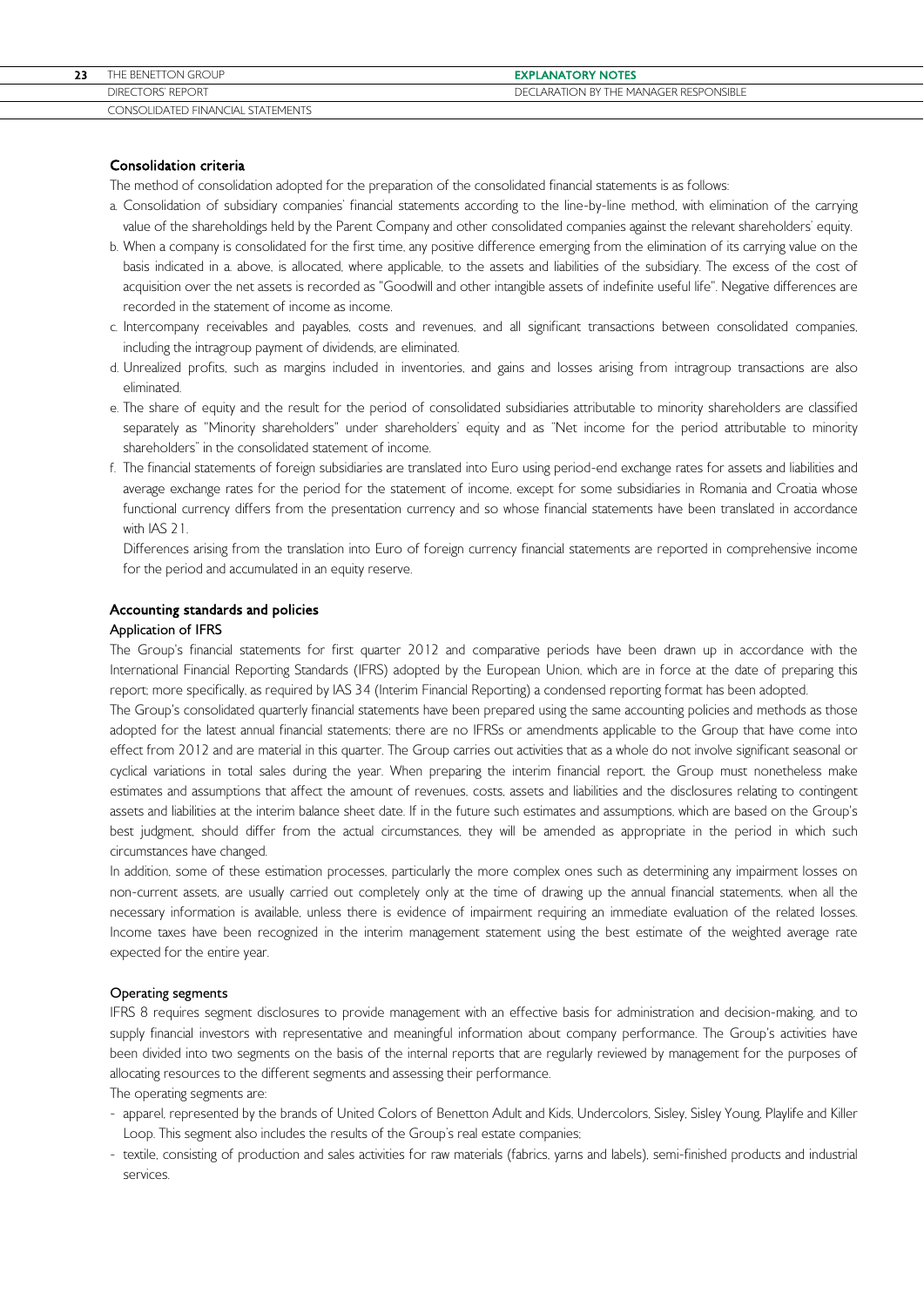| 24 | THE BENETTON GROUP                     | <b>EXPLANATORY NOTES</b>                    |
|----|----------------------------------------|---------------------------------------------|
|    | DIRECTORS' REPORT                      | CLARATION BY THE MANAGER RESPONSIBLE<br>DFC |
|    | LIDATED FINANCIAL STATEMENTS<br>TONSOL |                                             |

# Comments on the principal items in the statement of income

# [1] Revenues

| (thousands of Euro)    | 1st quarter<br>2012 | 1st quarter<br>2011 |
|------------------------|---------------------|---------------------|
| Sales of core products | 416.365             | 442,021             |
| Miscellaneous sales    | 7.519               | 6.355               |
| Royalty income         | 2.540               | 2,531               |
| Other revenues         | 2.001               | 2,330               |
| Total                  | 428,425             | 453,237             |

Sales of core products are stated net of discounts.

Miscellaneous sales relate mainly to the sale of semi-finished products and sample items.

Other revenues refer mainly to the provision of services such as processing, to cost recharges and miscellaneous services.

The change in revenues relative to the comparative period is primarily attributable to:

- a reduction in sales which were affected by the economic downturn, particularly in Italy;
- a negative collection mix featuring, even in first quarter 2012, lower unit value product categories;
- this reduction was partially mitigated by positive sales performance in directly operated stores, which had first-quarter good results even in traditional markets.

# Sales of core products, by brand

| (thousands of Euro)                             | 1st quarter<br>2012 | 1st quarter<br>2011 |
|-------------------------------------------------|---------------------|---------------------|
| United Colors of Benetton                       | 207,096             | 219,132             |
| United Colors of Benetton Kids and Sisley Young | 113,204             | 115,742             |
| Sisley                                          | 60.434              | 70,976              |
| Playlife                                        | 7.121               | 8.531               |
| Killer Loop                                     |                     | 95                  |
| Other sales                                     | 28.507              | 27,545              |
| Total                                           | 416.365             | 442.021             |

The United Colors of Benetton brand also includes Euro 13,616 thousand in sales by the Undercolors brand (Euro 17,063 thousand in first quarter 2011). "Other sales" mostly refer to the sale of fabrics and yarns.

Information on the individual segments can be found in the paragraph entitled "Supplementary information - Segment information".

# [2] Cost of sales

# [2] Materials and subcontracted work

These costs, totaling Euro 209,127 thousand (Euro 218,418 thousand in first quarter 2011), have been mainly affected by inflation in the cost of raw materials, particularly cotton, while benefiting from the positive effect of the mix of collections and from continuous optimization of product sourcing.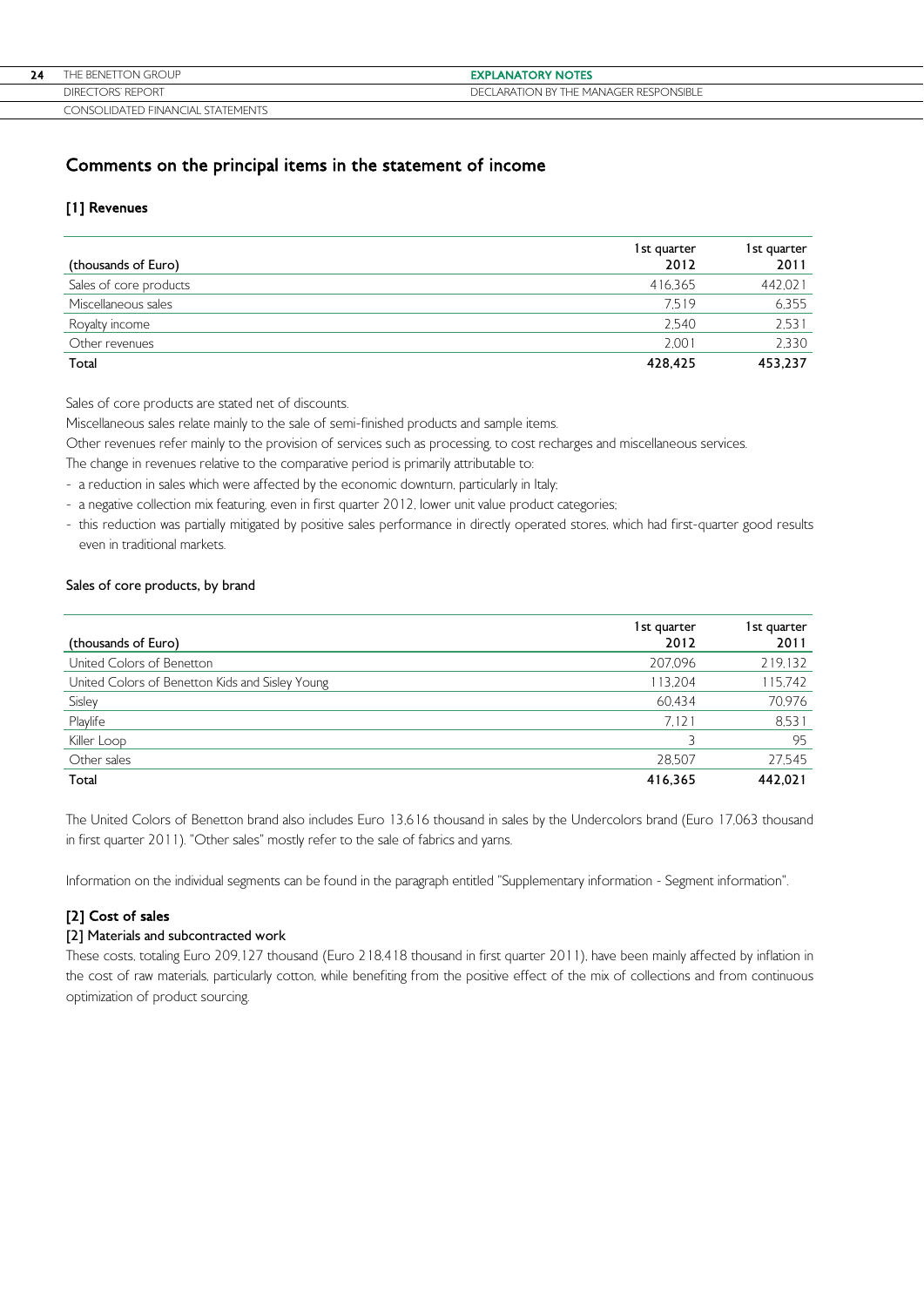| THE BENETTON GROUP                | <b>EXPLANATORY NOTES</b>                      |
|-----------------------------------|-----------------------------------------------|
| DIRECTORS' REPORT                 | <b>DECLARATION BY THE MANAGER RESPONSIBLE</b> |
| CONSOLIDATED FINANCIAL STATEMENTS |                                               |

# [3-6] General and operating expenses

### [3] Payroll and related costs

An analysis of the Group's payroll and related costs is presented below, including industrial ones classified as part of the cost of sales, and those relating to directly operated stores classified as part of general and operating expenses.

### First quarter 2012

| (thousands of Euro)                          | Industrial<br>wages, salaries<br>and related<br>costs | Non-industrial<br>salaries and<br>related costs | Advertising<br>division<br>salaries and<br>related costs | Total  |
|----------------------------------------------|-------------------------------------------------------|-------------------------------------------------|----------------------------------------------------------|--------|
| Wages and salaries                           | 14.272                                                | 37.559                                          | 224                                                      | 52,055 |
| Social security contributions                | 4,666                                                 | 9.836                                           |                                                          | 14,573 |
| Provision for retirement benefit obligations | 177                                                   | 407                                             |                                                          | 595    |
| Other payroll and related costs              | 498                                                   | 569                                             |                                                          | 1,067  |
| Total                                        | 19.613                                                | 48.371                                          | 306                                                      | 68.290 |

## First quarter 2011

| (thousands of Euro)                          | <b>Industrial</b><br>wages, salaries<br>and related<br>costs | Non-industrial<br>salaries and<br>related costs | Advertising<br>division<br>salaries and<br>related costs | Total  |
|----------------------------------------------|--------------------------------------------------------------|-------------------------------------------------|----------------------------------------------------------|--------|
| Wages and salaries                           | 14.629                                                       | 34.358                                          | 229                                                      | 49,216 |
| Social security contributions                | 4.836                                                        | 9.125                                           | 70                                                       | 14,031 |
| Provision for retirement benefit obligations | 262                                                          | 423                                             | 13                                                       | 698    |
| Other payroll and related costs              | 430                                                          | 513                                             |                                                          | 943    |
| Total                                        | 20.157                                                       | 44.419                                          | 312                                                      | 64.888 |

There has been an increase in non-industrial payroll and related costs due to the higher incidence of the direct channel.

The number of employees is analyzed by category below:

|              | 03.31.2012 | 03.31.2011 | Period average |
|--------------|------------|------------|----------------|
| Management   | $\Theta$ . | 89         | 90             |
| White collar | 5.473      | 5.029      | 5.251          |
| Workers      | 2,396      | 2.637      | 2.517          |
| Part-timers  | .639       | .584       | 1.611          |
| Total        | 9,599      | 9,339      | 9.469          |

## [4] Advertising and promotion

Advertising and promotion costs amount to Euro 12,449 thousand (Euro 14,954 thousand in first quarter 2011) and reflect the costs incurred for developing advertising campaigns for the Group's brands. The change on the prior year corresponding period is attributable not only to differences in the timing of advertising campaigns that increasingly use the web as a medium of communication, but also to fewer sports sponsorships.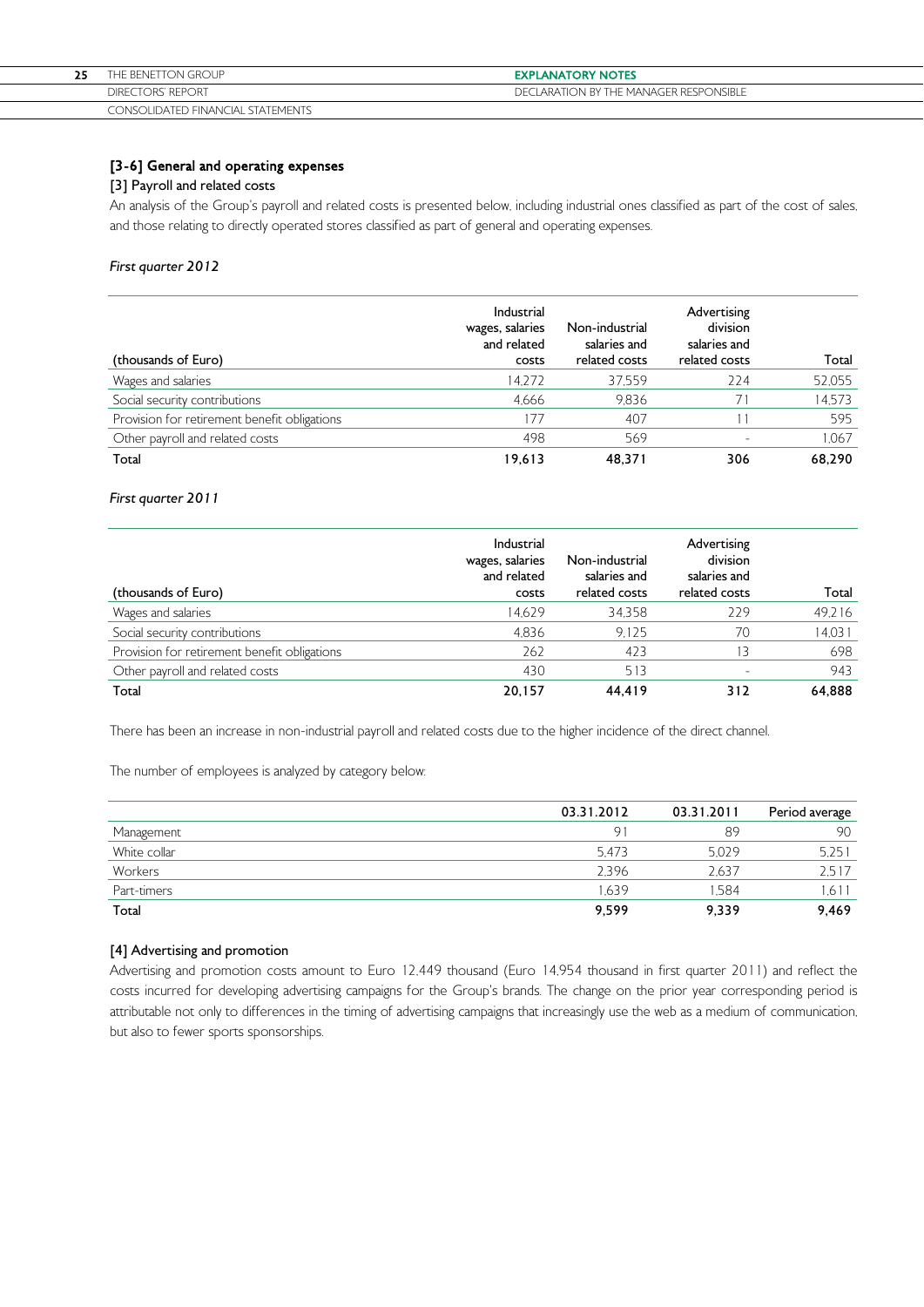| 26 | THE BENETTON GROUP                | <b>EXPLANATORY NOTES</b>               |
|----|-----------------------------------|----------------------------------------|
|    | DIRECTORS' REPORT                 | DECLARATION BY THE MANAGER RESPONSIBLE |
|    | CONSOLIDATED FINANCIAL STATEMENTS |                                        |

# [5] Depreciation and amortization

The Group's depreciation and amortization charges for the period, including the industrial ones reported in the cost of sales, are analyzed as follows:

# First quarter 2012

| (thousands of Euro)                           | Industrial<br>depreciation<br>and amortization | Non-industrial<br>depreciation<br>and amortization | Total  |
|-----------------------------------------------|------------------------------------------------|----------------------------------------------------|--------|
| Depreciation of property, plant and equipment | 3.538                                          | 14794                                              | 18,332 |
| Amortization of intangible assets             | 45                                             | 7.816                                              | 7,861  |
| Total                                         | 3,583                                          | 22.610                                             | 26,193 |

## First quarter 2011

| (thousands of Euro)                           | Industrial<br>depreciation<br>and amortization | Non-industrial<br>depreciation<br>and amortization | Total  |
|-----------------------------------------------|------------------------------------------------|----------------------------------------------------|--------|
| Depreciation of property, plant and equipment | 3.478                                          | 14.341                                             | 17.819 |
| Amortization of intangible assets             | 54                                             | 8.120                                              | 8.174  |
| Total                                         | 3,532                                          | 22.461                                             | 25.993 |

## [6] Other expenses and income

| (thousands of Euro)               | 1st quarter<br>2012 | 1st quarter<br>2011 |
|-----------------------------------|---------------------|---------------------|
| Non-industrial general costs      | 24.710              | 24,808              |
| Other operating expenses/(income) | 29.716              | 26,003              |
| Additions to provisions           | 5.589               | 4.365               |
| Other expenses/(income)           | (675)               | (3,578)             |
| Total                             | 59,340              | 51,598              |

Details of these amounts are provided in the following tables.

## Non-industrial general costs

| (thousands of Euro)              | 1st quarter<br>2012 | 1st quarter<br>2011 |
|----------------------------------|---------------------|---------------------|
|                                  |                     |                     |
| Other services                   | 5.496               | 5,187               |
| Electricity and gas              | 2.794               | 2,553               |
| Consulting and advisory fees     | 2.448               | 2,685               |
| Maintenance and cleaning         | 2.358               | 2.197               |
| Rental and hire costs            | 2.173               | 2,294               |
| Travel and entertainment costs   | 1.942               | 1.838               |
| Sundry purchases                 | 1.545               | 1,438               |
| Telephone and postage expenses   | 1.428               | 1,590               |
| Insurance                        | 1.065               | 1,046               |
| Directors and Statutory Auditors | 1.000               | 1,502               |
| <b>Banking services</b>          | 882                 | 846                 |
| Surveillance and security        | 779                 | 695                 |
| Other                            | 800                 | 937                 |
| Total                            | 24,710              | 24,808              |

The overall reduction in general costs relative to the comparative period, as detailed for the individual line items, confirms the Group's constant attention to cost containment. It should be noted that other services include Euro 1,200 thousand in non-recurring costs incurred in connection with activities required under the tender offer launched by Edizione S.r.l. in February 2012; in contrast, the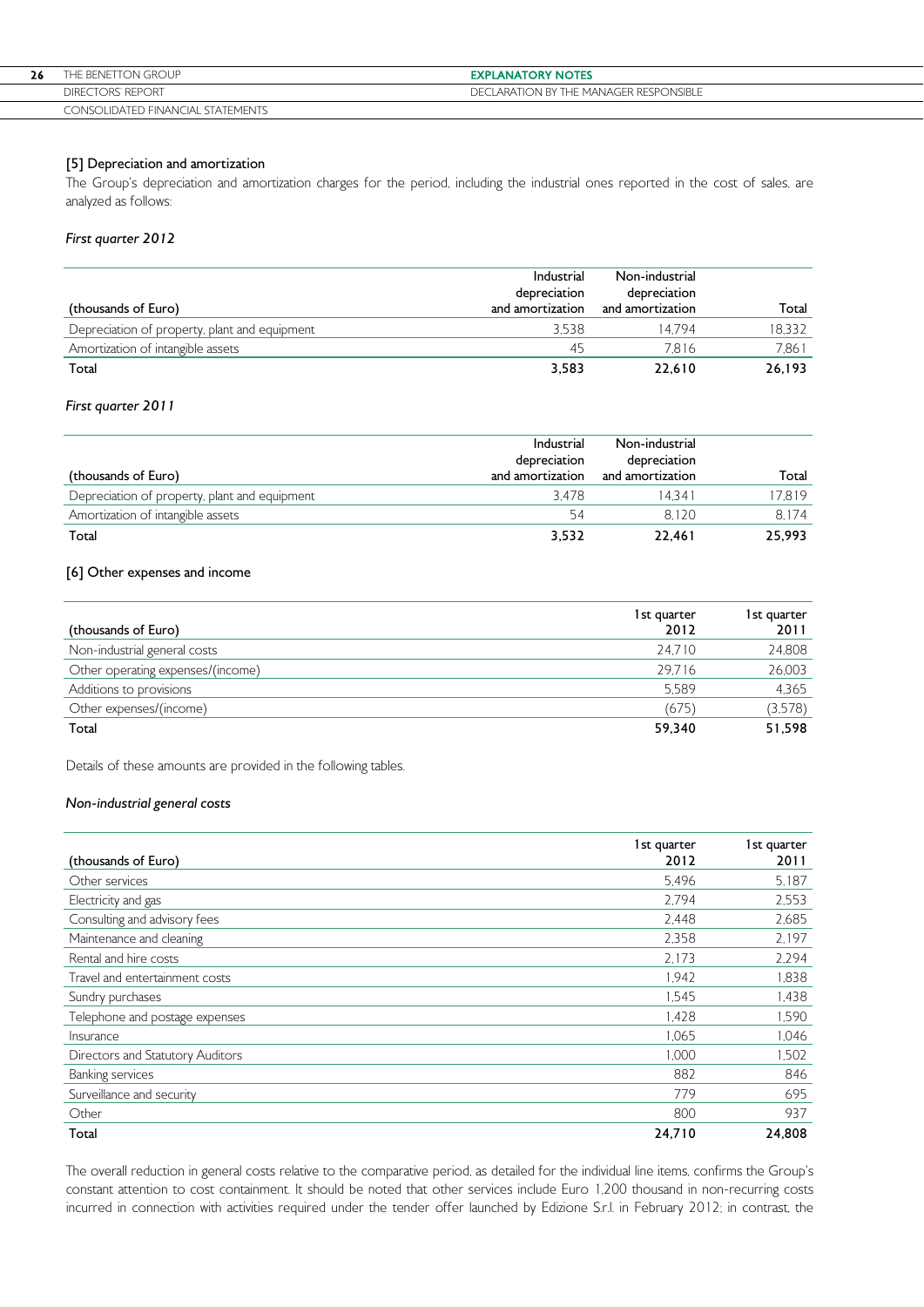| $- -$ | THE BENETTON GROUP                | <b>EXPLANATORY NOTES</b>               |
|-------|-----------------------------------|----------------------------------------|
|       | DIRECTORS' REPORT                 | DECLARATION BY THE MANAGER RESPONSIBLE |
|       | CONSOLIDATED FINANCIAL STATEMENTS |                                        |

emoluments of directors and statutory auditors, consulting and advisory fees and the cost of recurring other services have all decreased.

# Other operating expenses/(income)

| (thousands of Euro)                        | 1st quarter<br>2012 | 1st quarter<br>2011 |
|--------------------------------------------|---------------------|---------------------|
| Operating income:                          |                     |                     |
| - rental income                            | (20.219)            | (19,095)            |
| - reimbursements and compensation payments | (178)               | (204)               |
| - other operating income                   | (2.087)             | (7,872)             |
| Total operating income                     | (22, 484)           | (27, 171)           |
| Operating expenses:                        |                     |                     |
| - rental expense                           | 43.442              | 41.198              |
| - indirect taxes and duties                | 3.052               | 2.463               |
| - other operating expenses                 | 5.706               | 9.513               |
| Total operating expenses                   | 52,200              | 53,174              |
| Total                                      | 29,716              | 26,003              |

Rental expense (net of rental income) has increased by Euro 1,120 thousand in first quarter 2012.

Net operating expenses mostly refer to incidental costs for leases incurred, as well as costs for realizing fashion shows and the sample collection.

### Additions to provisions

| (thousands of Euro)                               | 1st quarter<br>2012 | 1st quarter<br>2011 |
|---------------------------------------------------|---------------------|---------------------|
| Addition to provision for doubtful accounts       | 4893                | 3.453               |
| Addition to provision for legal and tax risks     | 178                 | 559                 |
| Addition to provision for sales agent indemnities | 518                 | 353                 |
| Total                                             | 5.589               | 4.365               |

## Other expenses/(income)

|                                                                             | 1st quarter | 1st quarter |
|-----------------------------------------------------------------------------|-------------|-------------|
| (thousands of Euro)                                                         | 2012        | 2011        |
| Other expenses:                                                             |             |             |
| - donations                                                                 | 539         | 747         |
| - out-of-period expenses                                                    | 284         | 335         |
| - losses on disposal                                                        | 102         | 276         |
| - impairment of property, plant and equipment and intangible assets         | 46          | 73          |
| - costs for expected obligations                                            | 6           | 22          |
| - other sundry expenses                                                     | 1,509       | 1.300       |
| Total other expenses                                                        | 2,486       | 2,753       |
| Other income:                                                               |             |             |
| - gains on disposals of property, plant and equipment and intangible assets | (1,272)     | (4.075)     |
| - out-of-period income                                                      | (1, 129)    | (1,661)     |
| - release of provisions                                                     | (538)       | (403)       |
| - other sundry income                                                       | (222)       | (192)       |
| Total other income                                                          | (3, 161)    | (6, 331)    |
| Total                                                                       | (675)       | (3,578)     |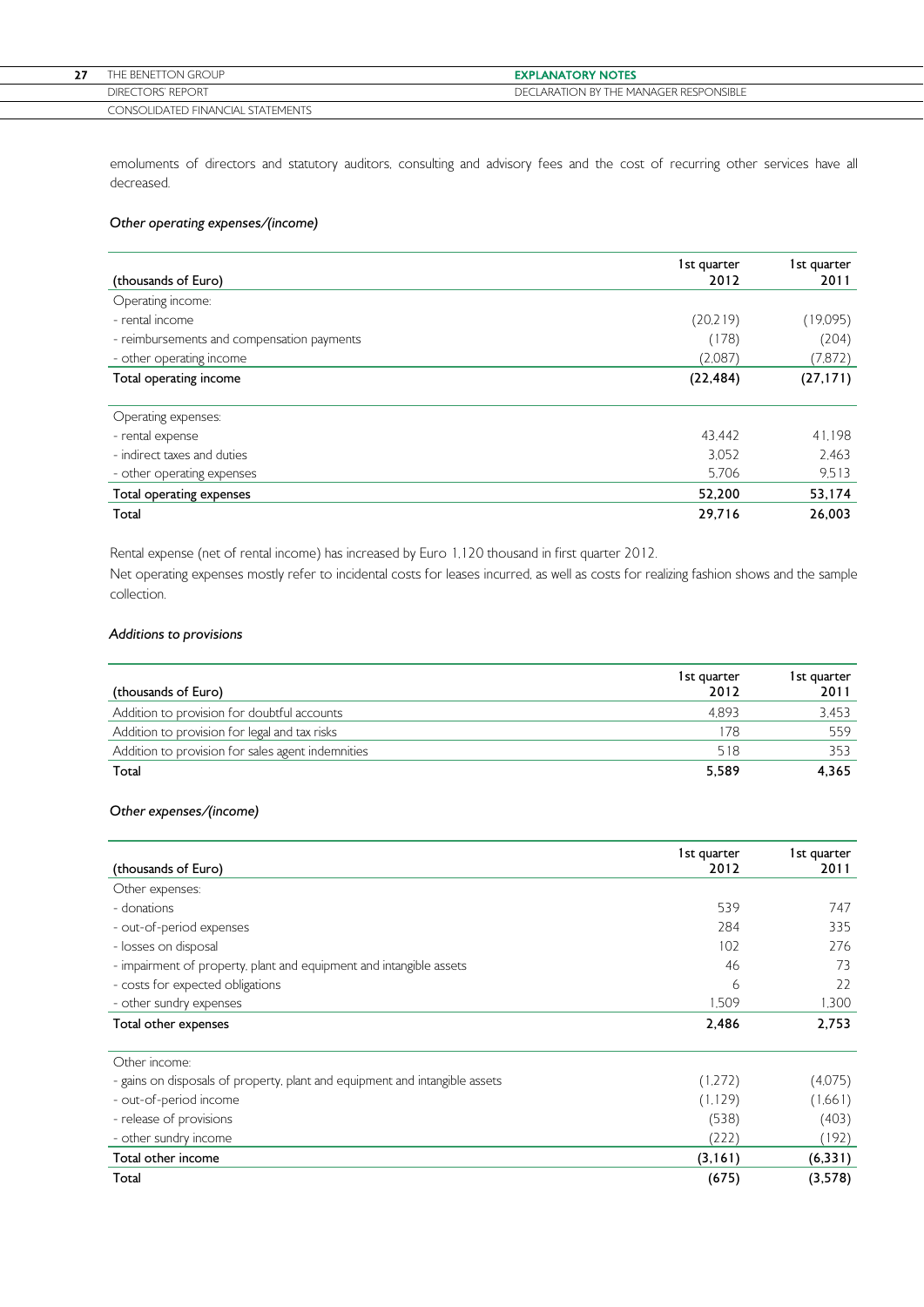| 28 | THE BENETTON GROUP                | <b>EXPLANATORY NOTES</b>            |
|----|-----------------------------------|-------------------------------------|
|    | DIRECTORS' REPORT                 | LARATION BY THE MANAGER RESPONSIBLE |
|    | CONSOLIDATED FINANCIAL STATEMENTS |                                     |

Other sundry expenses primarily refer to indemnities paid to terminate lease agreements early as well as voluntary redundancy incentives paid in the period.

The gains on disposals of property, plant and equipment and intangible assets include income from the sale of a commercial property in Caserta (Italy), classified as held for sale at the end of 2011, as well as from the sale of textile segment production machinery.

The release of provisions includes the gain on discounting the provision for sales agent indemnities to present value.

Non-recurring expenses, included in "Other expenses/(income)" and totaling Euro 235 thousand, are discussed in the section entitled "Other information – Non-recurring events and significant transactions".

# [7] Financial (expenses)/income

Overall, net financial expenses of Euro 5,081 thousand are broadly in line with the comparative period.

# [8] Net foreign currency hedging (losses)/gains and exchange differences

Net foreign currency hedging gains and exchange differences amount to Euro 5,275 thousand; these primarily reflect the positive impact of hedges arranged against dollar purchases.

## [9] Income taxes

The tax charge amounts to Euro 3,674 thousand compared with Euro 9,700 thousand in the corresponding period of 2011; the tax rate is 30%, compared with 34.1% in first quarter 2011, reflecting lower tax for certain foreign subsidiaries in profit, particularly the manufacturing ones.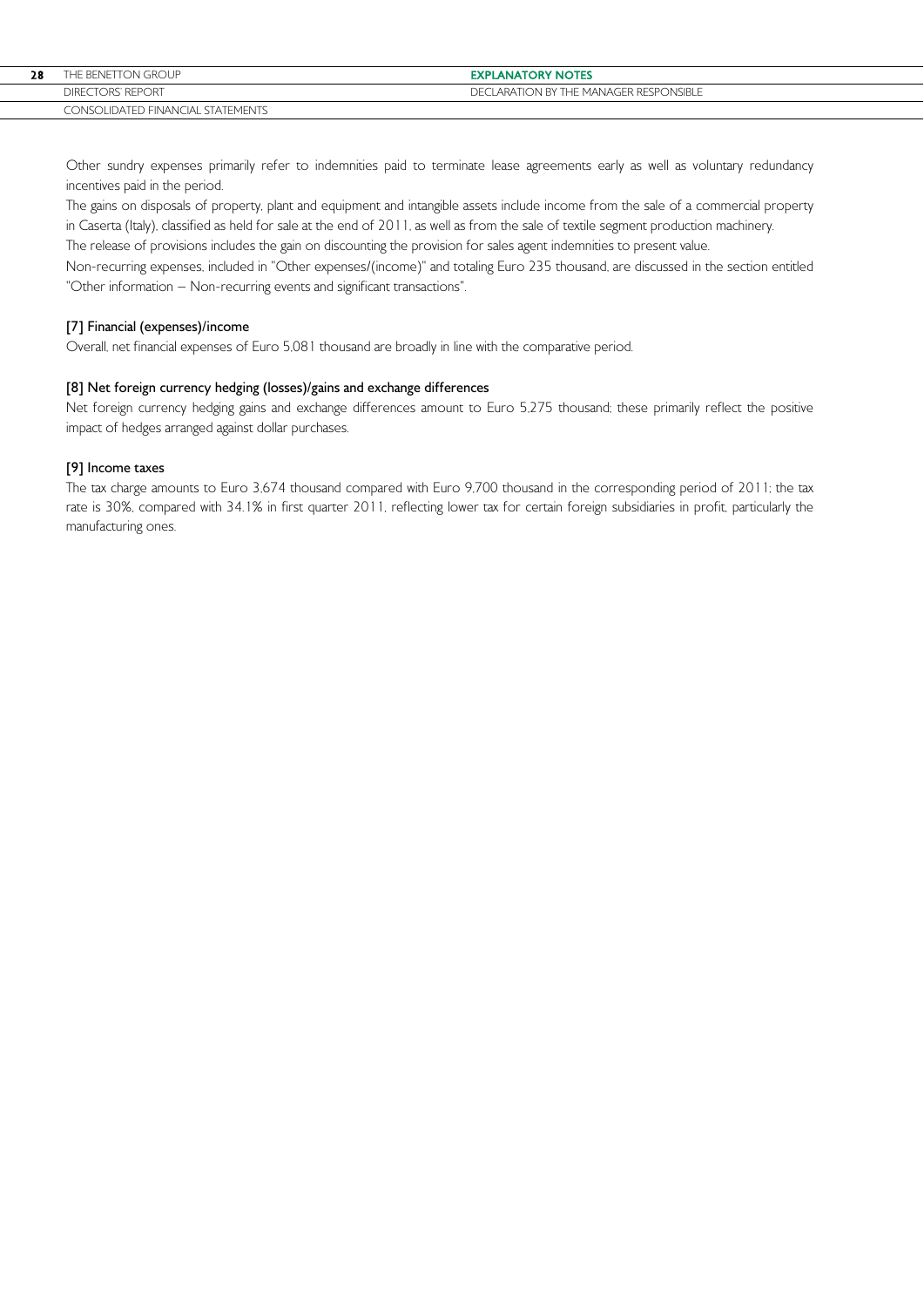| dо | THE BENETTON GROUP                | <b>EXPLANATORY NOTES</b>               |
|----|-----------------------------------|----------------------------------------|
|    | <b>DIRECTORS' REPORT</b>          | DECLARATION BY THE MANAGER RESPONSIBLE |
|    | CONSOLIDATED FINANCIAL STATEMENTS |                                        |

# Statement of comprehensive income

Other components of consolidated comprehensive income are analyzed as follows:

|                                                                    |                                          | 1st quarter 2012         |                          |                                          | 1st quarter 2011         |          |
|--------------------------------------------------------------------|------------------------------------------|--------------------------|--------------------------|------------------------------------------|--------------------------|----------|
| (thousands of Euro)                                                | Shareholders<br>of the Parent<br>Company | Minority<br>shareholders | Total                    | Shareholders<br>of the Parent<br>Company | Minority<br>shareholders | Total    |
| Gains/(Losses) recognized directly in cash flow hedge reserve      | (6.942)                                  | $\blacksquare$           | (6.942)                  | (6.951)                                  | $\overline{\phantom{a}}$ | (6,951)  |
| Transfers from cash flow hedge reserve                             | (1,758)                                  | $\sim$                   | (1,758)                  | 228                                      | $\overline{\phantom{a}}$ | 228      |
| Gains/(Losses) recognized in cash flow hedge reserve               | (8,700)                                  | ٠                        | (8,700)                  | (6,723)                                  | $\overline{\phantom{a}}$ | (6, 723) |
| Gains/(Losses) recognized directly in currency translation reserve | 1.106                                    | 42                       | 1.148                    | (6.769)                                  | (604)                    | (7,373)  |
| Transfers from currency translation reserve                        | $\equiv$                                 | $\overline{\phantom{a}}$ | $\overline{\phantom{a}}$ | (5)                                      | -                        | (5)      |
| Gains/(Losses) recognized in currency translation reserve          | 1.106                                    | 42                       | 1,148                    | (6,774)                                  | (604)                    | (7, 378) |
| Tax effect relating to other gains/(losses)                        | 2.329                                    | $\overline{\phantom{a}}$ | 2.329                    | 1.595                                    | ٠                        | 1.595    |
| Total other comprehensive income, net of tax                       | (5,265)                                  | 42                       | (5,223)                  | (11,902)                                 | (604)                    | (12,506) |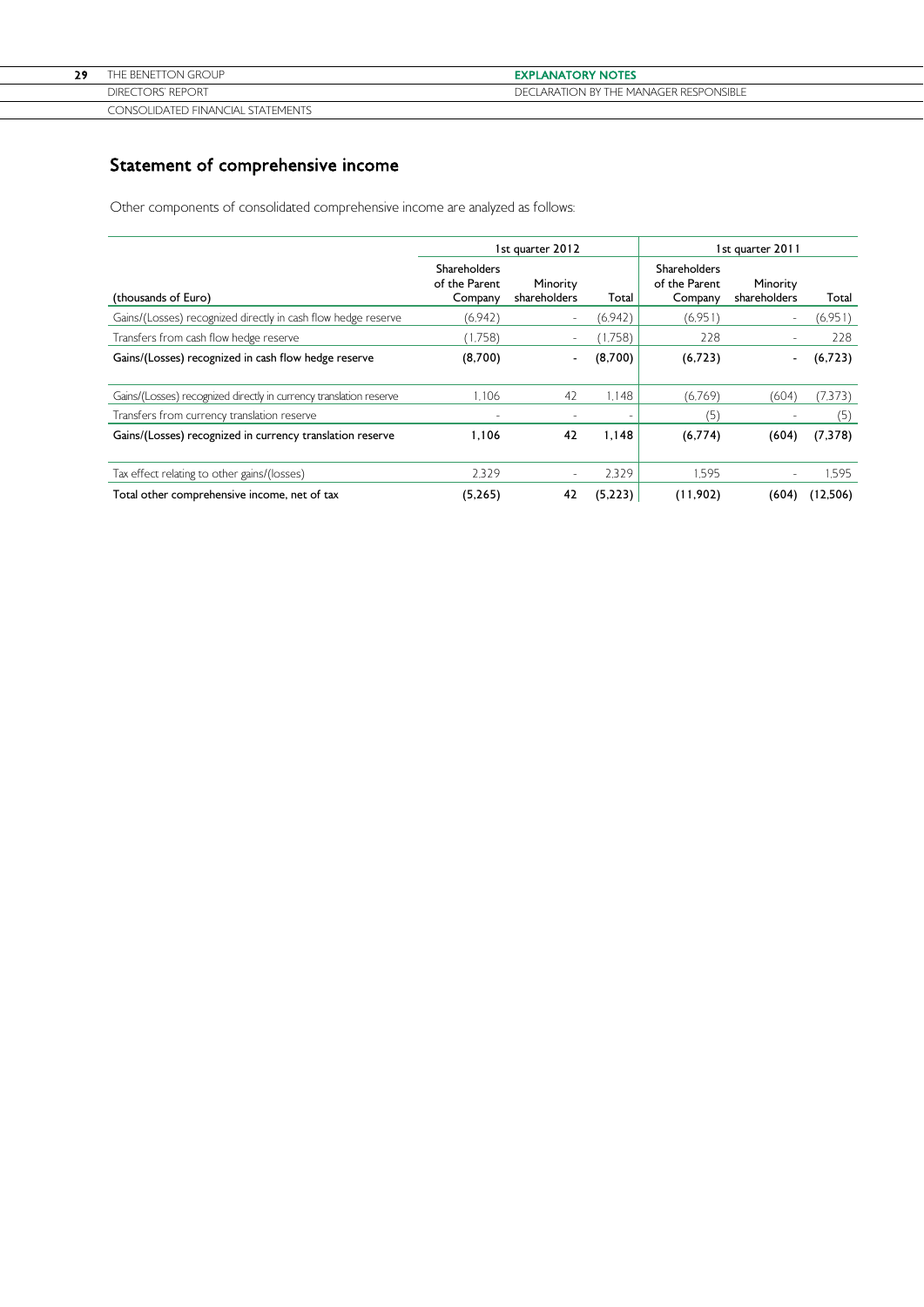| 30 | THE BENETTON GROUP                | <b>EXPLANATORY NOTES</b>               |
|----|-----------------------------------|----------------------------------------|
|    | <b>DIRECTORS' REPORT</b>          | DECLARATION BY THE MANAGER RESPONSIBLE |
|    | CONSOLIDATED FINANCIAL STATEMENTS |                                        |

# Comments on the principal asset items

### Non-current assets

# [10] Property, plant and equipment

The gross amount, accumulated depreciation and impairment and related net book value of the Group's property, plant and equipment are analyzed below:

|                                               |           | 03.31.2012                                    |            |           | 12.31.2011                                    |            |
|-----------------------------------------------|-----------|-----------------------------------------------|------------|-----------|-----------------------------------------------|------------|
| (thousands of Euro)                           | Gross     | Accumulated<br>depreciation<br>and impairment | <b>Net</b> | Gross     | Accumulated<br>depreciation<br>and impairment | <b>Net</b> |
| Land and buildings                            | 972.045   | 196.215                                       | 775.830    | 972.039   | 192.365                                       | 779,674    |
| Plant, machinery and equipment                | 343.049   | 228.136                                       | 114.913    | 341.542   | 226.064                                       | 115,478    |
| Furniture, fittings<br>and electronic devices | 275.268   | 195.874                                       | 79.394     | 268.985   | 190.420                                       | 78,565     |
| Vehicles and aircraft                         | 34.094    | 9.434                                         | 24.660     | 34.194    | 9.297                                         | 24,897     |
| Assets under construction<br>and advances     | 51,254    | $\overline{\phantom{0}}$                      | 51.254     | 45,462    | 296                                           | 45,166     |
| Leased assets                                 | 1.579     | 1.259                                         | 320        | 1.655     | .321                                          | 334        |
| Leasehold improvements                        | 151.318   | 107.344                                       | 43.974     | 153.455   | 110.923                                       | 42,532     |
| Total                                         | 1,828,607 | 738.262                                       | 1.090.345  | 1.817.332 | 730.686                                       | 1.086.646  |

Investments in property, plant and equipment in the period amount to Euro 24,102 thousand and mainly relate to:

- acquisitions of properties for commercial use and the modernization and refurbishment of points of sale for the purposes of expanding the commercial network, particularly in Italy, Russia and Spain;
- investments to increase production capacity, mostly relating to the acquisition of production machinery in Croatia and to the production center in Serbia at the new site in the city of Niš.

Leasehold improvements mainly refer to the cost of restructuring and modernizing stores belonging to third parties.

Disposals in the period amount to Euro 4,432 thousand and mainly refer to the sale of a commercial property in Caserta (Italy) and of production machinery.

In addition, Euro 46 thousand in impairment has been recognized in the period to adjust certain commercial assets to their recoverable amount; except as specified above, no other signs were reported that the value of property, plant and equipment might be impaired; this is why, in compliance with IAS 36, no impairment testing has been carried out at March 31, 2012.

# [11] Intangible assets

The gross amount, accumulated amortization and impairment and related net book value of the Group's intangible assets are analyzed below:

|                                                                   | 03.31.2012 |                                               |            |         | 12.31.2011                                    |            |  |
|-------------------------------------------------------------------|------------|-----------------------------------------------|------------|---------|-----------------------------------------------|------------|--|
| (thousands of Euro)                                               | Gross      | Accumulated<br>amortization<br>and impairment | <b>Net</b> | Gross   | Accumulated<br>amortization<br>and impairment | <b>Net</b> |  |
| Goodwill and other intangible<br>assets of indefinite useful life | 60.493     | 17.467                                        | 43.026     | 60.622  | 17.610                                        | 43,012     |  |
| Industrial patents<br>and intellectual property rights            | 6.384      | 4.376                                         | 2.008      | 6.309   | 4.287                                         | 2.022      |  |
| Concessions, licenses, trademarks<br>and similar rights           | 73.084     | 63.619                                        | 9.465      | 73.200  | 63.122                                        | 10.078     |  |
| Deferred charges                                                  | 314.478    | 172.279                                       | 142.199    | 313.114 | 170.367                                       | 142,747    |  |
| Other                                                             | 119.478    | 89.049                                        | 30.429     | 118.542 | 86.027                                        | 32,515     |  |
| Total                                                             | 573,917    | 346.790                                       | 227,127    | 571,787 | 341.413                                       | 230.374    |  |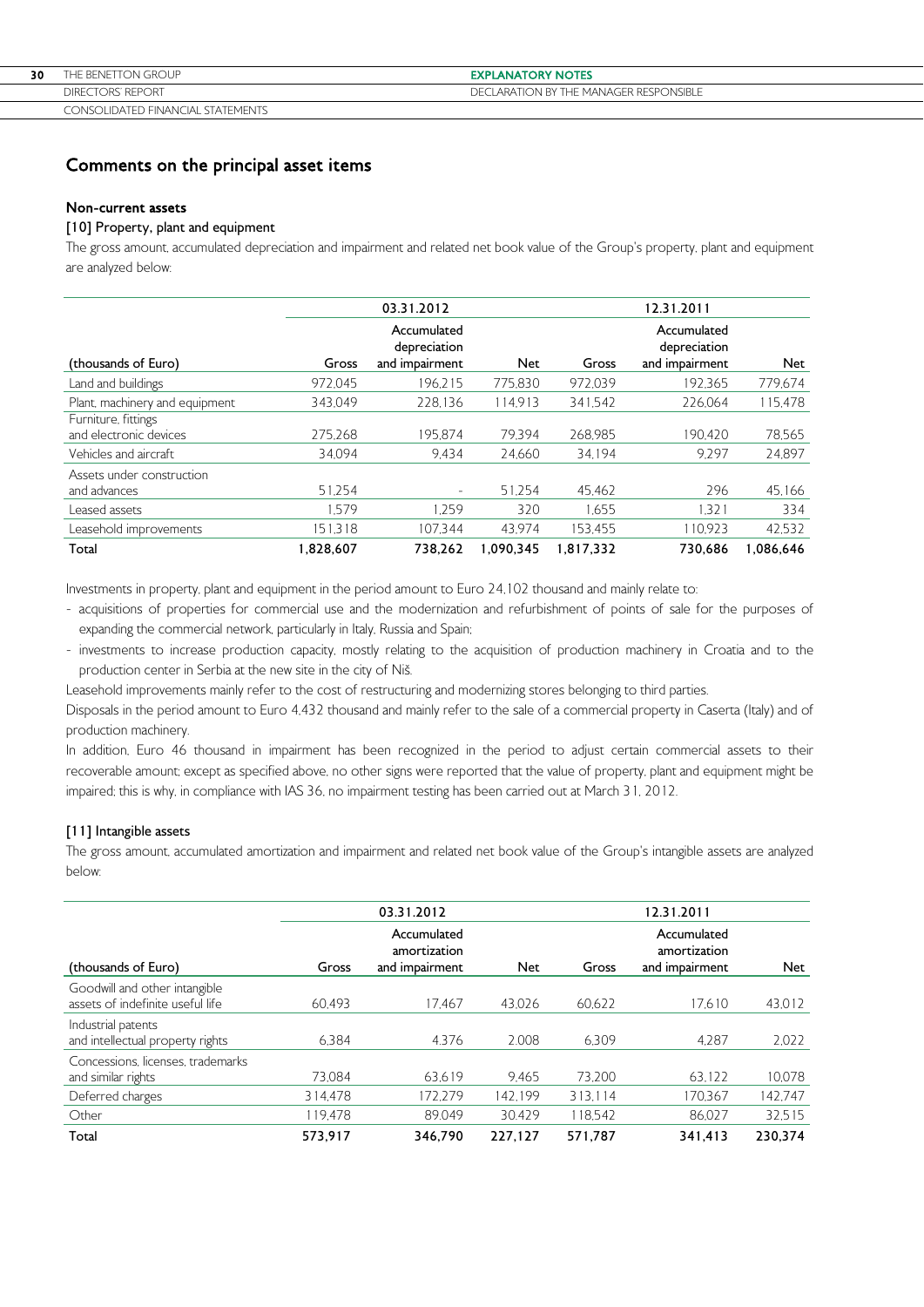| THE BENETTON GROUP                  | <b>EXPLANATORY NOTES</b>                    |
|-------------------------------------|---------------------------------------------|
| <b>TORS' REPORT</b><br><b>DIRFC</b> | CLARATION BY THE MANAGER RESPONSIBLE<br>DF( |
| CONSOLIDATED FINANCIAL STATEMENTS   |                                             |

Investments in intangible assets in the period amount to Euro 4,166 thousand and mainly relate to:

- the acquisition of deferred commercial charges for developing the sales network, particularly in Italy and Spain;
- investments in information technology; the most important of these investments were in updating SAP and Oracle application software.

"Goodwill and other intangible assets of indefinite useful life" consist of residual amounts of goodwill arising on the consolidation of acquired companies.

"Deferred charges" mainly consist of lease surrender payments to obtain the lease of buildings for use as stores ("key money"), which are amortized over the term of the related lease contracts. "Other" mainly comprises costs for the purchase and development of software.

No signs were reported that intangible assets might be impaired; this is why, in compliance with IAS 36, no impairment testing has been carried out at March 31, 2012.

### Other non-current assets

### [12] Investments

Investments in subsidiary and associated companies relate mainly to companies not included in the consolidation because they were not yet operational. Investments in other companies are stated at cost and refer to minority stakes in a number of companies in Switzerland and Italy.

### [13] Guarantee deposits

The guarantee deposits of Euro 25,817 thousand reported at March 31, 2012 primarily relate to lease contracts entered into by Japanese, Korean and Indian subsidiaries in particular.

### [14] Medium/long-term financial receivables

This line item refers to the long-term portion of loans, carrying market rates of interest, mostly given by Group subsidiaries to third parties.

#### [15] Other medium/long-term receivables

This line item, totaling Euro 15,636 thousand, includes:

- Euro 9,869 thousand in customer trade receivables (stated net of Euro 1,546 thousand in provisions for doubtful accounts);
- Euro 3,862 thousand in receivables for fixed asset disposals;
- Euro 1,782 thousand in recoverable VAT;
- sundry other receivables of individually immaterial amounts.

### [16] Deferred tax assets

The Group offsets deferred tax assets against deferred tax liabilities for Italian companies that have made the group tax election and for foreign subsidiaries to the extent legally allowed in their country of origin. This balance is mostly attributable to taxes paid in advance as a result of differences in calculating the depreciable/amortizable base of assets. The associated deferred tax assets have been recognized on the basis of the Group's future expected profitability following its reorganization in 2003. The balance also includes deferred tax assets recognized on provisions and costs already reported in the financial statements that will become deductible for tax in future periods.

## Current assets

#### [17] Inventories

Inventories, totaling Euro 358,434 thousand (Euro 362,410 thousand at December 31, 2011), are shown net of the related writedown provision. The change in inventories reflects differences in the scheduling of production and deliveries, like in December. The valuation of closing inventories at weighted average cost is not appreciably different from their value at current purchase cost.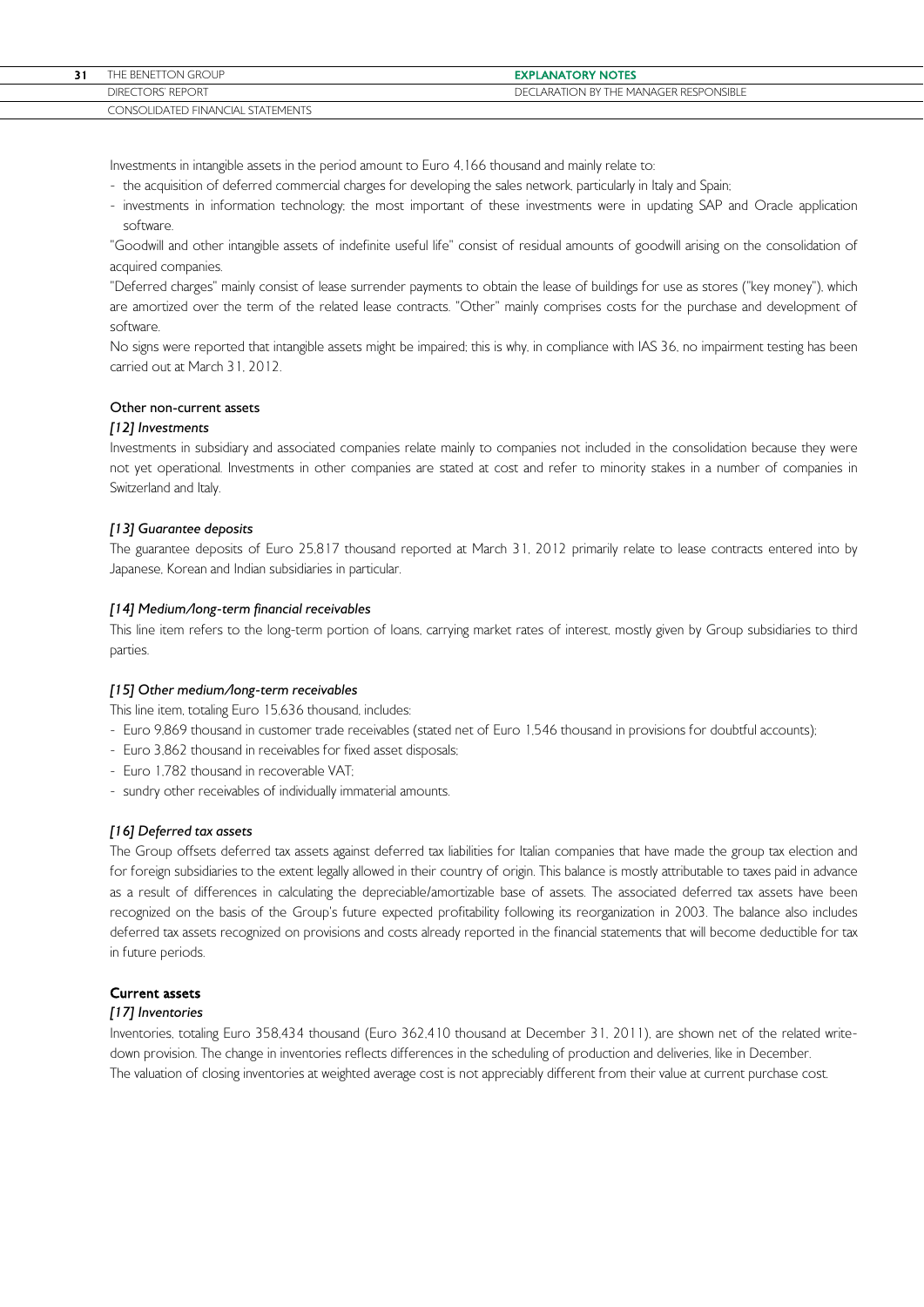| 32 | THE BENETTON GROUP.               | <b>EXPLANATORY NOTES</b>            |
|----|-----------------------------------|-------------------------------------|
|    | DIRECTORS' REPORT                 | LARATION BY THE MANAGER RESPONSIBLE |
|    | CONSOLIDATED FINANCIAL STATEMENTS |                                     |

## [18] Trade receivables

| (thousands of Euro)                           | 03.31.2012 | 12.31.2011 |
|-----------------------------------------------|------------|------------|
| Current trade receivables                     | 947.834    | 965.597    |
| (Provision for current doubtful accounts)     | (76.097)   | (76, 267)  |
| Current trade receivables                     | 871,737    | 889,330    |
|                                               |            |            |
| Non-current trade receivables                 | 11.415     | 9.521      |
| (Provision for non-current doubtful accounts) | (1.546)    | (1,835)    |
| Non-current trade receivables                 | 9,869      | 7,686      |
| Total                                         | 881.606    | 897.016    |

Trade receivables also include Euro 89 thousand in amounts due from the holding company Edizione S.r.l. At March 31, 2012 there were no receivables factored without recourse.

# [19] Tax receivable

This balance includes:

| (thousands of Euro)   | 03.31.2012 | 12.31.2011 |
|-----------------------|------------|------------|
| VAT recoverable       | 22.924     | 23.706     |
| Tax credits           | .932       | 1.585      |
| Other tax receivables | 5.851      | 6.274      |
| Total                 | 30,707     | 31.565     |

### [20] Other receivables, accrued income and prepaid expenses

This balance includes:

| (thousands of Euro)                                        | 03.31.2012 | 12.31.2011 |
|------------------------------------------------------------|------------|------------|
| Other receivables:                                         |            |            |
| - other                                                    | 29.895     | 32.940     |
| - receivables from holding and related companies           | 17.037     | 11.561     |
| Total other receivables                                    | 46,932     | 44,501     |
|                                                            |            |            |
| Accrued income and prepaid expenses:                       |            |            |
| - accrued income and prepaid expenses on operating leasing | 12.707     | 13.781     |
| - other accrued income and prepaid expenses                | 9.538      | 7.792      |
| Total accrued income and prepaid expenses                  | 22,245     | 21,573     |
| Total                                                      | 69,177     | 66.074     |

Other receivables, which amount to Euro 46,932 thousand (Euro 44,501 thousand at December 31, 2011), mainly refer to advances given to various suppliers and employees, to receivables from social security institutions, credits for advance customs duties paid, short-term guarantee deposits and receivables for fixed asset disposals; receivables from holding and related companies mostly refer to amounts due from Edizione S.r.l. in connection with the group tax filing by Italian companies.

The balance at March 31, 2012 includes Euro 12 million for an amount receivable from the Serbian government under an agreement entered on May 18, 2011 by Benetton Serbia D.O.O. and the Ministry of Economy and Regional Development involving the award of an operating grant, totaling Euro 18 million, in return for the creation of two thousand jobs in three years and the maintenance thereof for another three years. The grant has been recorded in view of the reasonable certainty by the Group's Directors and Management of receiving it and of complying with the conditions set out in the agreement; the grant is being recognized in the statement of income on a systematic basis over the periods in which the related costs are incurred for which the grant is intended to compensate. At March 31:

- the amount still receivable was Euro 12 million;

- the portion of the grant maturing in the period of Euro 78 thousand has been recognized in other manufacturing costs;

- the unmatured portion of the grant has been deferred and recorded in short-term liabilities.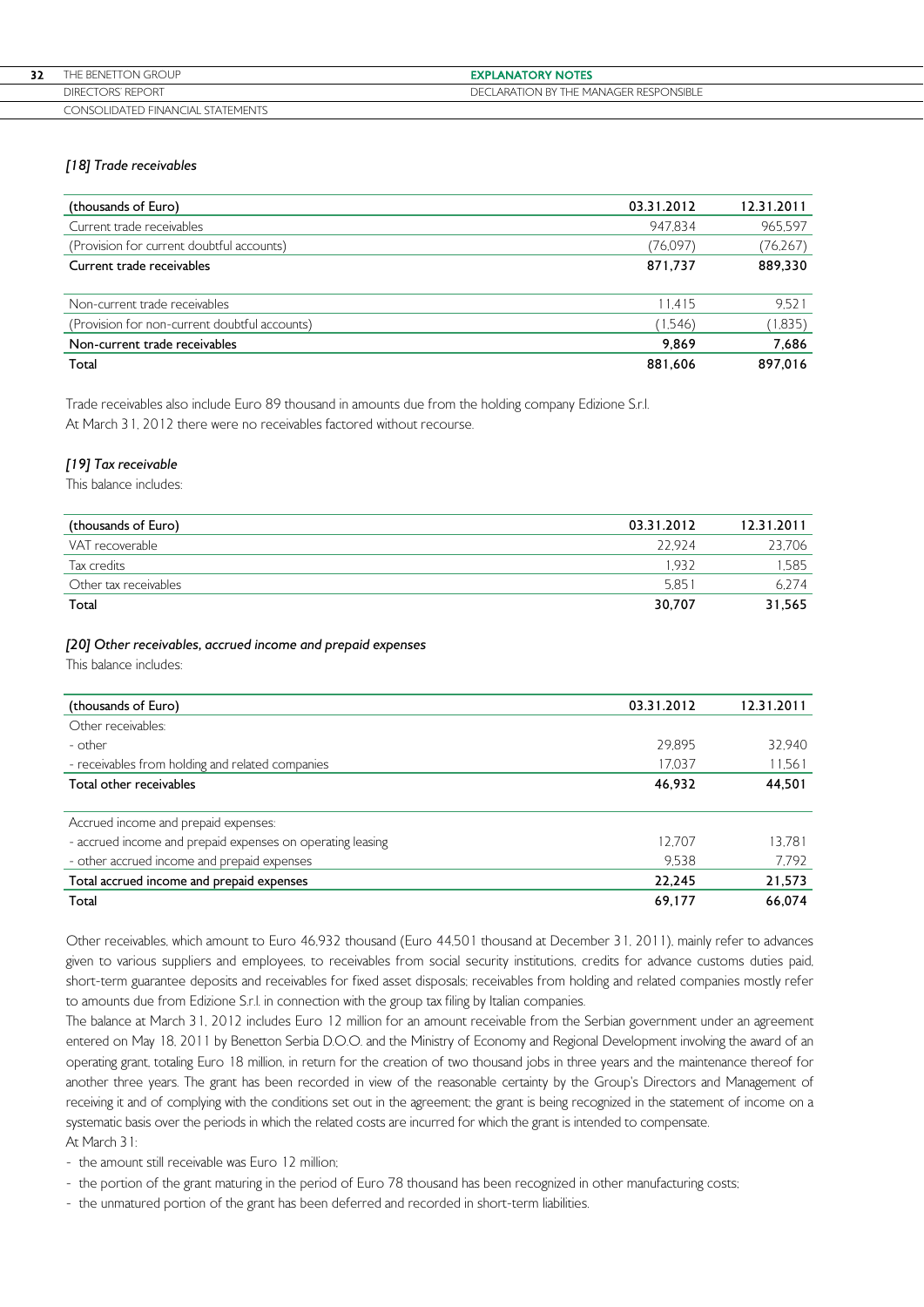# [21] Financial receivables

This line item mostly refers to:

- short-term loans as well as the current portion of long-term loans to third parties;
- positive differentials on forward exchange contracts, mainly relating to the adjustment to period-end rates of outstanding hedges against economic, transaction and translation exchange risks;
- accrued interest on loans and the time value component maturing on derivatives.

## [22] Cash and banks

| (thousands of Euro)                           | 03.31.2012 | 12.31.2011 |
|-----------------------------------------------|------------|------------|
| Checks                                        | 31.219     | 76,099     |
| Bank current accounts in other currencies     | 22.809     | 33,948     |
| Bank and post office current accounts in Euro | 19.388     | 16,872     |
| Time deposits                                 | 1.079      | 51,400     |
| Cash in hand                                  | 499        | 500        |
| Total                                         | 74.994     | 178,819    |

Checks refer to amounts received from customers in the last few days of the reporting period. Average interest rates reflect market returns for the various currencies concerned.

# [23] Assets held for sale

The change since December 31, 2011 is primarily due to the sale of a commercial property in Caserta (Italy).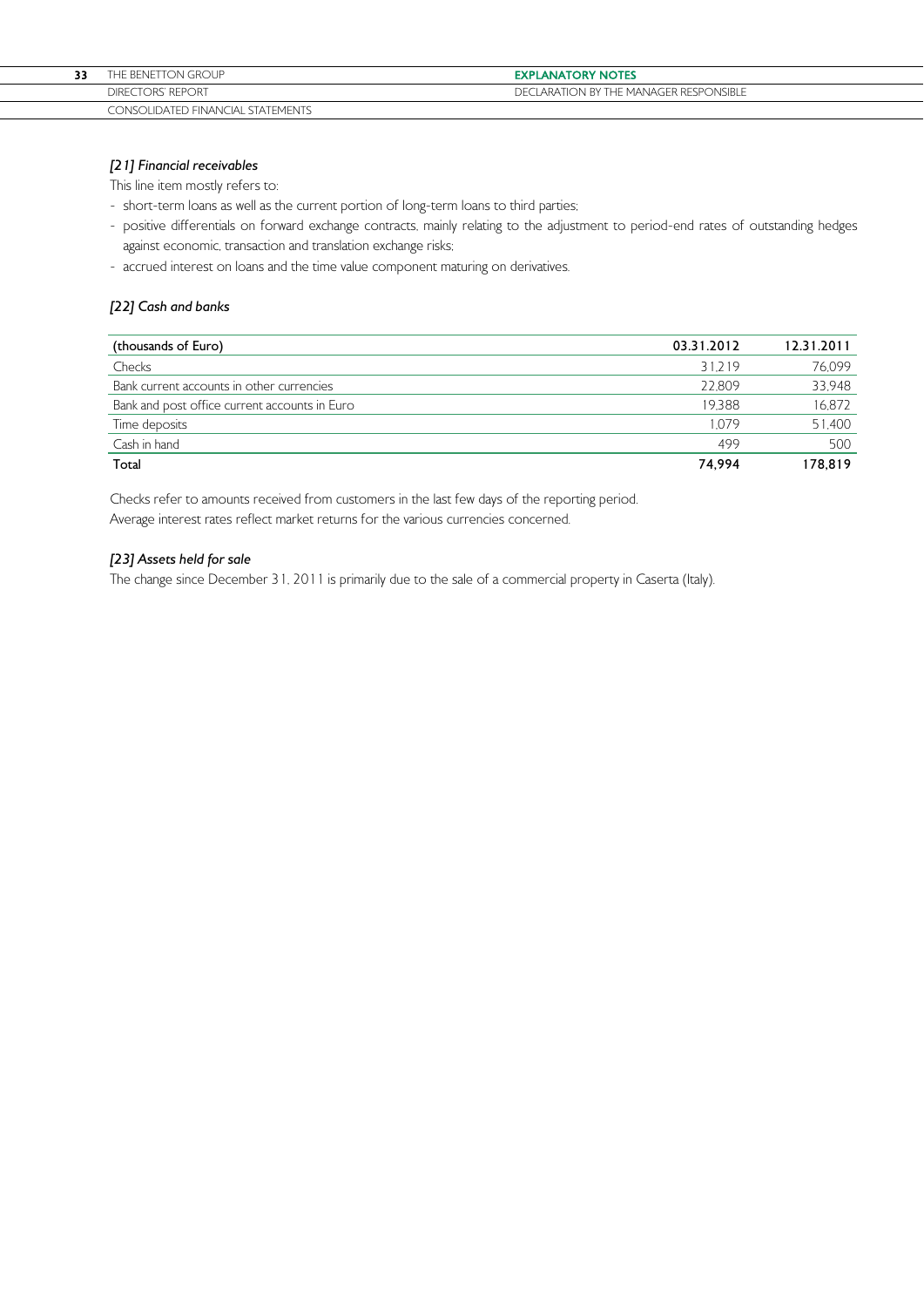| 34 | THE BENETTON GROUP                | <b>EXPLANATORY NOTES</b>               |
|----|-----------------------------------|----------------------------------------|
|    | DIRECTORS' REPORT                 | DECLARATION BY THE MANAGER RESPONSIBLE |
|    | CONSOLIDATED FINANCIAL STATEMENTS |                                        |

# Comments on the principal items in shareholders' equity and liabilities

### Shareholders' equity

# [24] Shareholders' equity attributable to the Group

The Shareholders' Meeting of Benetton Group S.p.A. resolved on April 24, 2012 to allocate the net income for 2011 of Euro 55,735 thousand entirely to the extraordinary reserve. Changes in shareholders' equity during the period are detailed in the statement of changes contained in the "Consolidated financial statements" section.

### Share capital

The fully paid-in share capital of Benetton Group S.p.A. amounts to Euro 237,482,715.60 at March 31, 2012 and consists of 182,679,012 shares with a par value of Euro 1.30 each.

### Treasury shares

During the period in question, Benetton Group S.p.A. neither bought nor sold any treasury shares, either directly or indirectly through subsidiaries, trustees or other intermediaries.

As at today's date, the Company holds a total of 14,201,582 treasury shares, equating to 7.774% of share capital, with a corresponding purchase cost of around Euro 89,679 thousand (inclusive of commissions).

### Liabilities

## Non-current liabilities

# [25] Medium/long-term loans

This balance mostly refers to:

- the club deal for Euro 250 million, maturing in 2015, agreed on May 31, 2010 with Banca Nazionale del Lavoro (BNP Paribas group), Credit Agricole, Cassa di Risparmio del Veneto, Mediobanca and UniCredit S.p.A. This loan carries interest of one, two, three or six-month Euribor plus a spread ranging between 150 and 250 basis points depending on the ratio between net debt and EBITDA;
- the loan with Development Bank of Japan, agreed on July 15, 2011 and maturing on July 25, 2014, for a nominal amount of JPY 5 billion. This loan carries interest of 6-month JPY Libor plus a spread of 65 basis points.

The above loans call for compliance with two financial covenants, observance of which is verified every six months on the basis of the consolidated financial statements, namely:

- a ratio of 4 or above between EBITDA and net financial expenses;
- a ratio of 3.5 or less between net debt and EBITDA.

The three loans with Intesa Sanpaolo, Unicredit Banca and BNL mature in September 2012 and so have been reclassified as shortterm.

# [26] Other medium/long-term payables

| (thousands of Euro)                                      | 03.31.2012 | 12.31.2011 |
|----------------------------------------------------------|------------|------------|
| Other payables due to third parties                      | 32.518     | 32,611     |
| Guarantee deposits received                              | 6.725      | 7.006      |
| Non-current liabilities for the purchase of fixed assets | 3242       | 3.838      |
| Total                                                    | 42.485     | 43.455     |

"Other payables due to third parties" also include the value attributed to the put options held by minority shareholders in some of the subsidiary companies.

### [27] Retirement benefit obligations

These refer to provisions for post-employment benefit plans relating to Group employees, of which Euro 35,042 thousand relates to provisions for employee termination indemnities (TFR) reported by the Group's Italian companies.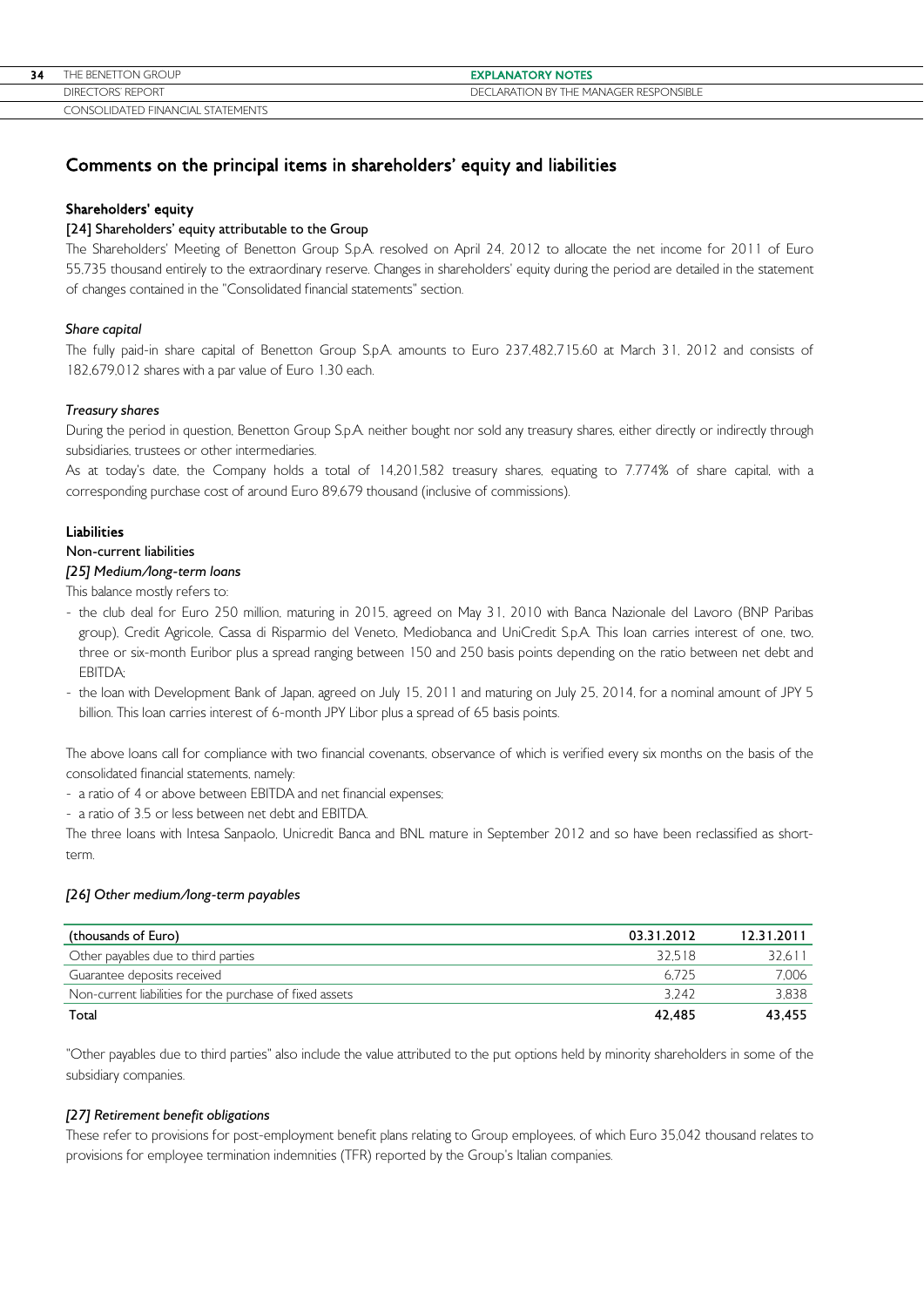# [28] Other medium/long-term provisions and liabilities

These include provisions of Euro 23,738 thousand for sales agent indemnities, provisions of Euro 12,915 thousand for legal and tax risks, as well as provisions of Euro 885 thousand against the expected closure costs of certain directly operated stores. In particular, provisions for tax risks include Euro 10,274 thousand of which:

- Euro 3,070 thousand for a dispute relating to the disallowance for income tax purposes of certain commissions paid in 2003 to agents resident in low-tax jurisdictions, as described in more detail in the explanatory notes to previous financial statements, to which reference should be made;
- Euro 7,114 thousand for the estimated amount of extra tax payable (Italian regional business tax and corporate income tax) arising from the matters raised by the tax authorities with the subsidiary Bencom S.r.l. concerning the disallowance of certain costs for commissions paid to agents resident in low-tax jurisdictions (from 2004 to 2007). The above findings have resulted in separate notices of assessment (currently limited to 2004, 2005 and 2006), against which the Company has filed respective appeals with the competent provincial tax tribunals. To date the Company has won at the first level of appeal (limited to allegations that were the subject of the notice of assessment for tax year 2004), while the other years are still awaiting rulings by the provincial tax tribunals concerned.

### Current liabilities

### [29] Trade payables

These represent the Group's liabilities for the purchase of goods and services amounting to Euro 364,498 thousand (Euro 506,145 thousand at December 31, 2011).

#### [30] Other payables, accrued expenses and deferred income

| (thousands of Euro)                                         | 03.31.2012 | 12.31.2011 |
|-------------------------------------------------------------|------------|------------|
| Other payables:                                             |            |            |
| - payables for the purchase of fixed assets                 | 34.970     | 44.035     |
| - other payables due to employees                           | 25.542     | 25.178     |
| - other payables due to holding and related companies       | 21.571     | 20.190     |
| - other payables due to third parties                       | 18.424     | 17.812     |
| - payables due to social security and welfare institutions  | 7.257      | 9.342      |
| - VAT                                                       | 6.360      | 12.433     |
| - other payables due to tax authorities                     | 4,549      | 8.350      |
| Total other payables                                        | 118,673    | 137,340    |
| Accrued expenses and deferred income:                       |            |            |
| - accrued expenses and deferred income on operating leasing | 7.048      | 7.856      |
| - other accrued expenses and deferred income                | 21.008     | 19.475     |
| Total accrued expenses and deferred income                  | 28,056     | 27,331     |
| Total                                                       | 146.729    | 164.671    |

"Payables for the purchase of fixed assets" mostly refer to investments in the commercial network, the manufacturing division and Information Technology.

"Other payables due to employees" refer to amounts accruing and not paid at the end of March.

"Other payables due to holding and related companies" entirely refer to amounts owed to Edizione S.r.l. under the group tax election. "Other payables due to third parties" include non-trade related payables, amongst which: guarantee deposits received, payables to minority shareholders for dividends declared but not yet paid, payables due to insurance companies, remuneration owed to Directors, and the liability representing the valuation of put options held by minority shareholders in some of the Group subsidiaries.

 "Payables due to social security and welfare institutions" relate to amounts owed to these institutions by Group companies and their employees.

"Other accrued expenses and deferred income" include Euro 16,950 thousand in deferred income relating to the Serbian government grant received to realize the new production center in the city of Niš, already discussed earlier.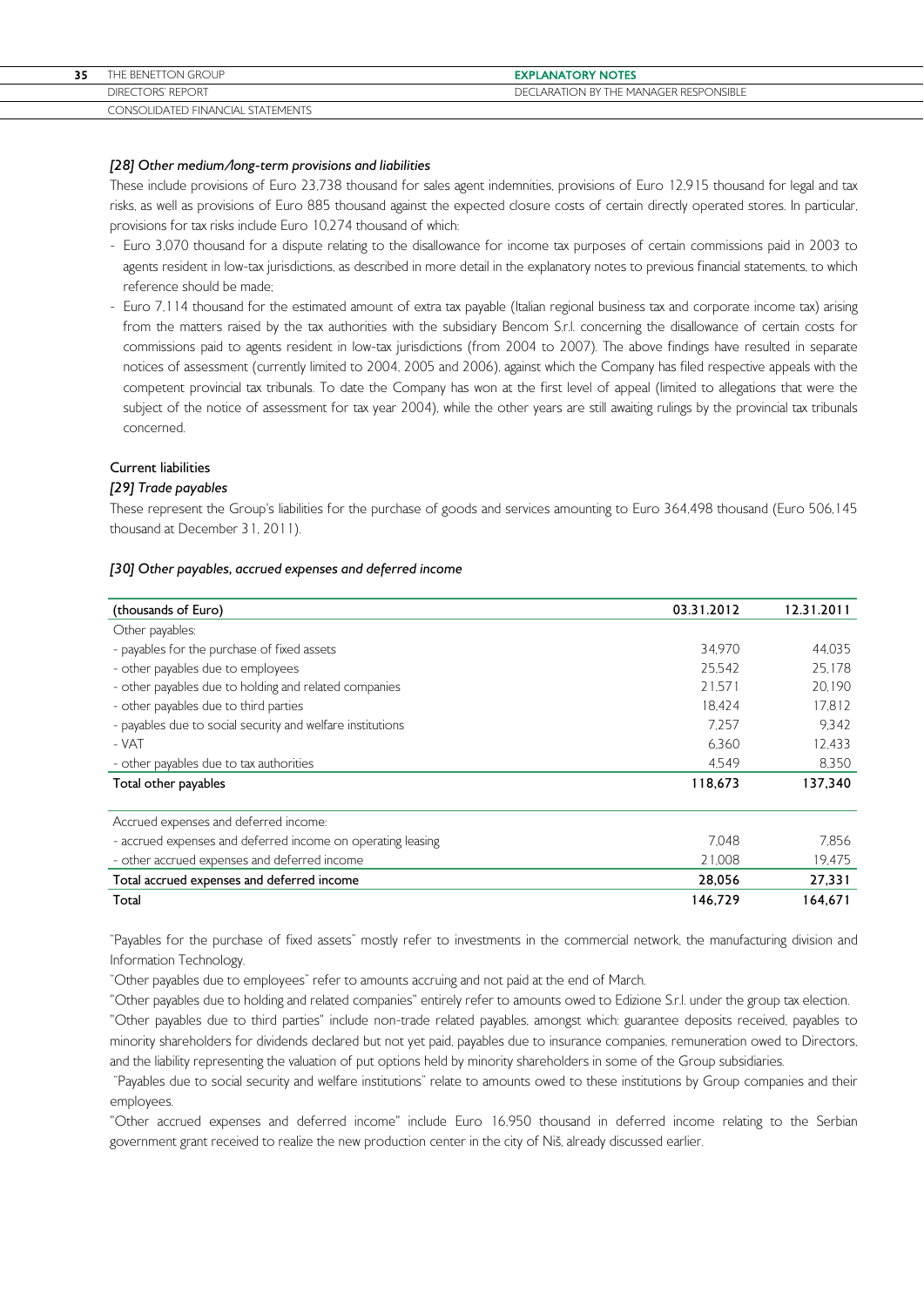| 36 | THE BENETTON GROUP                | <b>EXPLANATORY NOTES</b>               |
|----|-----------------------------------|----------------------------------------|
|    | DIRECTORS' REPORT                 | DECLARATION BY THE MANAGER RESPONSIBLE |
|    | CONSOLIDATED FINANCIAL STATEMENTS |                                        |

# [31] Current income tax liabilities

These liabilities amount to Euro 7,476 thousand (Euro 8,707 thousand at December 31, 2011) and represent the amount payable by the Group for current income tax, stated net of taxes paid in advance, tax credits and withholding taxes.

# [32] Other current provisions and liabilities

This line item relates to the Group's provisions against legal and tax disputes or liabilities that it expects to be resolved or settled within one year. The balance mainly refers to corporate reorganization costs that the Group still expects to incur and to expected liabilities for legal disputes in the process of being settled.

# [33] Financial payables and bank loan

These mainly refer to:

- short-term loans from third parties;
- negative differentials on forward exchange contracts, mainly relating to the adjustment to period-end rates of outstanding hedges against economic, transaction and translation exchange risks;
- accrued interest on loans and the time value component maturing on derivatives;
- bank loans and overdrafts (details of the type of loans can be found in the paragraph on "Financial position").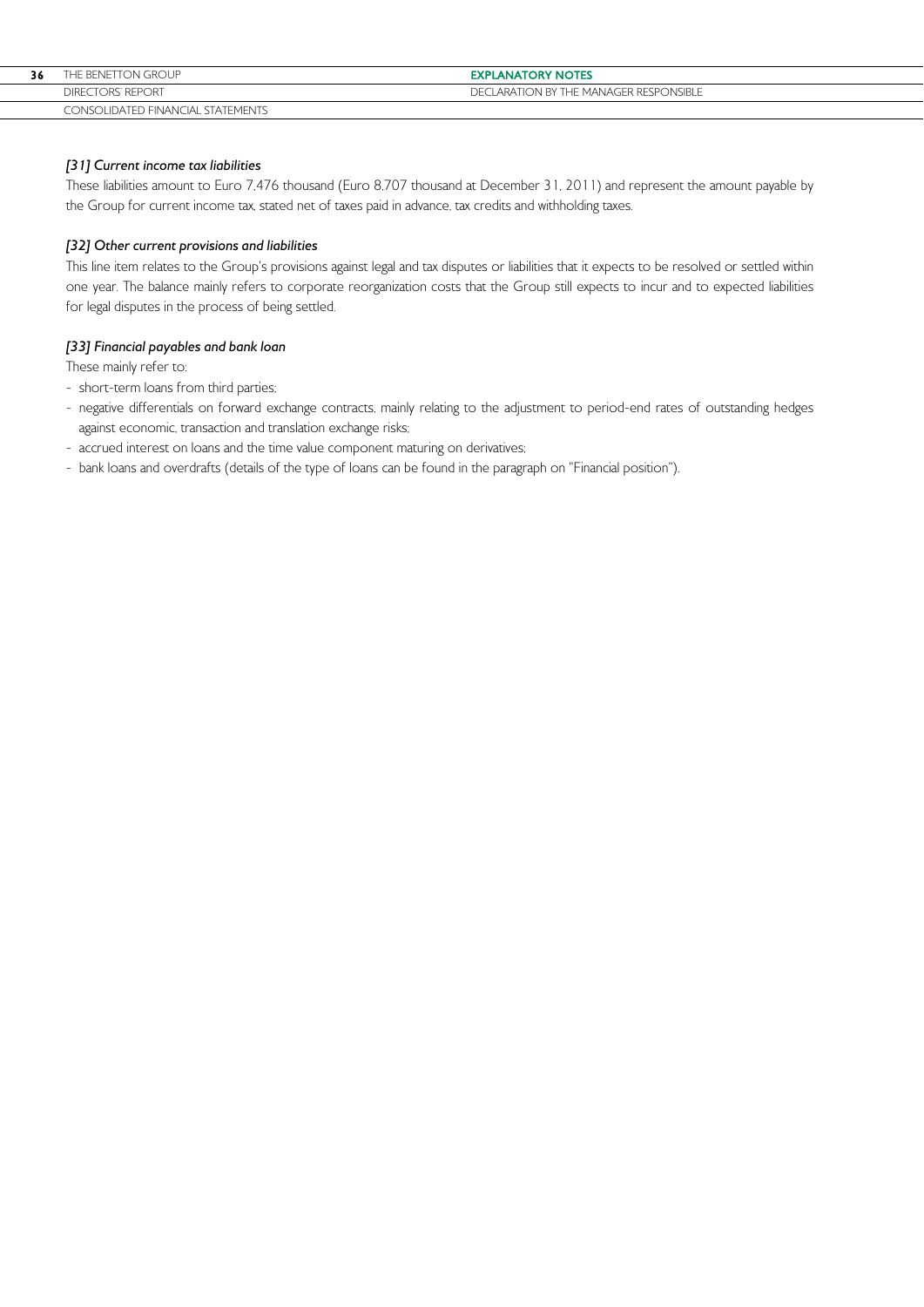# Commentary on the statement of cash flows

Cash flow from operating activities before changes in working capital amounted to Euro 41,044 thousand in the period, compared with Euro 57,653 thousand in first quarter 2011, largely reflecting the deterioration in EBITDA.

Cash flow used by changes in working capital amounted to Euro 133,929 thousand (Euro 69,589 thousand in first quarter 2011) and mostly reflect:

- a reduction in trade payables due not only to higher payments relating to purchases made in the last few months of 2011, but also to fewer purchases in the quarter because of differences in the scheduling of production;
- a reduction in other net payables due to lower payables to the tax authorities, particularly for VAT, and to social security institutions. Cash flow used to pay taxes amounted to Euro 3,378 thousand, in line with the comparative period.

Net financial expenses paid and the net balance of foreign currency operations used virtually no cash, compared with Euro 8,375 thousand used in first quarter 2011.

Cash flow used by operating activities amounted to a total of Euro 96,523 thousand, against Euro 22,728 thousand in the comparative period.

Cash flow used by investing activities amounted to Euro 33,555 thousand (Euro 27,179 thousand in first quarter 2011), of which:

- Euro 21,455 thousand in the commercial network, mainly in markets such as Italy and Spain, as well as in developing countries like Russia; priority was given to refurbishing and expanding existing stores, while the purchase of new buildings and commercial businesses was pursued very selectively;
- Euro 4,026 thousand in investments in production, mostly relating to acquisition of production machinery in Croatia and to the production center in Serbia;
- Euro 2,788 thousand in other investments, most of which in information technology; the most important of these investments were in updating SAP and Oracle application software.

Disposals in the period amounted to a total of Euro 5,343 thousand, most of which relating to the sale of a commercial property in Caserta (Italy) and to the sale of textile segment production machinery.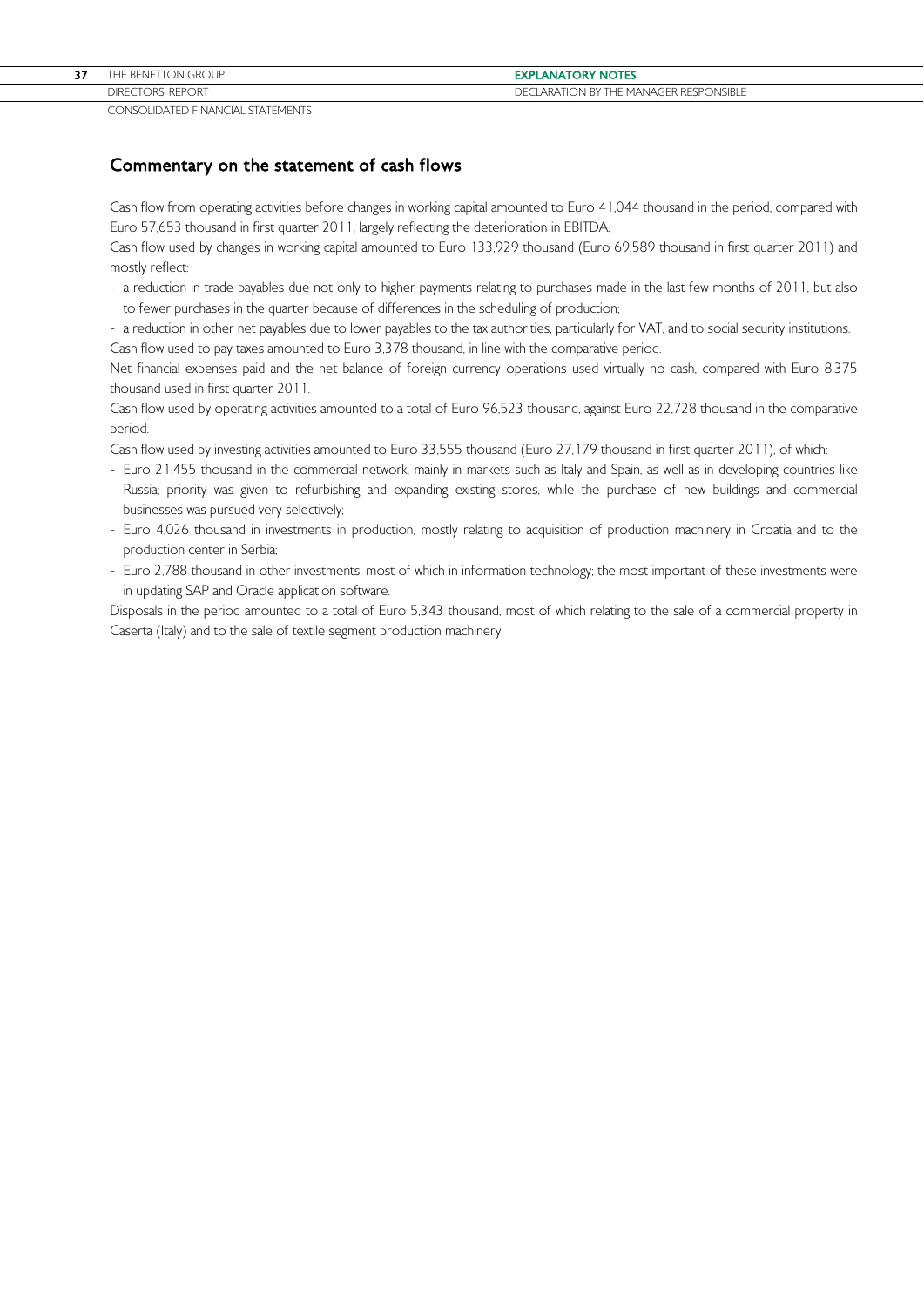| 38 | THE BENETTON GROUP                | <b>EXPLANATORY NOTES</b>               |
|----|-----------------------------------|----------------------------------------|
|    | <b>DIRECTORS' REPORT</b>          | DECLARATION BY THE MANAGER RESPONSIBLE |
|    | CONSOLIDATED FINANCIAL STATEMENTS |                                        |

# Supplementary information

# Financial position

Net debt amounts to Euro 686,501 thousand at March 31, 2012, compared with Euro 534,409 thousand a year earlier, and has increased by Euro 138,394 thousand since December 31, 2011. It is analyzed as follows:

| (thousands of Euro)                                | 03.31.2012 | 12.31.2011 | Change     | 03.31.2011 |
|----------------------------------------------------|------------|------------|------------|------------|
| Cash and banks                                     | 74.994     | 178.819    | (103, 825) | 150,084    |
| A Liquid assets                                    | 74.994     | 178,819    | (103, 825) | 150,084    |
| <b>B</b> Current financial receivables             | 31,357     | 62,208     | (30, 851)  | 43,272     |
| Current portion of medium/long-term loans          | (400,582)  | (400,575)  | (7)        | (284)      |
| Financial payables, bank loans and lease financing | (95,610)   | (88,393)   | (7,217)    | (80,658)   |
| C Current financial payables                       | (496, 192) | (488, 968) | (7,224)    | (80, 942)  |
| $D = A+B+C$ Current financial indebtedness         | (389, 841) | (247, 941) | (141,900)  | 112,414    |
| E Non-current financial receivables                | 2,582      | 3,070      | (488)      | 3,564      |
| Medium/long-term loans                             | (298,996)  | (302.963)  | 3.967      | (649,982)  |
| Lease financing                                    | (246)      | (273)      | 27         | (405)      |
| F Non-current financial payables                   | (299, 242) | (303, 236) | 3,994      | (650, 387) |
| $G = E + F$ Non-current financial indebtedness     | (296, 660) | (300, 166) | 3,506      | (646, 823) |
| $H = D + G$ Net debt                               | (686, 501) | (548, 107) | (138, 394) | (534, 409) |

The Group's net debt is mainly made up of:

# Cash and banks

Most of this balance refers to ordinary current accounts, with Euro 31,219 thousand relating to checks received from customers at the end of March 2012.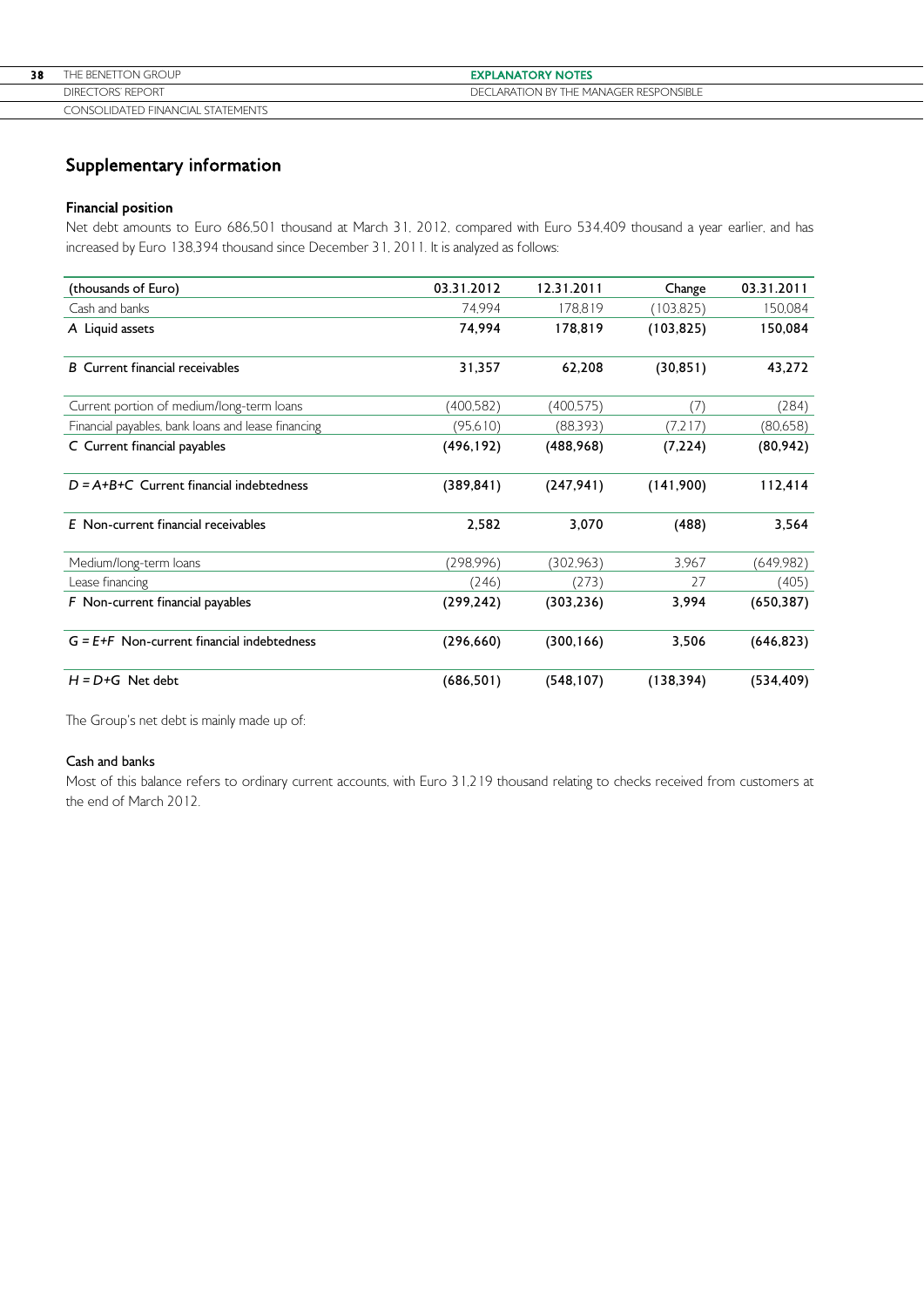| THE BENETTON GROUP                | <b>EXPLANATORY NOTES</b>                   |
|-----------------------------------|--------------------------------------------|
| DIRECTORS' REPORT                 | LARATION BY THE MANAGER RESPONSIBLE<br>DFC |
| CONSOLIDATED FINANCIAL STATEMENTS |                                            |

#### Medium/long-term loans, financial payables, bank loans and lease financing

These mainly represent loans and drawdowns against both committed and uncommitted credit facilities, the main features of which are summarized in the tables below.

|                                                                               |         | Amount (millions of Euro)       |                          | Dates      |                         |                                                         |
|-------------------------------------------------------------------------------|---------|---------------------------------|--------------------------|------------|-------------------------|---------------------------------------------------------|
| Credit facility/Bank                                                          | Granted | Drawn down<br>at reporting date | Undrawn                  | Signed     | Contractual<br>maturity | Cost in basis points<br>(on $1/2/3/6$ month<br>Euribor) |
| Term - committed <sup>(B)</sup>                                               |         |                                 |                          |            |                         |                                                         |
| BNL S.p.A. (BNP Paribas group)                                                | 100     | 100                             | ÷,                       | 09.07.2007 | 09.07.2012              | $20/50$ <sup>(A)</sup>                                  |
| Intesa Sanpaolo S.p.A.                                                        | 150     | 150                             | $\overline{\phantom{a}}$ | 09.07.2007 | 09.07.2012              | $20/50$ <sup>(A)</sup>                                  |
| UniCredit Banca d'Impresa S.p.A.                                              | 150     | 150                             |                          | 09.07.2007 | 09.07.2012              | $20/50$ <sup>(A)</sup>                                  |
| BNL, Cassa di Risparmio del Veneto,<br>Credit Agricole, Mediobanca, UniCredit | 250     | 250                             | $\overline{\phantom{a}}$ | 05.31.2010 | 05.31.2015              | 150/250 <sup>(A)</sup>                                  |
| Development Bank of Japan <sup>(C)</sup>                                      | 46      | 46                              | $\overline{\phantom{a}}$ | 07.15.2011 | 07.25.2014              | 65 (on 6M JPY Libor)                                    |
| Aozora Bank (D)                                                               | 27      | $\overline{\phantom{a}}$        | 27                       | 03.30.2012 | 03.31.2016              | 200 (on 6M JPY Libor)                                   |
| Total term - committed                                                        | 723     | 696                             | 27                       |            |                         |                                                         |
| Revolving - committed <sup>(B)</sup>                                          |         |                                 |                          |            |                         |                                                         |
| Banca Popolare di Vicenza                                                     | 60      |                                 | 60                       | 12.17.2009 | 12.17.2014              | 150/250 <sup>(A)</sup>                                  |
| BNL, Cassa di Risparmio del Veneto,<br>Credit Agricole, Mediobanca, UniCredit | 150     |                                 | 150                      | 05.31.2010 | 05.31.2015              | 150/250 <sup>(A)</sup>                                  |
| Revolving - uncommitted                                                       |         |                                 |                          |            |                         |                                                         |
| Other                                                                         | 440     | 67                              | 373                      | evergreen  |                         | Interbank (or prime) rate<br>+ spread                   |
| Total revolving                                                               | 650     | 67                              | 583                      |            |                         |                                                         |
| Total                                                                         | 1,373   | 763                             | 610                      |            |                         |                                                         |

 $(4)$ <br>(B) Depending on the ratio Net debt/EBITDA.<br>(B) Compliance with financial covenants calculated six-monthly:

- EBITDA/Net financial expenses: min 4;

- Net debt/EBITDA: max 3.5.<br><sup>(C)</sup> Euro equivalent of the Jpy 5 billion loan at March 31, 2012.

 $(D)$  Euro equivalent of the Jpy 3 billion loan at March 31, 2012.

A loan for JPY 3 billion maturing on March 31, 2016 was obtained from Aozora Bank Ltd. on March 30, 2012. This loan carries interest of 6-month JPY Libor plus a spread of 2%.

The committed credit facilities and the long-term loans not only carry the financial covenants set out above but also other covenants, typically applied in international practice, that must be respected by Benetton Group S.p.A. and, in some cases, by other Group companies, the most relevant of which are:

a. negative pledge clauses, which limits the creation of any security (mortgage, pledge, lien) over Group's assets;

- b. pari passu clauses, which define that all the obligations on the above transactions will have the same ranking of any other new unsecured and unsubordinated obligations;
- c. periodic reporting obligations;
- d. cross default clauses, which entitle the lender to call for immediate repayment of the loans in the event of certain types of default on other financial instruments issued by the Group;
- e. restrictions on major asset disposals;
- f. other clauses generally used in similar transactions.

These covenants are nevertheless subject to several exceptions and restrictions.

There are no relationships of a financial nature with the tax group consolidating company Edizione S.r.l.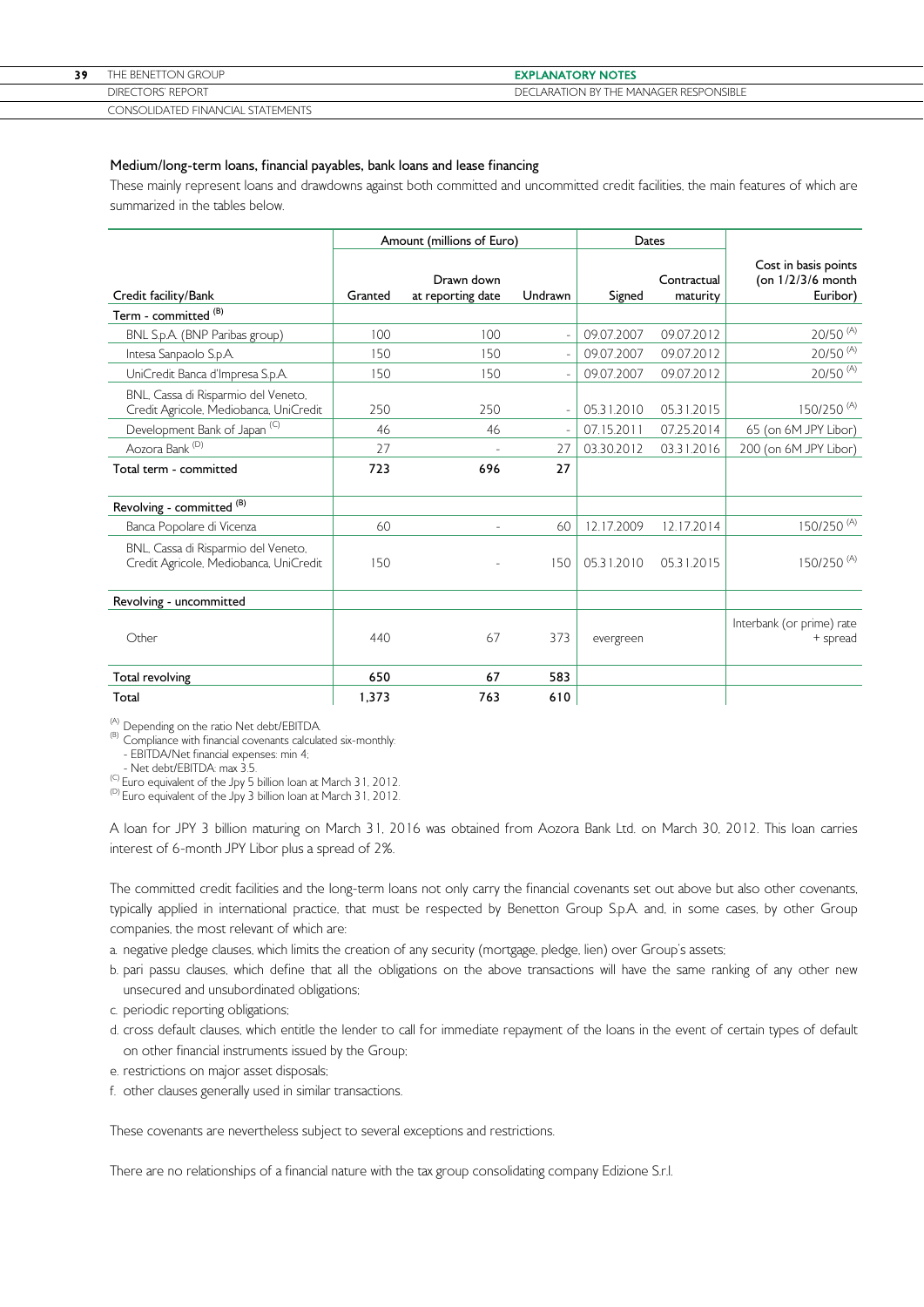| 40 | THE BENETTON GROUP                | <b>EXPLANATORY NOTES</b>               |
|----|-----------------------------------|----------------------------------------|
|    | <b>DIRECTORS' REPORT</b>          | DECLARATION BY THE MANAGER RESPONSIBLE |
|    | CONSOLIDATED FINANCIAL STATEMENTS |                                        |

# Segment information

Segment results – first quarter 2012

| (millions of Euro)                         | Apparel | Textile | Eliminations  | Consolidated |
|--------------------------------------------|---------|---------|---------------|--------------|
| Revenues from third parties                | 397     | 31      |               | 428          |
| Inter-segment revenues                     |         | 26      | (27           |              |
| Total revenues                             | 398     | 57      | 27            | 428          |
| Cost of sales                              | 216     | 49      | (25)          | 240          |
| Gross operating profit                     | 182     | 8       | $\mathcal{L}$ | 188          |
| Selling costs                              | 32      |         |               | 33           |
| Contribution margin                        | 150     | 6       |               | 155          |
| General and operating expenses             | 41      |         |               | 143          |
| - of which non-recurring expenses/(income) |         |         |               |              |
| Operating profit                           | q       |         |               | 12           |

# Segment results – first quarter 2011

| (millions of Euro)                         | Apparel | Textile | Eliminations | Consolidated |
|--------------------------------------------|---------|---------|--------------|--------------|
| Revenues from third parties                | 424     | 29      |              | 453          |
| Inter-segment revenues                     |         | 25      | (25)         |              |
| Total revenues                             | 424     | 54      | (25)         | 453          |
| Cost of sales                              | 228     | 48      | (26)         | 250          |
| Gross operating profit                     | 196     | ь       |              | 203          |
| Selling costs                              | 34      |         |              | 36           |
| Contribution margin                        | 162     |         |              | 167          |
| General and operating expenses             | 131     |         |              | 133          |
| - of which non-recurring expenses/(income) |         |         |              |              |
| Operating profit                           | 3.      |         |              | 34           |

# Apparel segment results

|                                            | 1st quarter |       | 1st quarter              |       |                        |        | Full year |       |
|--------------------------------------------|-------------|-------|--------------------------|-------|------------------------|--------|-----------|-------|
| (millions of Euro)                         | 2012        | %     | 2011                     | %     | Change                 | %      | 2011      | ℅     |
| Revenues from third parties                | 397         |       | 424                      |       | (27                    | (6.3)  | 1.913     |       |
| Inter-segment revenues                     |             |       | $\overline{\phantom{a}}$ |       |                        | 16.9   |           |       |
| Total revenues                             | 398         | 100.0 | 424                      | 100.0 | (26)                   | (6.3)  | 1.915     | 100.0 |
| Cost of sales                              | 216         | 54.2  | 228                      | 53.7  | (12)                   | (5.4)  | 1.057     | 55.2  |
| Gross operating profit                     | 182         | 45.8  | 196                      | 46.3  | (14)                   | (7.3)  | 858       | 44.8  |
| Selling costs                              | 32          | 8.0   | 34                       | 8.1   | $\mathcal{L}^{\prime}$ | (7.0)  | 153       | 8.0   |
| Contribution margin                        | 150         | 37.8  | 162                      | 38.2  | (12)                   | (7.4)  | 705       | 36.8  |
| General and operating expenses             | 141         | 35.4  | $\overline{31}$          | 30.9  | 10                     | 7.2    | 566       | 29.5  |
| - of which non-recurring expenses/(income) |             | 0.4   |                          | 0.2   |                        | 80.8   |           | 0.4   |
| Operating profit                           | 9           | 2.4   | $\overline{3}$           | 7.3   |                        | (68.9) | 139       | 73    |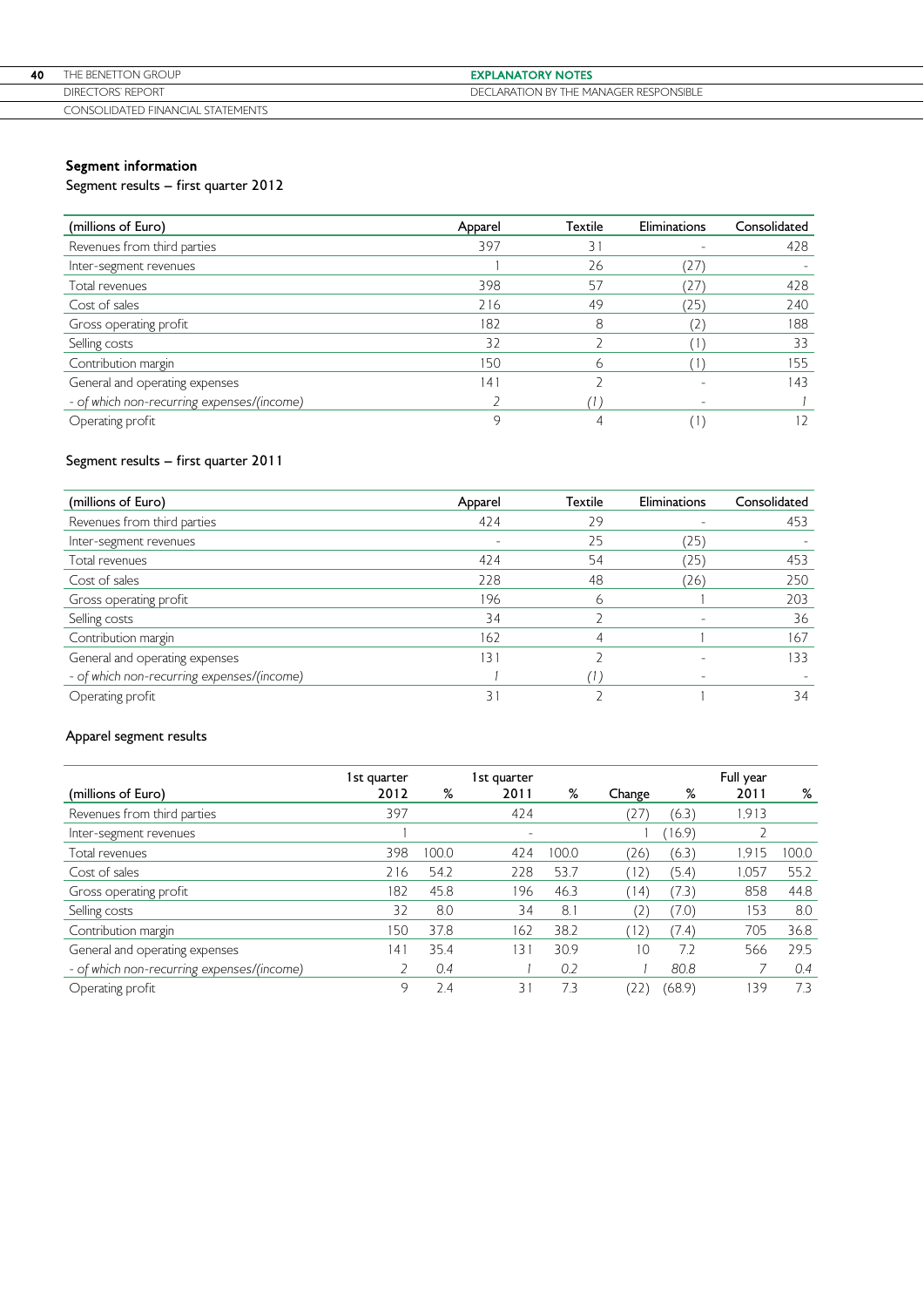| THE BENETTON GROUP                | <b>EXPLANATORY NOTES</b>               |
|-----------------------------------|----------------------------------------|
| <b>DIRECTORS' REPORT</b>          | DECLARATION BY THE MANAGER RESPONSIBLE |
| CONSOLIDATED FINANCIAL STATEMENTS |                                        |

# Textile segment results

|                                            | 1st quarter |       | 1st quarter |       |                          |        | Full year |       |
|--------------------------------------------|-------------|-------|-------------|-------|--------------------------|--------|-----------|-------|
| (millions of Euro)                         | 2012        | %     | 2011        | %     | Change                   | %      | 2011      | %     |
| Revenues from third parties                | 31          |       | 29          |       |                          | 5.8    | 119       |       |
| Inter-segment revenues                     | 26          |       | 25          |       |                          | 4.6    | 85        |       |
| Total revenues                             | 57          | 100.0 | 54          | 100.0 |                          | 5.3    | 204       | 00.0  |
| Cost of sales                              | 49          | 86.9  | 48          | 88.4  |                          | 3.5    | 179       | 87.8  |
| Gross operating profit                     | 8           | 3.1   | 6           | 11.6  |                          | 19.0   | 25        | 12.2  |
| Selling costs                              |             | 3.2   |             | 2.9   | $\overline{\phantom{0}}$ | 17.5   |           | 3.4   |
| Contribution margin                        | 6           | 9.9   | 4           | 8.7   |                          | 19.5   | 8         | 8.8   |
| General and operating expenses             |             | 3.8   |             | 4.2   | $\overline{\phantom{0}}$ | (6.0)  | 8         | 4.0   |
| - of which non-recurring expenses/(income) |             | (0.5) |             | 7.9)  | $\overline{\phantom{a}}$ | (72.0) | (2)       | (1.1) |
| Operating profit                           | 4           | 6.    |             | 4.5   |                          | 43.9   | 10        | 4.8   |

The number of employees in each segment is detailed below:

|         | 03.31.2012 | 12.31.2011 | Period average |
|---------|------------|------------|----------------|
| Apparel | 8.346      | 8.24'      | 8.293          |
| Textile | .253       | .316       | .285           |
| Total   | 9.599      | 9.557      | 9,578          |

The change since December 31, 2011 is due to the higher incidence of the direct channel in the apparel segment.

# Information by geographical area

# Revenues by geographical area and operating segment

| (thousands of Euro) | Italy    | %     | Rest of<br>Europe | %     | The<br>Americas | %     | Asia     | %     | Rest of<br>the world | %     | Total    |
|---------------------|----------|-------|-------------------|-------|-----------------|-------|----------|-------|----------------------|-------|----------|
|                     |          |       |                   |       |                 |       |          |       |                      |       |          |
| Apparel             | 153.754  | 88.5  | 144.138           | 96.6  | 16.618          | 96.5  | 79.570   | 95.3  | 3.465                | 72.4  | 397.545  |
| Textile             | 20.020   | 11.5  | 5.028             | 3.4   | 602             | 3.5   | 3.909    | 4.7   | .32                  | 27.6  | 30,880   |
| Total revenues      |          |       |                   |       |                 |       |          |       |                      |       |          |
| 1st quarter 2012    | 173.774  | 100.0 | 149.166           | 100.0 | 17.220          | 100.0 | 83.479   | 100.0 | 4.786                | 100.0 | 428,425  |
| Total revenues      |          |       |                   |       |                 |       |          |       |                      |       |          |
| 1st quarter 2011    | 201,474  |       | 144,862           |       | 18,352          |       | 85,890   |       | 2,659                |       | 453,237  |
| Change              | (27,700) |       | 4.304             |       | (1, 132)        |       | (2, 411) |       | 2.127                |       | (24,812) |

Revenues are allocated according to the geographical area in which customers are located.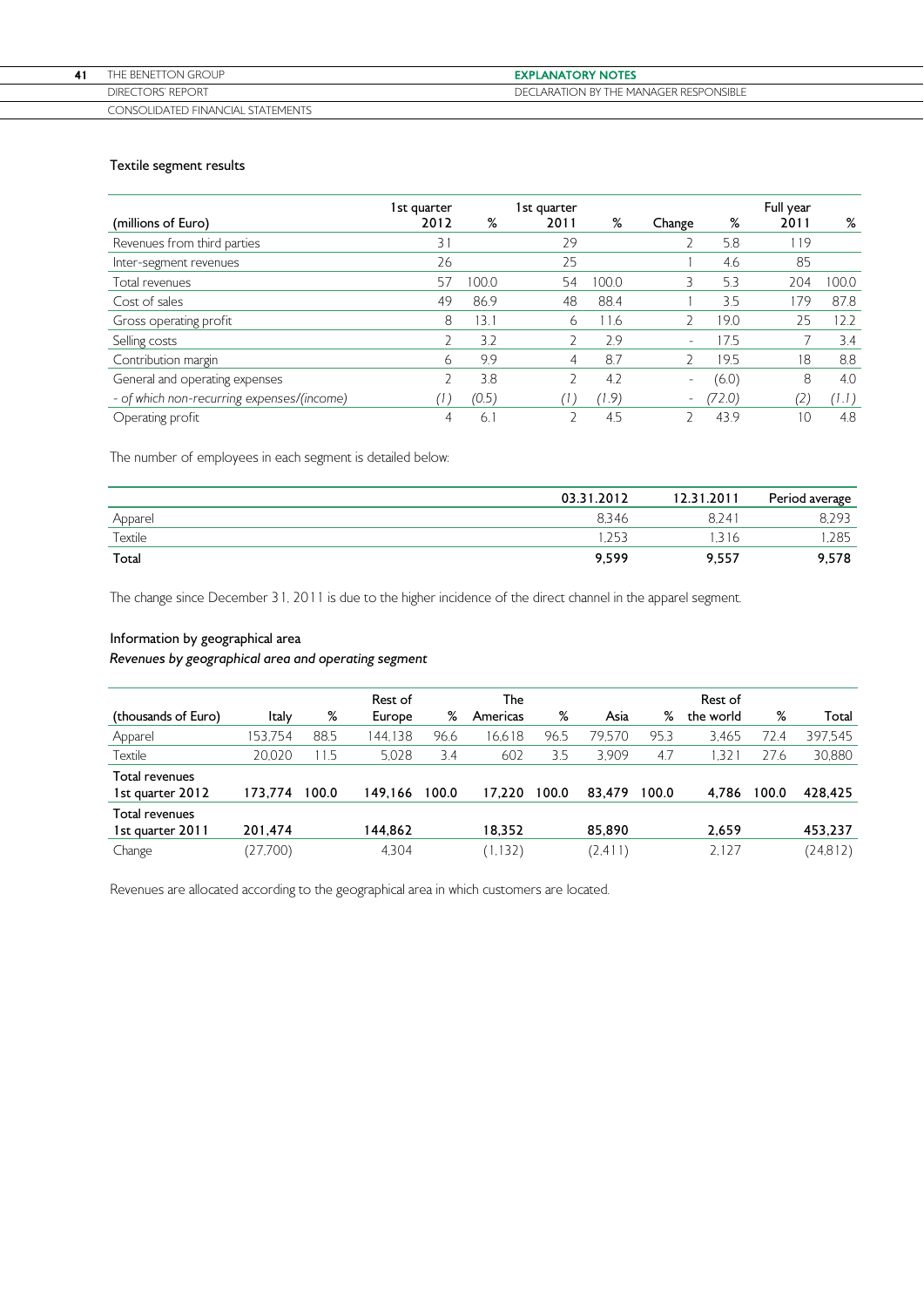| 42 | THE BENETTON GROUP                | <b>EXPLANATORY NOTES</b>               |
|----|-----------------------------------|----------------------------------------|
|    | <b>DIRECTORS' REPORT</b>          | DECLARATION BY THE MANAGER RESPONSIBLE |
|    | CONSOLIDATED FINANCIAL STATEMENTS |                                        |

# Other information

#### Relations with the holding company, its subsidiaries and other related parties

The Benetton Group has trade dealings with Edizione S.r.l. (the holding company), with subsidiary companies of the same and with other parties which, directly or indirectly, are linked by common interests with the majority shareholder. Trading relations with such parties are conducted on an arm's-length basis and using the utmost transparency, in compliance with the Group's "Procedures for related party transactions". The total value of such transactions was nonetheless not significant in relation to the total value of the Group's production. These transactions mostly relate to the purchase and sale of goods and services.

The Group's Italian companies have elected to file for tax on a group basis as allowed by articles 117 et seq. of the Tax Consolidation Act (DPR 917 dated December 22, 1986), based on a proposal by the consolidating company Edizione S.r.l., which made the election for this type of tax treatment on June 14, 2010. The election lasts for three years, starting from the 2010 financial year, and represents a renewal of the previous election for the 2007-2009 three-year tax period. The relationships arising from participation in the group tax election are governed by specific rules, approved and signed by all participating companies.

Transactions have also taken place between companies directly or indirectly controlled by the Parent Company or between such companies and the Parent Company itself, in compliance with the Group's "Procedures for related party transactions". The Parent Company's management considers that such transactions have been conducted on an arm's-length basis.

No Director, manager, or shareholder is a debtor of the Group.

# Non-recurring events and significant transactions

The impact on the statement of income of the Group's non-recurring events and transactions has resulted in net expenses of Euro 1,435 thousand in first quarter 2012 (Euro 70 thousand in net income in first quarter 2011), mostly represented by gains on the disposal of textile segment machinery and of a commercial property in Caserta (Italy), by an early termination indemnity paid in respect of two property leases in the United States and by the costs incurred in connection with activities required under the tender offer launched by Edizione S.r.l. in February 2012.

### Atypical and/or unusual transactions

The Group has not undertaken any atypical and/or unusual transactions, meaning those whose significance/materiality, nature of the counterparties, purpose, method of determining the transfer price and timing, might give rise to doubts as to: the fairness/completeness of the information contained in the financial statements, conflicts of interest, the safekeeping of assets and interests of minority shareholders.

### Significant events after March 31, 2012

As a result of acceptances of the tender offer and market purchases made by Edizione S.r.l., as at May 15, 2012, the date of approving the present report, Edizione S.r.l. holds a controlling interest of 87.12% in the Company, which, together with the 7.77% of share capital represented by treasury shares, gives it direct and indirect ownership of 94.89% of share capital.

Edizione S.r.l. has also announced that, in compliance with the Procedures under the Offer still in progress as at May 15, the Offeror has received requests to sell such number of Benetton shares that will allow it to reach and exceed the threshold of 95% of share capital, thus entitling the Offeror to purchase all the remaining shares under art. 111 of the Consolidated Law on Finance.

Consequently, Borsa Italiana S.p.A. has notified the Company that it has ordered the delisting of Benetton Group shares with effect from May 31, 2012 with trading suspended from May 28, 2012.

During the month of April, Benetton Retail Deutschland GmbH acquired the other 50% of New Ben GmbH, therefore becoming owner of its entire share capital.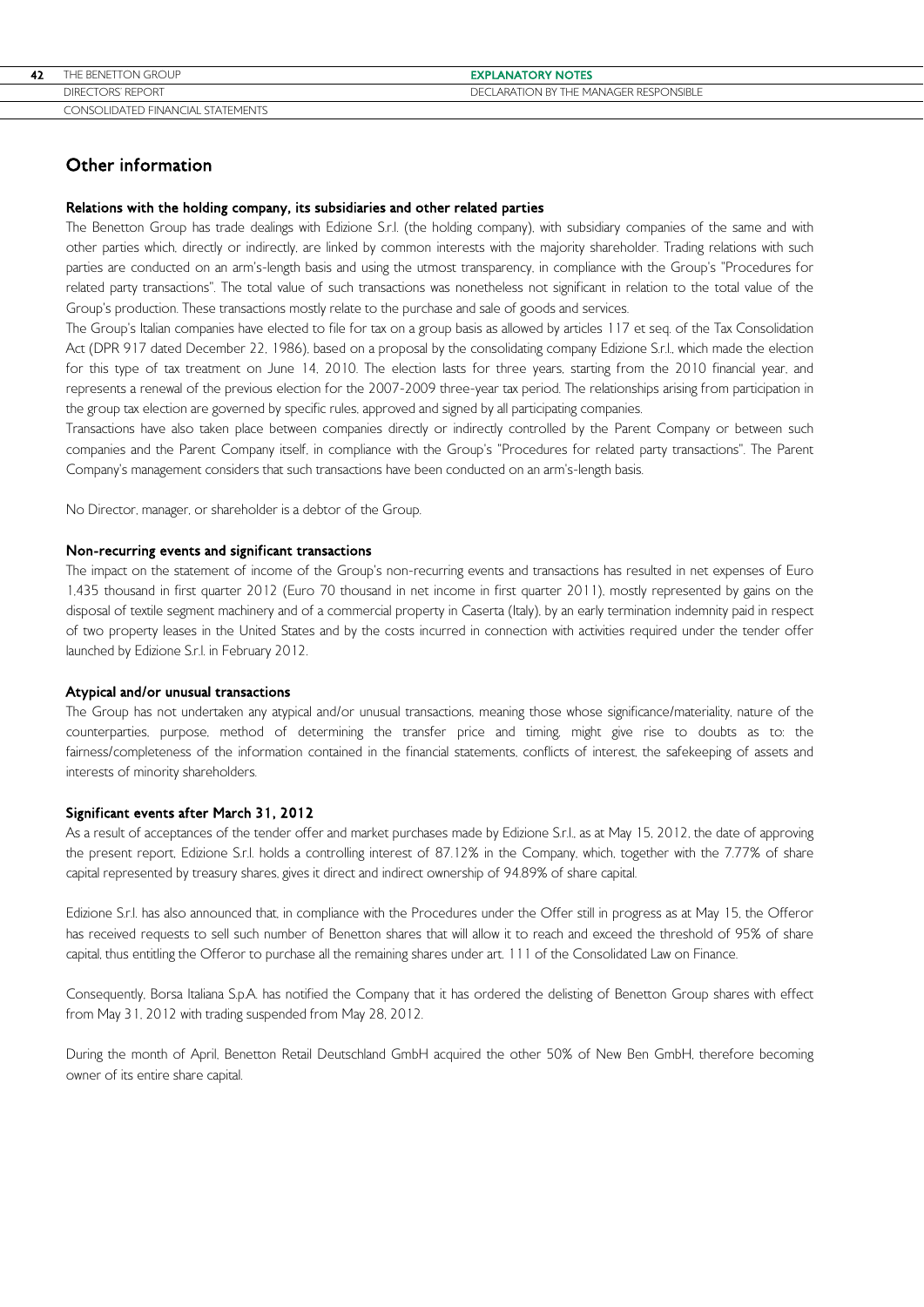| THE BENETTON GROUP                | <b>EXPLANATORY NOTES</b>               |
|-----------------------------------|----------------------------------------|
| DIRECTORS' REPORT                 | DECLARATION BY THE MANAGER RESPONSIBLE |
| CONSOLIDATED FINANCIAL STATEMENTS |                                        |

# Contingent liabilities

The Group has not recognized any provisions against an estimated amount of Euro 13.6 million in liabilities associated with unsettled litigation, insofar as it considers that the risk of a related financial outlay is only "possible" and so, in accordance with IAS 37, only requires disclosure but not provision.

The subsidiary Benind S.p.A. has an unsettled dispute with the Italian customs authorities, which could give rise to a liability of approximately Euro 7.5 million, plus penalties. In the absence of new information to report, reference should be made to the full descriptions already contained in the explanatory notes to previous financial statements.

In addition, during 2011 Benind S.p.A. underwent a partial tax audit by the Veneto Regional Revenue Office for tax years 2006-2007- 2008 in relation to IRES (Italian corporate income tax) and IRAP (Italian regional business tax). The notice of findings received has raised some transfer pricing issues.

The contested items correspond to an estimated Euro 7 million in additional tax.

The above findings have resulted in several notices of assessment (for IRES and IRAP), notified by the Revenue Office during December 2011 although only with respect to tax year 2006. The additional taxes assessed for the year in question amount to Euro 4.5 million plus penalties and interest.

The Board of Directors of Benind S.p.A. is of the opinion that the matters raised concerning both the customs duties and income taxes (transfer prices) are unsubstantiated and so it has not seen fit to make any provisions against the risk of losing the related disputes since they qualify as only "possible" risks, in compliance with definitions under the accounting standards.

During 2011, the subsidiary Bencom S.r.l. underwent a partial tax audit by the Veneto Regional Revenue Office for tax year 2006 in relation to IRES (Italian corporate income tax) and IRAP (Italian regional business tax). The notice of findings received has raised some transfer pricing issues.

The above findings have resulted in several notices of assessment (for IRES and IRAP), notified by the Revenue Office during December 2011. The additional taxes assessed for the year in question amount to Euro 0.6 million plus penalties and interest.

During the month of December 2011, the French tax authorities concluded a tax audit in respect of the French permanent establishment of the subsidiary Bencom S.r.l. The audit has raised issues concerning transfer pricing and "taxe professionnelle", which, if fully confirmed in court, could result in additional taxes of about Euro 3.2 million plus penalties and interest. The company has already submitted its comments and is waiting for a response from the competent office.

With reference to the above findings, the Board of Directors of the subsidiary Bencom S.r.l. is of the opinion that the matters raised are unsubstantiated and so it has not seen fit to make any provision because the risk of losing any court case is seen as only possible.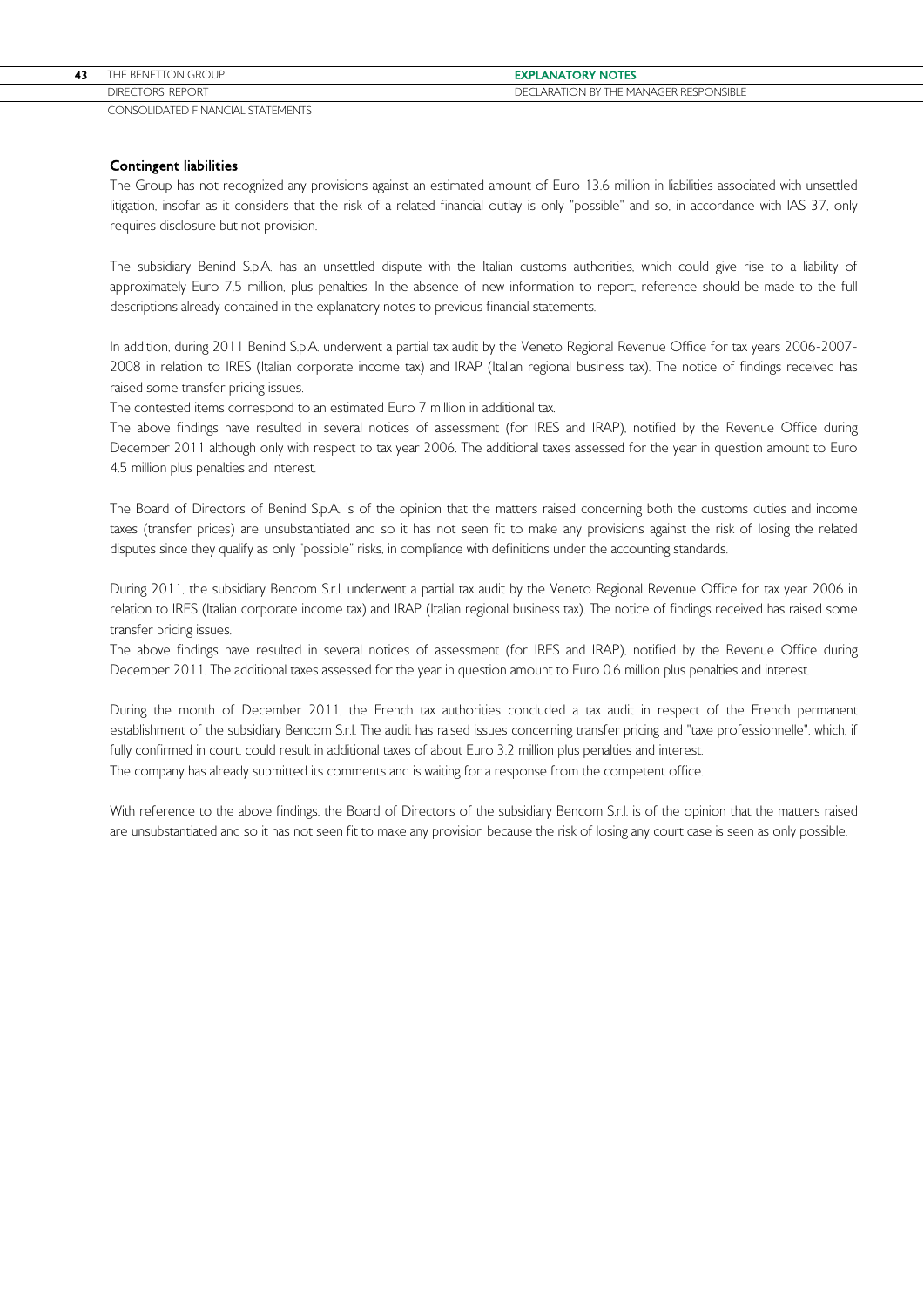| 44 | THE BENETTON GROUP                       | EXPLANATORY NOTES                             |
|----|------------------------------------------|-----------------------------------------------|
|    | DIRECTORS' REPORT                        | <b>DECLARATION BY THE MANAGER RESPONSIBLE</b> |
|    | <b>CONSOLIDATED FINANCIAL STATEMENTS</b> |                                               |

# Declaration by the manager responsible for preparing the company's financial reports

The manager responsible for preparing the company's financial reports, Alberto Nathansohn, declares, pursuant to paragraph 2 of article 154-bis of the Consolidated Law on Finance, that the accounting information contained in this document corresponds to the document results, books and accounting records.